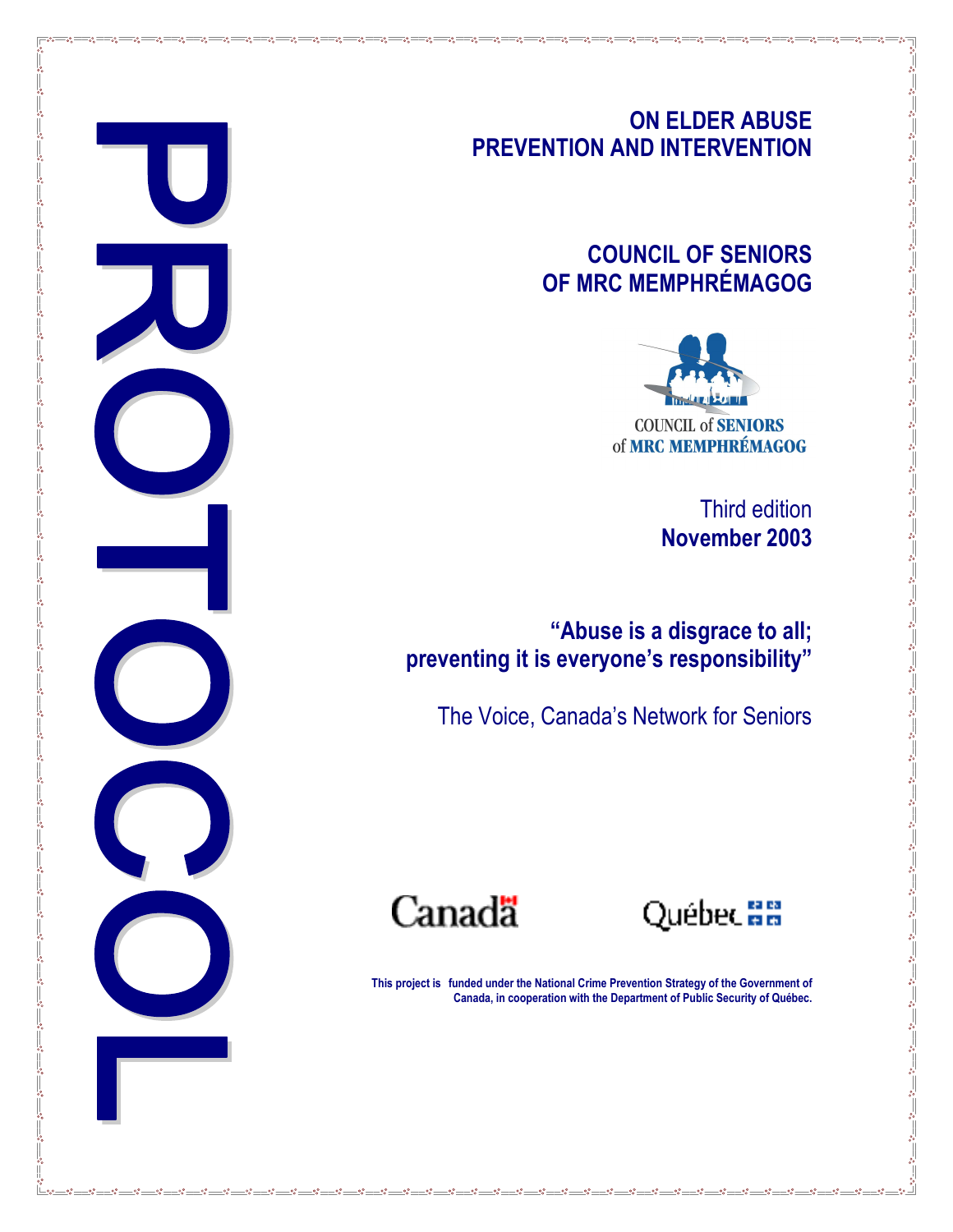|     |     |       |                                                             | 1<br>2   |  |
|-----|-----|-------|-------------------------------------------------------------|----------|--|
| 1.0 |     |       |                                                             | 3        |  |
|     | 1.1 |       |                                                             | 3        |  |
|     | 1.2 |       |                                                             | 3        |  |
|     | 1.3 |       |                                                             |          |  |
|     | 1.4 |       |                                                             |          |  |
|     | 1.5 |       |                                                             |          |  |
| 2.0 |     |       |                                                             | 5        |  |
|     | 2.1 |       |                                                             |          |  |
|     | 2.2 |       |                                                             |          |  |
|     | 2.3 |       |                                                             |          |  |
|     | 2.4 |       |                                                             |          |  |
|     | 2.5 |       |                                                             |          |  |
|     | 2.6 |       |                                                             | 11       |  |
| 3.0 |     |       |                                                             |          |  |
|     | 3.1 |       |                                                             | 12       |  |
|     | 3.2 |       |                                                             | 13       |  |
|     |     | 3.2.1 | Indicators of neglect manufactured and anti-                | 14       |  |
|     |     | 3.2.2 |                                                             | 14       |  |
|     |     | 3.2.3 |                                                             | 15       |  |
|     |     | 3.2.4 |                                                             | 16       |  |
|     | 3.3 |       |                                                             | 17       |  |
|     |     | 3.3.1 |                                                             | 17       |  |
|     |     | 3.3.2 |                                                             | 17       |  |
|     |     | 3.3.3 | Procedure for ensuring confidentiality and the authenticity |          |  |
|     |     |       |                                                             |          |  |
| 4.0 | 4.1 |       |                                                             | 18<br>18 |  |
|     | 4.2 |       |                                                             | 19       |  |
|     |     | 4.2.1 |                                                             | 19       |  |
|     |     | 4.2.2 |                                                             | 19       |  |
|     |     | 4.2.3 |                                                             |          |  |
|     |     |       |                                                             | 20       |  |
|     |     | 4.2.4 |                                                             | 21       |  |
|     |     | 4.2.5 |                                                             | 21       |  |
|     |     |       |                                                             |          |  |
|     |     | 4.2.6 | Advisory: Reverse Mortgages - Think twice before using      |          |  |
|     |     | 4.2.7 |                                                             | 22       |  |

 $^{80}_{\circ} - ^{80}_{\circ}$ 

 $\degree$ 

 $-8^{\circ} - 8^{\circ} - 8^{\circ}$ 

 $\frac{5}{2}$ 

 $\frac{8}{60}$   $\frac{8}{60}$   $\frac{8}{60}$ 

 $\frac{8}{60}$   $\frac{8}{60}$   $\frac{8}{60}$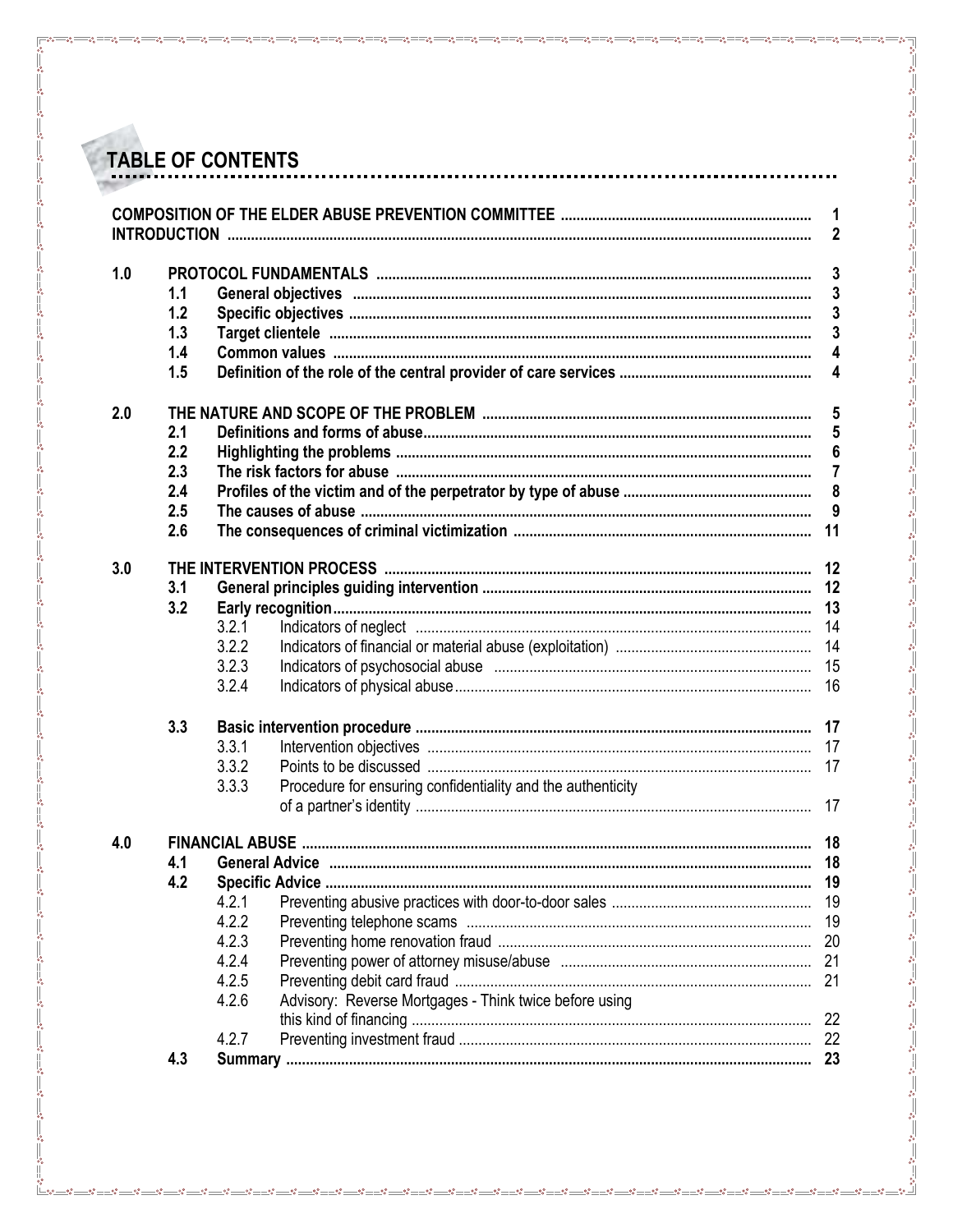| 5.0 |                                                                                                                                                                                      |                                                                                                                                                                                                                                                                                                                                                                                                                                                                                                                                                                                                                                                                                                                                                                                                                                                    |    |
|-----|--------------------------------------------------------------------------------------------------------------------------------------------------------------------------------------|----------------------------------------------------------------------------------------------------------------------------------------------------------------------------------------------------------------------------------------------------------------------------------------------------------------------------------------------------------------------------------------------------------------------------------------------------------------------------------------------------------------------------------------------------------------------------------------------------------------------------------------------------------------------------------------------------------------------------------------------------------------------------------------------------------------------------------------------------|----|
| 6.0 | 6.1<br>6.2<br>6.3<br>6.4                                                                                                                                                             | The court-ordered psychological evaluation: Act respecting the                                                                                                                                                                                                                                                                                                                                                                                                                                                                                                                                                                                                                                                                                                                                                                                     |    |
|     | 6.5                                                                                                                                                                                  | protection of persons whose mental state presents a danger to<br>Québec Consumer Protection Act / Act respecting prearranged                                                                                                                                                                                                                                                                                                                                                                                                                                                                                                                                                                                                                                                                                                                       |    |
|     | 6.6<br>6.7                                                                                                                                                                           | Bill 180, an Act to amend various legislative provisions as regards                                                                                                                                                                                                                                                                                                                                                                                                                                                                                                                                                                                                                                                                                                                                                                                |    |
|     |                                                                                                                                                                                      |                                                                                                                                                                                                                                                                                                                                                                                                                                                                                                                                                                                                                                                                                                                                                                                                                                                    |    |
| 7.0 | 7.1                                                                                                                                                                                  |                                                                                                                                                                                                                                                                                                                                                                                                                                                                                                                                                                                                                                                                                                                                                                                                                                                    |    |
|     |                                                                                                                                                                                      |                                                                                                                                                                                                                                                                                                                                                                                                                                                                                                                                                                                                                                                                                                                                                                                                                                                    |    |
|     |                                                                                                                                                                                      |                                                                                                                                                                                                                                                                                                                                                                                                                                                                                                                                                                                                                                                                                                                                                                                                                                                    |    |
|     |                                                                                                                                                                                      |                                                                                                                                                                                                                                                                                                                                                                                                                                                                                                                                                                                                                                                                                                                                                                                                                                                    |    |
|     |                                                                                                                                                                                      |                                                                                                                                                                                                                                                                                                                                                                                                                                                                                                                                                                                                                                                                                                                                                                                                                                                    |    |
|     |                                                                                                                                                                                      |                                                                                                                                                                                                                                                                                                                                                                                                                                                                                                                                                                                                                                                                                                                                                                                                                                                    |    |
|     | 7.2                                                                                                                                                                                  |                                                                                                                                                                                                                                                                                                                                                                                                                                                                                                                                                                                                                                                                                                                                                                                                                                                    |    |
|     |                                                                                                                                                                                      |                                                                                                                                                                                                                                                                                                                                                                                                                                                                                                                                                                                                                                                                                                                                                                                                                                                    |    |
|     |                                                                                                                                                                                      |                                                                                                                                                                                                                                                                                                                                                                                                                                                                                                                                                                                                                                                                                                                                                                                                                                                    |    |
|     |                                                                                                                                                                                      |                                                                                                                                                                                                                                                                                                                                                                                                                                                                                                                                                                                                                                                                                                                                                                                                                                                    |    |
|     |                                                                                                                                                                                      | Commission des droits de la personne et des droits de                                                                                                                                                                                                                                                                                                                                                                                                                                                                                                                                                                                                                                                                                                                                                                                              |    |
|     |                                                                                                                                                                                      |                                                                                                                                                                                                                                                                                                                                                                                                                                                                                                                                                                                                                                                                                                                                                                                                                                                    |    |
|     |                                                                                                                                                                                      |                                                                                                                                                                                                                                                                                                                                                                                                                                                                                                                                                                                                                                                                                                                                                                                                                                                    |    |
|     |                                                                                                                                                                                      | Office de la protection du consommateur (Consumer Protection Bureau)  42                                                                                                                                                                                                                                                                                                                                                                                                                                                                                                                                                                                                                                                                                                                                                                           |    |
|     |                                                                                                                                                                                      |                                                                                                                                                                                                                                                                                                                                                                                                                                                                                                                                                                                                                                                                                                                                                                                                                                                    |    |
|     |                                                                                                                                                                                      |                                                                                                                                                                                                                                                                                                                                                                                                                                                                                                                                                                                                                                                                                                                                                                                                                                                    |    |
|     | <b>BIBLIOGRAPHY</b>                                                                                                                                                                  |                                                                                                                                                                                                                                                                                                                                                                                                                                                                                                                                                                                                                                                                                                                                                                                                                                                    | 44 |
| 8.0 | <b>Appendix A:</b><br><b>Appendix B:</b><br><b>Appendix C:</b><br><b>Appendix D:</b><br><b>Appendix E:</b><br><b>Appendix F:</b><br><b>Appendix G:</b><br>Appendix I:<br>Appendix J: | <b>APPENDIXES:</b><br>(Please note that all the appendixes are available on the USB key included in the SOS Abuse Kit)<br><b>Basic intervention procedure form</b><br>Summary leaflet - resources, indicators, basin intervention procedure<br><b>Screening Tool (Fulmer)</b><br>Authorization to communicate personal information<br>Table for the annual review of interventions (in French)<br>Prevention Campaign "It is possible to end elder abuse!"<br>Help Resources card "Services easily available" (in paper version)<br>Booklet : "Be possessive about your possessions"<br><b>Appendix H:</b><br>Booklet: "Spoken Words Are Forgotten  Written Words Live On"<br>Power Point "Maître de sa vie et de ses biens » (in French)<br><b>Appendix K:</b><br>« Let's Fight Indifference » Ageism is a form of discrimination towards seniors |    |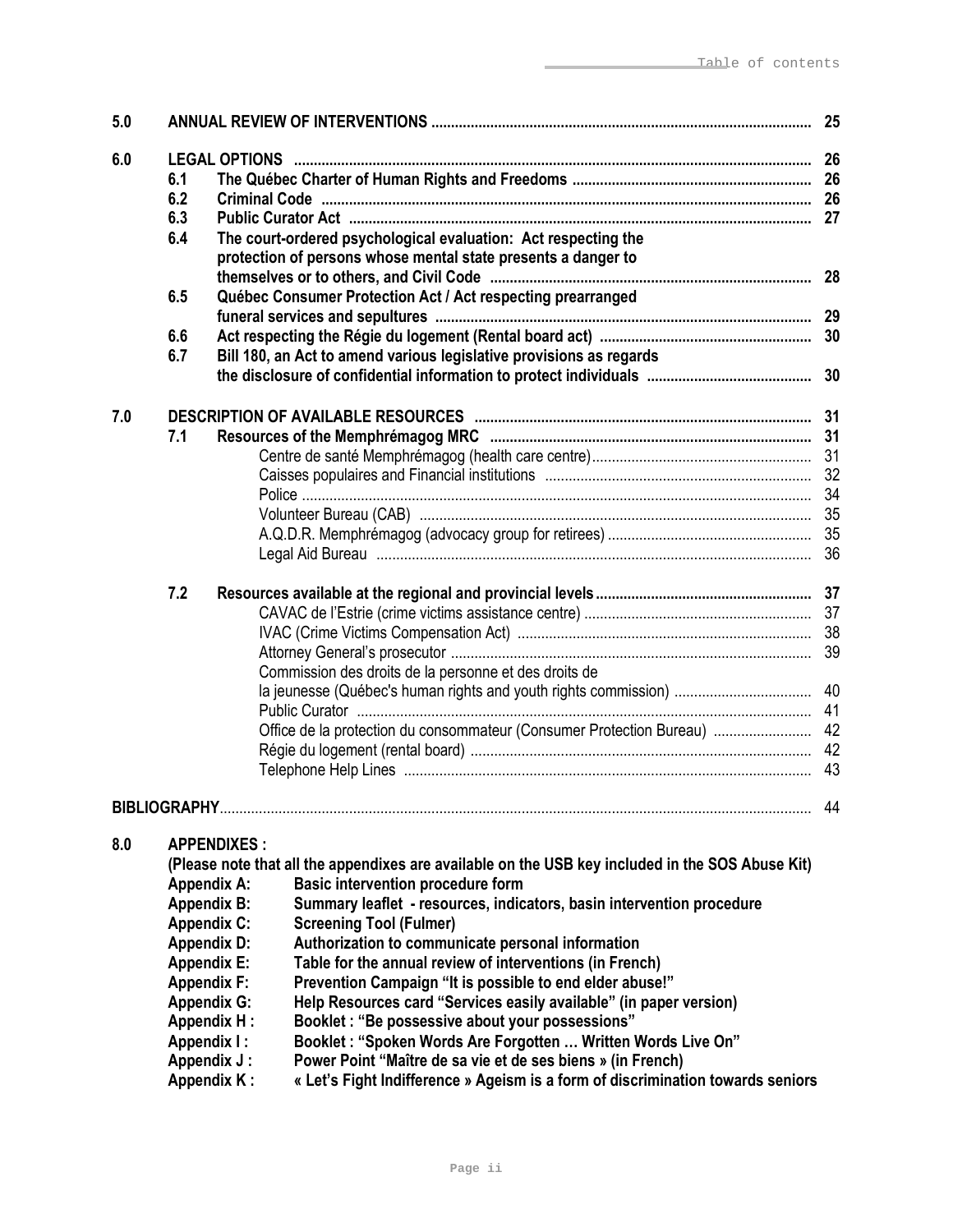# COUNCIL OF SENIORS OF MRC MEMPHREMAGOG

# Composition of the elder abuse committee in 2009

Jacqueline Breault<br>
AQDR Memphrémagog<br>
AQDR Memphrémagog<br>
ANSSISQUOI-North (Missisquoi-North (Missisquoi-North (Missisquoi-North ) (Association for the Defence of the rights of the Retired and Pre-retired)

Paul Tear **Paul Tear Access** Patrice Grégoire (police force) (police force)

Me Pierre Thibaudeau Solange Goulet<br>
Magog Legal Aid Office<br>
SersonnAide Magog Legal Aid Office

Carole Frappier **Carole Francisco Carole Francisco Carole Carole Carole Francisco Carole Carole Carole Carole C** Centre de services Magog est (banking service)

l'information et la formation des aînés de Memphrémagog

Missisquoi-North (volunteer centre)

Régie de police Memphrémagog Sûreté du Québec – Poste Memphrémagog

Caisse populaire du Lac Memphrémagog Help Centre for Victims of Criminal Acts

Diane Lachapelle **Paul Martel, Jean Ouellet et Lise Saint-Laurent** Association estrienne pour example of Centre de santé et de services sociaux

#### Adress

Council of Seniors of Memphremagog Att. Paul Martel, community organiser 50, St-Patrice, Street, East Magog, QC J1X 3X3 Telephone : (819) 843-2292 (2320) Fax : (819) 843-2940 Email : pmartel.mm@ssss.gouv.qc.ca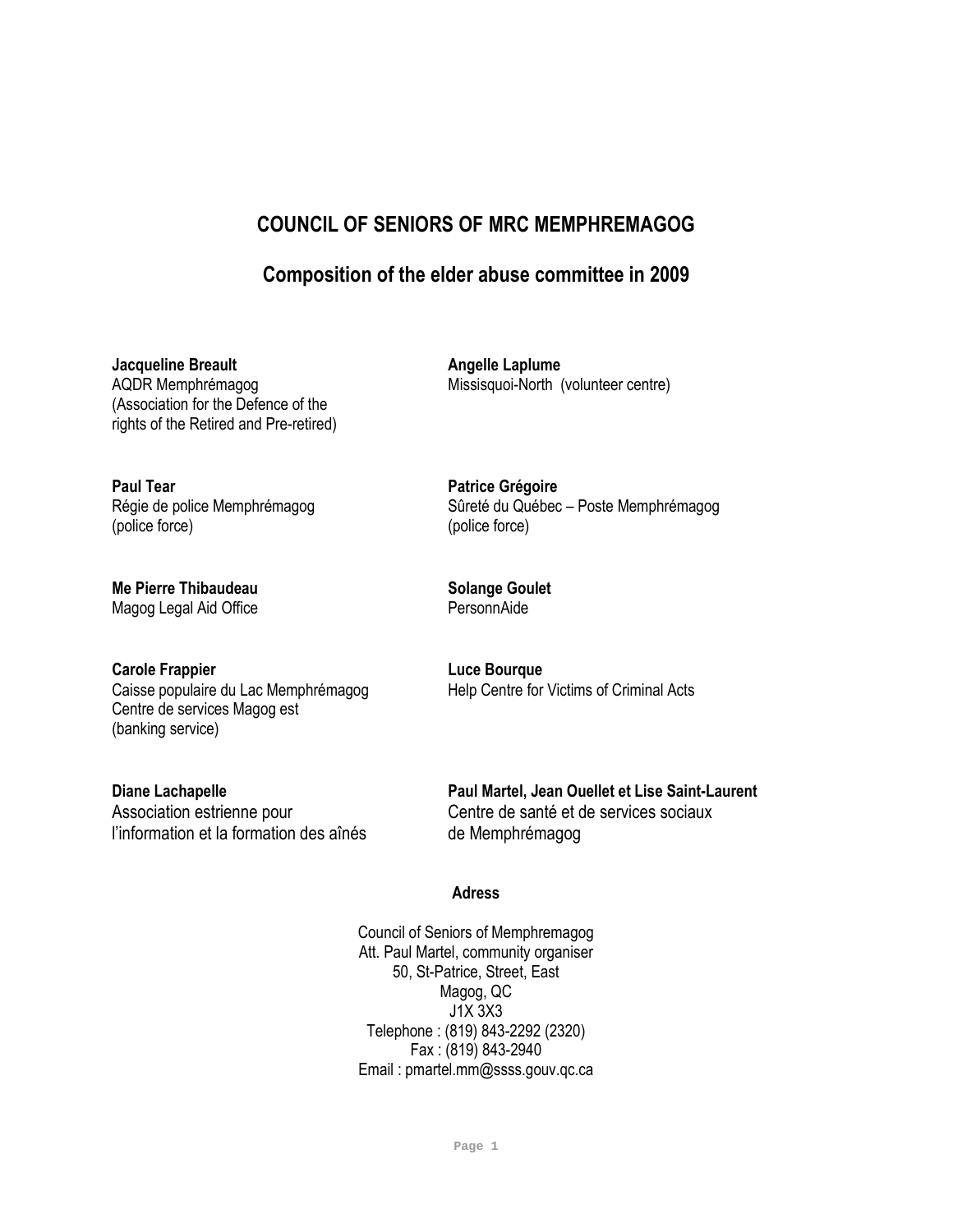This protocol came out of an initiative of the Memphrémagog MRC Council of Seniors which was created in 1991 and is being supported by the community organization service of the Centre de santé Memphrémagog (health care centre).

INTRODUCTION

After two training programs were given by the Eastern Townships Table of Concertation on Elder Violence and the René-Cassin CLSC, the abuse prevention committee was set up in 1996. All of the partners wanted a practical intervention tool so they could better intervene with seniors subjected to abuse and bring about an enhanced collaboration and ongoing cooperation amongst the various partners.

The first edition of the protocol was published in 1996 and an update was issued in 2000. What you are now looking at is the improved third edition which has taken into account the comments raised during the protocol's round of evaluation before 36 service providers from some 14 community-based organizations of the Memphrémagog MRC in the early fall of 2003.

It is our wish that this document be passed around and discussed by all of you within your respective areas so that care givers and volunteers alike are well equipped for their work which is to offer help and support to seniors subjected to various forms of abuse. Still, we are open to any commentary or information likely to further improve or update the present protocol.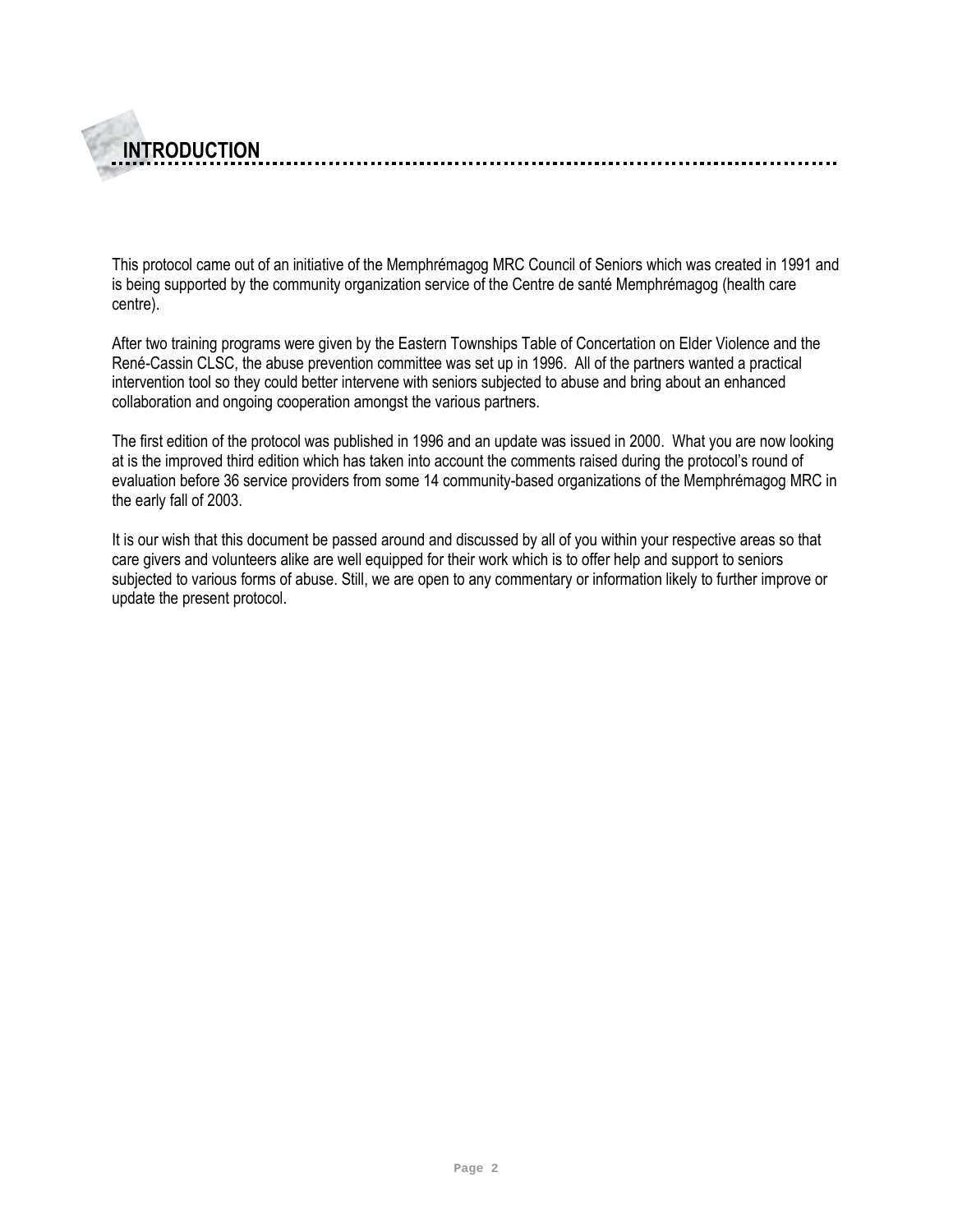

# 1.1 General Objectives

- To support the different caregivers involved with elders in the Memphrémagog MRC in order to provide quality services and care adapted to the specific needs of this clientele, potential victims of abuse;
- To ensure a better concertation and cooperation among organizations and caregivers involved in the case, with the aim of improving accessibility and continuity of services, irrespective of where the request is received.

# 1.2 Specific Objectives

- To synthesize the information leading to an intervention (definitions, detection methods, principles guiding intervention,…) found in the literature.
- To create a practical intervention guide for the use of different caregivers in order to ensure:
	- Better **detection** of abuse situations:
	- A basic intervention procedure adapted to the needs of elder victims of abuse;
	- A definition of the roles of the different partners when faced with situations of abuse;
	- A definition of the role of the 'central provider of care services' taken on by the Centre de santé Memphrémagog;
	- **EXECT** Awareness of the different legal options available to justify an intervention;
	- **Practical advice for the prevention/intervention in situations of abuse.**

# 1.3 Target clientele

The target group of this protocol is that of people aged 65 and up, living at home or people under 65 who fit the geriatric profile.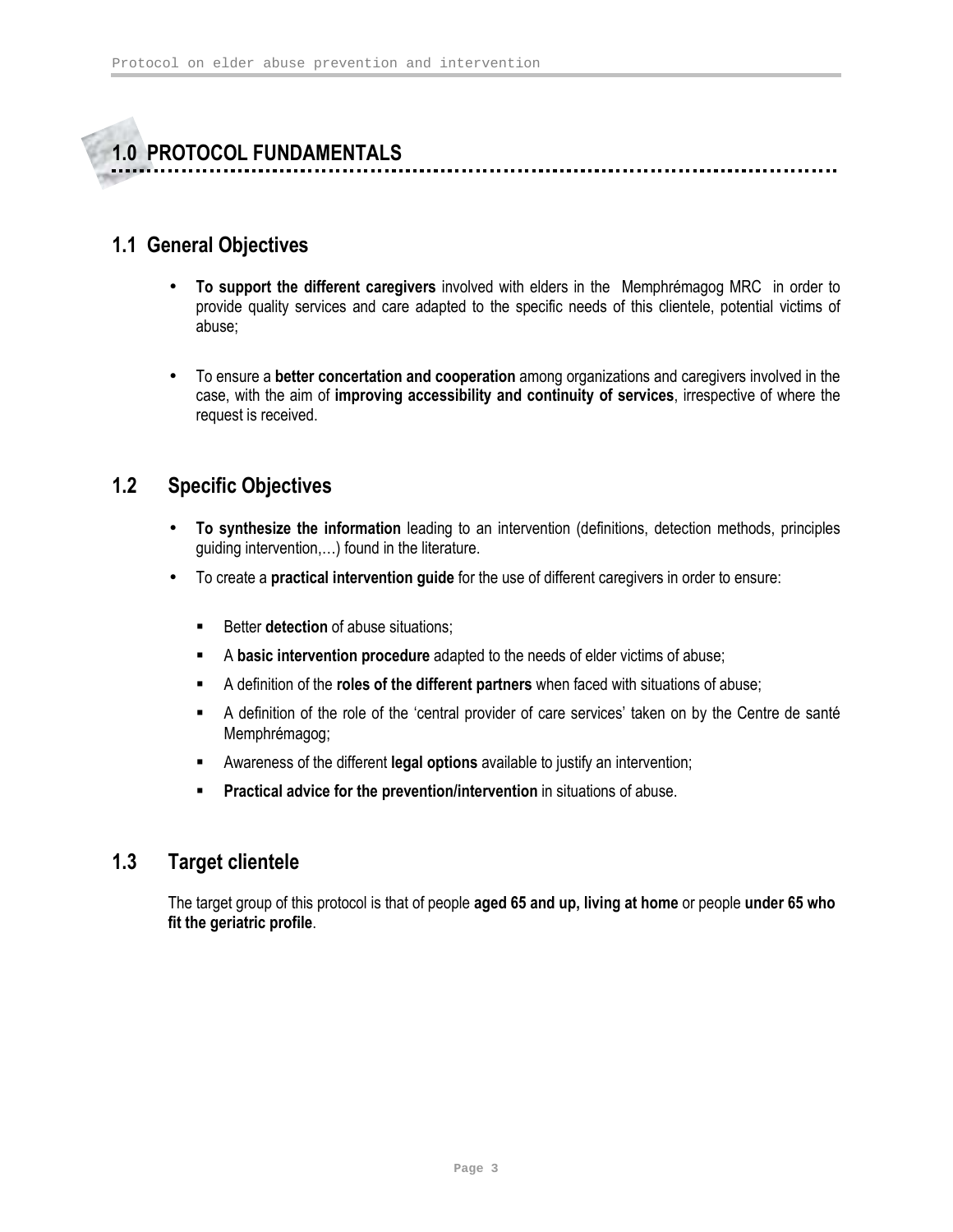# 1.4 Common values

- The elderly person is at the centre of attention in all interventions, this person must remain in charge throughout any such plan.
- Abuse (violence, injustice or neglect) towards the elderly is unacceptable.
- An approach which encourages keeping elders in their usual environment by involving the people close to them is preferred.
- Informal caregivers are allies who should be offered assistance.

# 1.5 Definition of the role of the central provider of care services

In the Memphrémagog MRC, the Centre de santé is assuming the role of the central provider of care services on two levels of intervention (details on page 23):

- The Psychosocial Intervention:
	- To welcome, inform, evaluate, refer, develop and follow-up on intervention plans for elderly abuse victims
	- To offer advice and support to other partners in the MRC who may be involved in cases of abuse.
	- To ensure a **follow-up of referrals** made by other partners
	- To agree on who is to be in charge of coordinating the services when there are more than two caregivers and, ideally, on a service plan once a file has been opened.
	- " To collect information about the cases of abuse being dealt with at the Centre de santé Memphrémagog
- Community Action
	- To update the prevention and intervention protocol and to follow-up on its adoption by each partner
	- To establish a knowledge bank by collecting information on interventions and projects aimed at countering situations of abuse
	- To give support to the Abuse Prevention Committee
	- To coordinate the annual review of interventions by partners in the prevention committee against abuse in the Memphrémagog MRC
	- To initiate different projects of sensitization and prevention of situations of abuse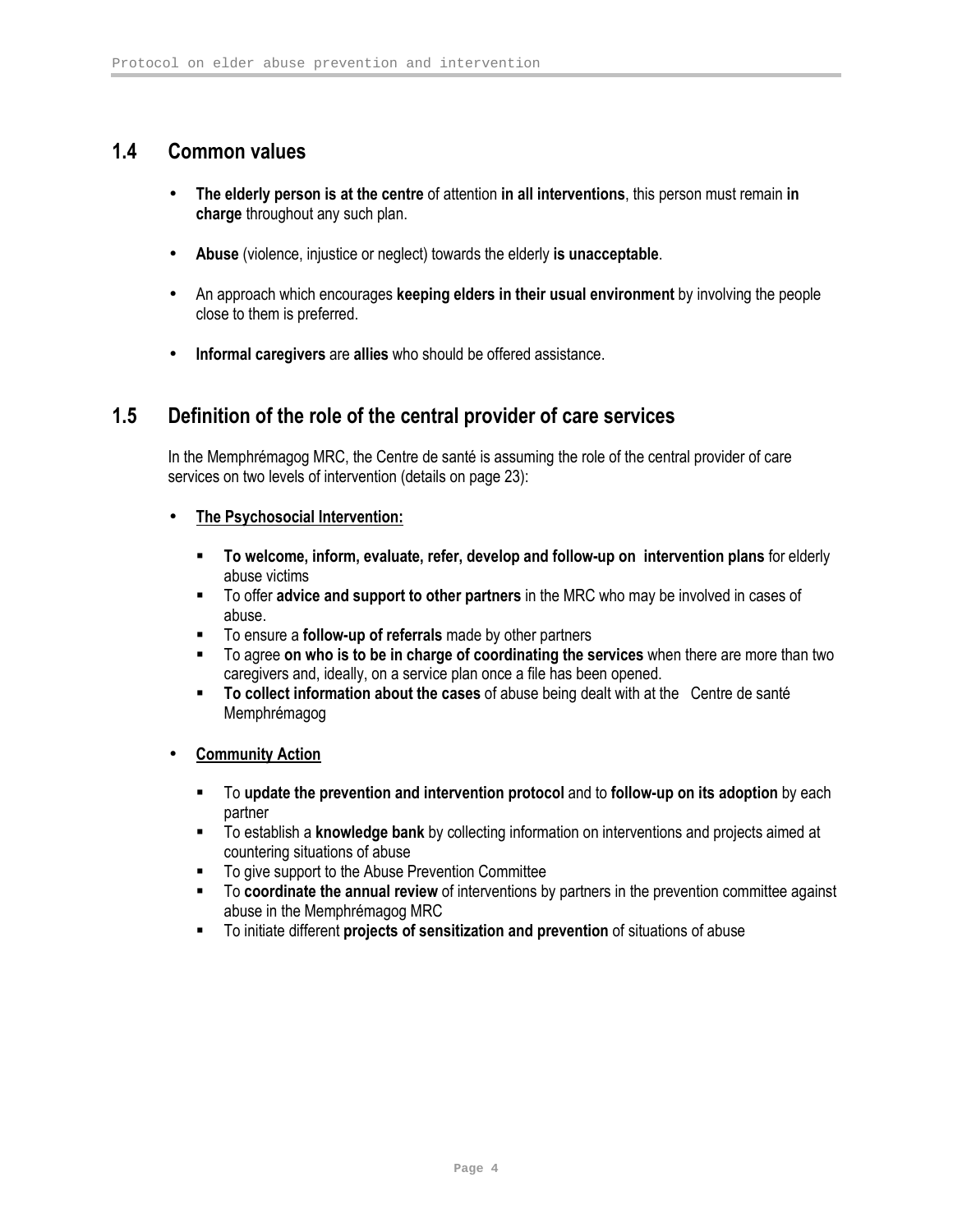# 2.0 THE NATURE AND SCOPE OF THE PROBLEM

# 2.1 Definitions<sub>1</sub> and forms of abusez

Elder abuse is a single, or repeated act, or lack of appropriate action, occurring within any relationship where there is an expectation of trust which causes harm or distress to an older person.

#### Physical Violence:

This refers to assault, rough physical treatment, sexual exploitation, or failure to provide an elder with food, personal hygienic or medical care.

#### Psychological Violence:

This refers to verbal abuse towards older persons, socially isolating them, failing to provide them with affection, or denying them the opportunity to make or take part in decisions concerning their own life.

#### Financial Exploitation:

This refers to mishandling an older person's money or property and includes resorting to fraud, or using this person's money to ends contrary to his/her needs, interests or wishes.

Sexual Violence:

This refers to non-consensual sexual contact with an older person.

#### Neglect:

This refers to the intentional failure to provide the necessities of life to an elder under one's care (active neglect) or the failure to fulfill a caretaking obligation without malicious intent (passive neglect).

Overall, research studies generally indicate five types of abuse described as follows<sup>3</sup>:

<u>.</u>

<sup>&</sup>lt;sup>1</sup>. WHO definition<br><sup>2</sup>. Definitions of for

<sup>&</sup>lt;sup>2</sup>. Definitions of forms of abuse according to Health Canada<sup>3</sup>. BEAULIEU, Marie. *L'intervention auprès des aînés victimisés* 

<sup>3</sup>. BEAULIEU, Marie. L'intervention auprès des aînés victimisés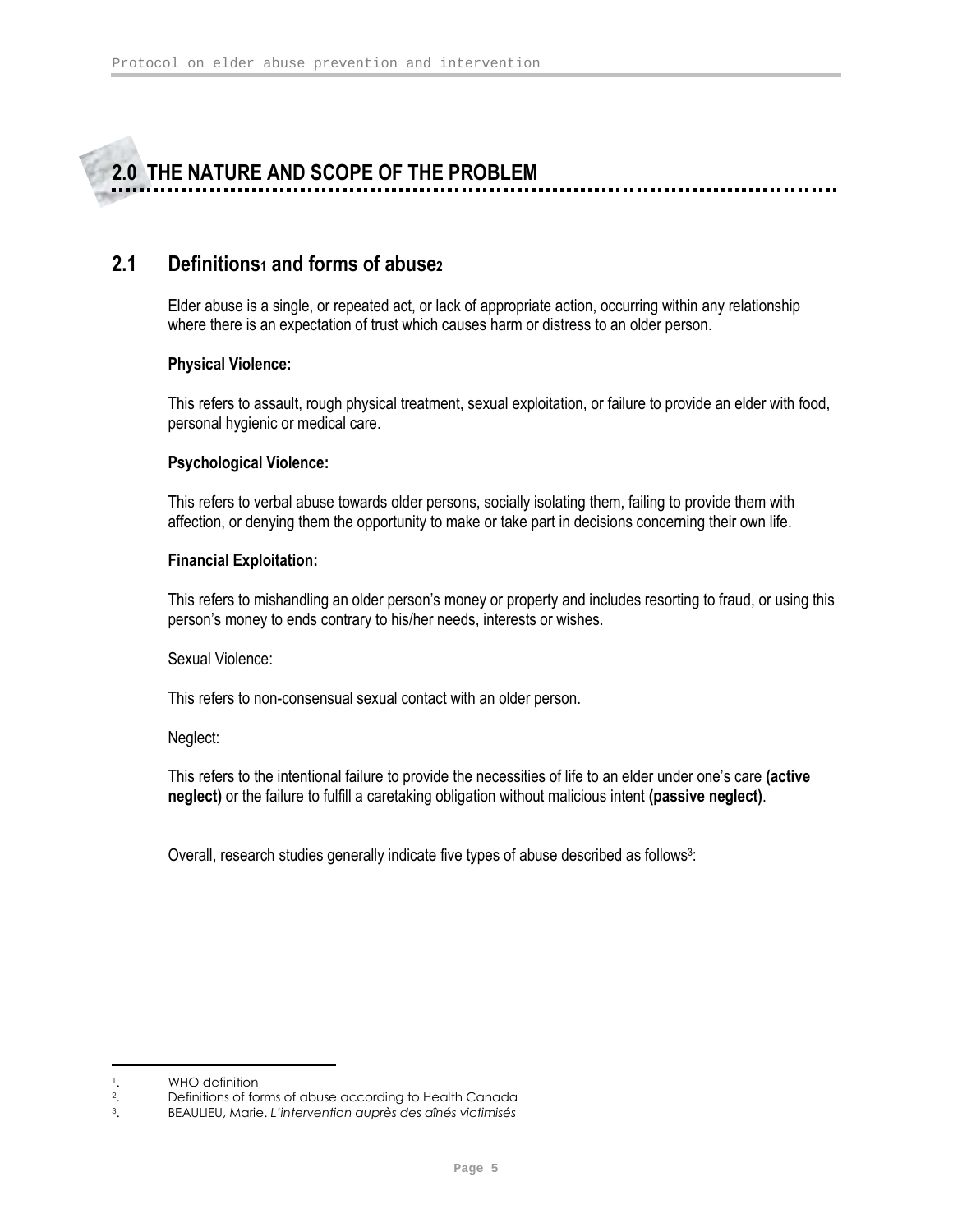| <b>FORMS OF ABUSE</b>                |                                                                                                                                          |  |  |
|--------------------------------------|------------------------------------------------------------------------------------------------------------------------------------------|--|--|
| <b>Manifestations</b><br>Abuse       |                                                                                                                                          |  |  |
| <b>Physical</b>                      | Physical pain or deliberately inflicted wounds                                                                                           |  |  |
| Psychological or emotional           | Verbal assault, threats, infantilization and humiliation, isolation,<br>deprivation of companionship and social contact                  |  |  |
| <b>Material or financial</b>         | Theft, embezzlement or misappropriation of goods, breach of trust,<br>exploitation or fraud                                              |  |  |
| Violation of the right to<br>liberty | Preventing an elder from exercising normal control of his/her life,<br>imposing medical treatment and/or physical or chemical restraints |  |  |
| Social or collective                 | Ageism, social indifference, age discrimination                                                                                          |  |  |

# 2.2 Highlighting the problem

Various studies have pointed out that 4% to 10% of the elder population could be victims of abuse (Vézina).

#### Rarely does elder abuse cease on its own.

Elder abuse, like family violence, tends to become more frequent and more serious with time (escalation of violence).

#### In 25% to 75% of cases, the victims or their families refuse to report the problem or reject exterior help. The main for this reasons could be:

- **not having another place to live**
- **Figure 1** fear of being abandoned or institutionalized
- $\blacksquare$  lack of auxiliary services
- **Far of reprisals, of being threatened**
- **a** desire to avoid humiliation and trouble
- the shame of having brought up an abusive child
- **F** fear of losing more by reporting the situation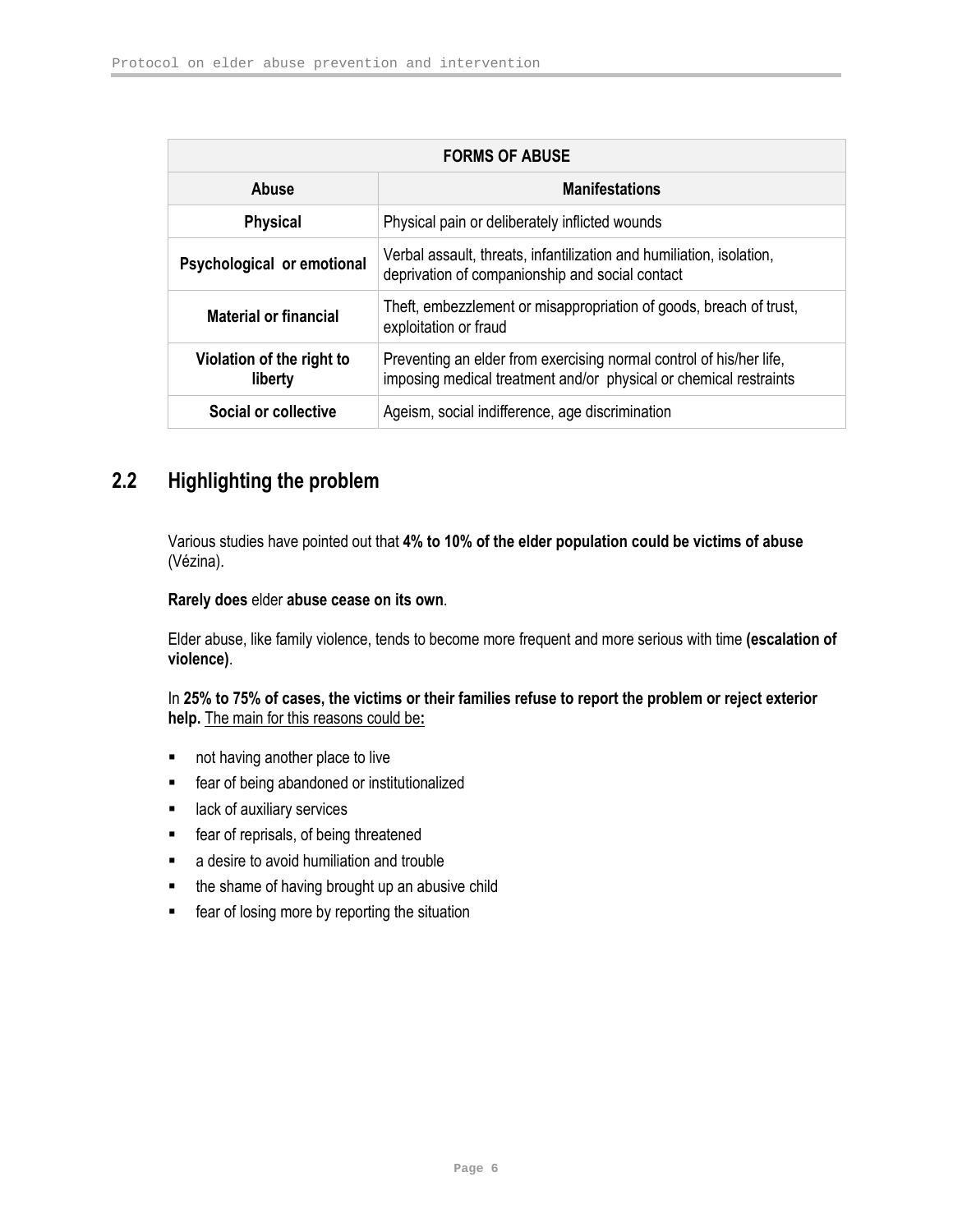# 2.3 The risk factors for abuse

#### • Situational factors in a domestic setting

- **I**solation
- **Lack of money**
- **EXEC** Lack of services to provide supplementary care
- Bad living conditions

#### • Situational factors in an institutional setting

- **Shortage of beds**
- **Too many patients, exhausted personnel**
- **EXEC** Low educational level of personnel
- **EXECT** Limited resources and organizational deficiencies (CDPDJ)

#### • Characteristics of the victim

- Is most often a woman, widowed or unmarried
- **IF** Is physically or emotionally dependent on the caregiver
- **If** Is socially isolated
- Has a history of family violence
- Is over 75 years old
- Has recently experienced deteriorating health
- **IS falling into an attitude of resignation, with little or no capacity for self-affirmation**
- **IS often from an underprivileged socio-economic background**
- **IF** Is often a person with cognitive deficiencies
- Feels that he/she deserves the abuse of which he/she is a victim
- <u> ∎ प्राप्त</u>

#### • Characteristics of the perpetrator of abuse

- **IS the elder person's main caregiver**
- Is a member of the victim's family or a close acquaintance
- **IS under stress generated by financial, family, conjugal or professional problems**
- **Has deteriorating health**
- **Was a victim of abuse himself or herself**
- $\blacksquare$  Is a substance abuser
- **Has psychopathological problems**
- **Lives with the victim**
- Has a long-term relationship with the victim (on average 9.5 years)
- **Does not get the necessary support**

These are general profiles of the victim and of the perpetrator of abuse. These characteristics can be used as a guideline for shedding light on situations of abuse. Remember, the perpetrator could be a family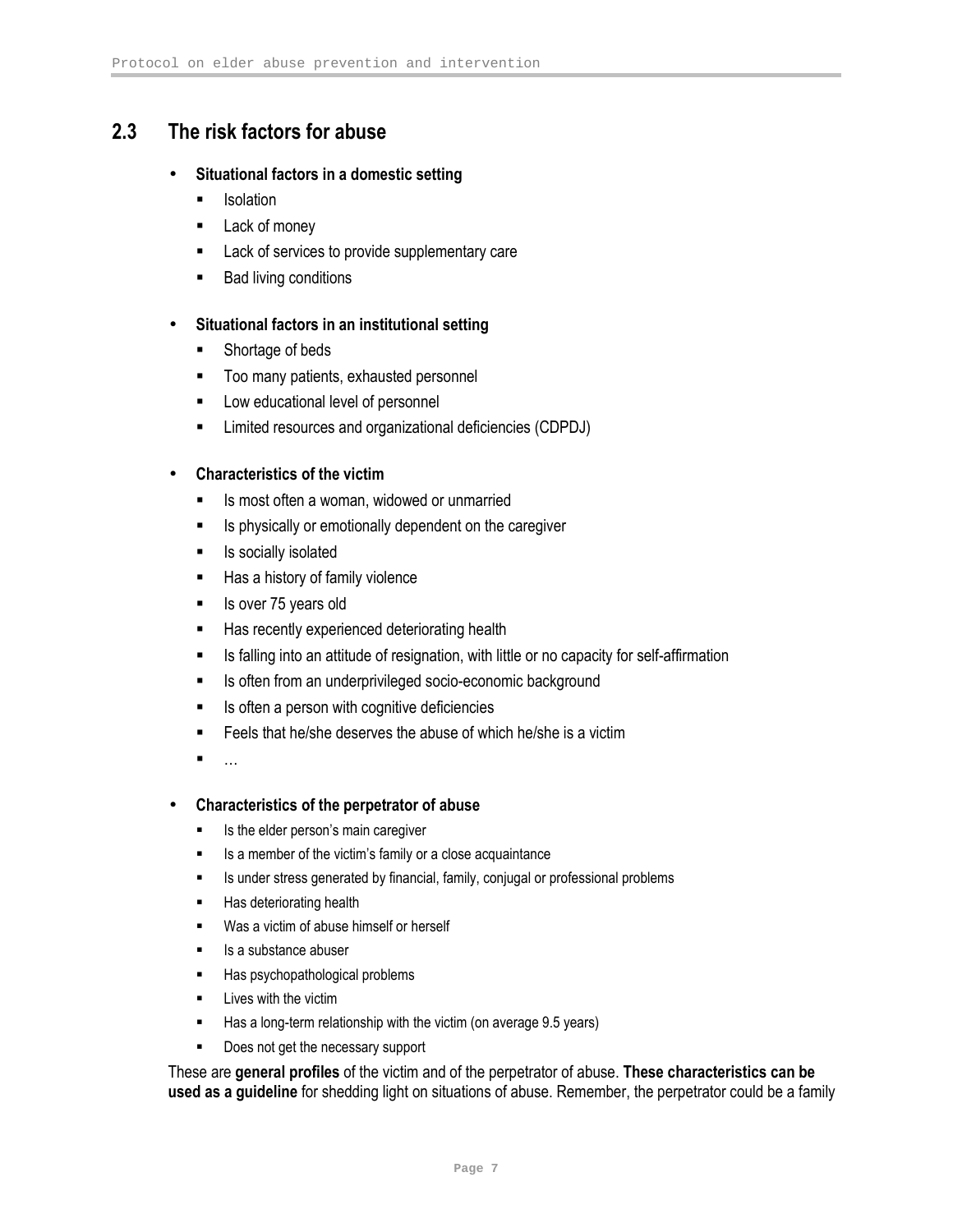member, a spouse, a friend, a neighbour, or even a person who is paid to take care of the victim. It may also be the perpetrator who is in a situation of dependency or loss of autonomy.

# 2.4 Profiles of the victim and of the perpetrator by type of abuse 4

| <b>Types of abuse</b>         |         | <b>Characteristics</b>                                                                                                                                                 |
|-------------------------------|---------|------------------------------------------------------------------------------------------------------------------------------------------------------------------------|
|                               | Victim: | Without a spouse, man or woman<br>(both sexes equally affected), bad state<br>of health, social isolation, depression                                                  |
| <b>Financial exploitation</b> |         | <b>Perpetrator:</b> 40% friends, neighbours, acquaintances<br>29% sons or daughters<br>24% distant relatives<br>4% unknown persons<br>2% spouses                       |
| Prolonged verbal violence     | Victim: | Usually married, a man or a woman<br>(both sexes equally affected), usually a<br>spouse                                                                                |
|                               |         | <b>Perpetrator:</b> Usually the spouse                                                                                                                                 |
|                               | Victim: | Woman (majority of cases)                                                                                                                                              |
| <b>Physical violence</b>      |         | <b>Perpetrator:</b> Usually the spouse, alcoholic, has physical<br>problems or emotional disturbances<br>(sometimes both), is financially<br>dependent upon the victim |
| <b>Neglect</b>                | Victim: | Usually a woman, has health problems<br>which restrict activity                                                                                                        |
|                               |         | Perpetrator: Spouse or children                                                                                                                                        |

<u>.</u>

<sup>4</sup>. PODNIEKS, Élizabeth et al.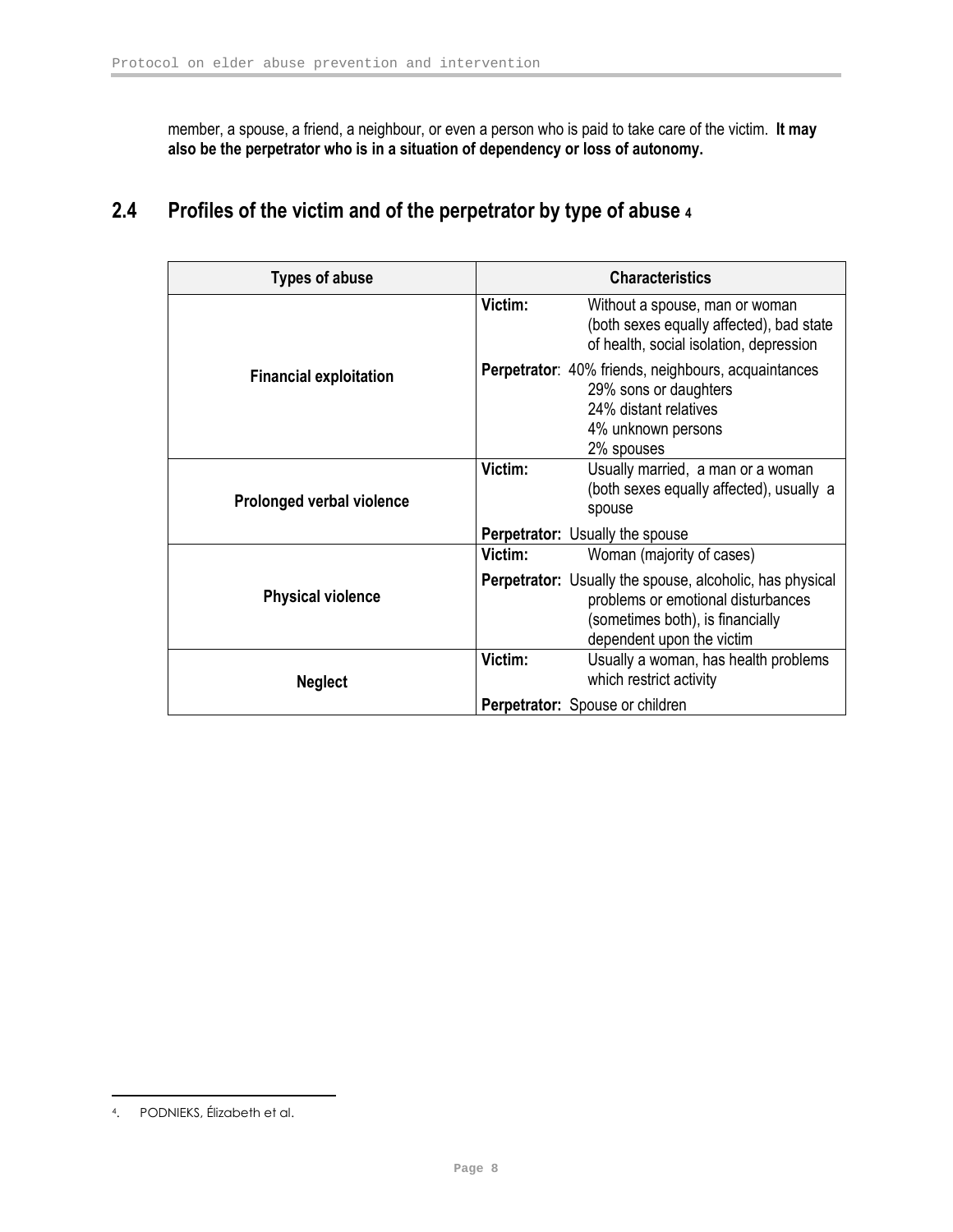Spousal abuse in older age<sup>5</sup>:

- **Psychological violence** constitutes the most common form of abuse inflicted by a spouse and typically manifests itself by verbal violence;
- **The majority of victims are women:**
- A major proportion of spouses abusing their partners are not completely autonomous in activities of daily living ;
- **Abuse is not always one-way**: Some elders use psychological or physical violence **towards the** persons looking after them;
- **Elements influencing the dynamics of a relationship:** A situation of violence that has grown with the couple, both the abuser and the abused are experiencing a loss of autonomy.

# 2.5 The Causes of Abuse

Numerous research studies have been carried out on elder abuse without identifying the specific underlying causes. As for most social problems, situations of elder abuse may be explained by an array of interrelated factors.

- Factors related to the person
	-
	- Victim: ▲ A physically or intellectually impaired person dependent on others for care. Problems which are the least tolerated: Incontinence, nausea, vomiting, insomnia, wandering and cognitive impairment
		- Adopts a defeatist attitude and behaviour of "letting go"
		- ▲ Behavioural, emotional or psychological problems
	- **Perpetrator:**  $\blacktriangle$  Personality pathology (substance abuse, mental health problems, affective disorder, relationship problems)
		- ▲ Stress of having to care for a non-autonomous person and not being able to devote oneself to other activities. Caregiving — marked by resentment, stress, frustration, particularly so when the caregiver's function is performed out of guilt and obligation — could induce abuse situations

<u>.</u>

GRAVEL, Sylvie et al.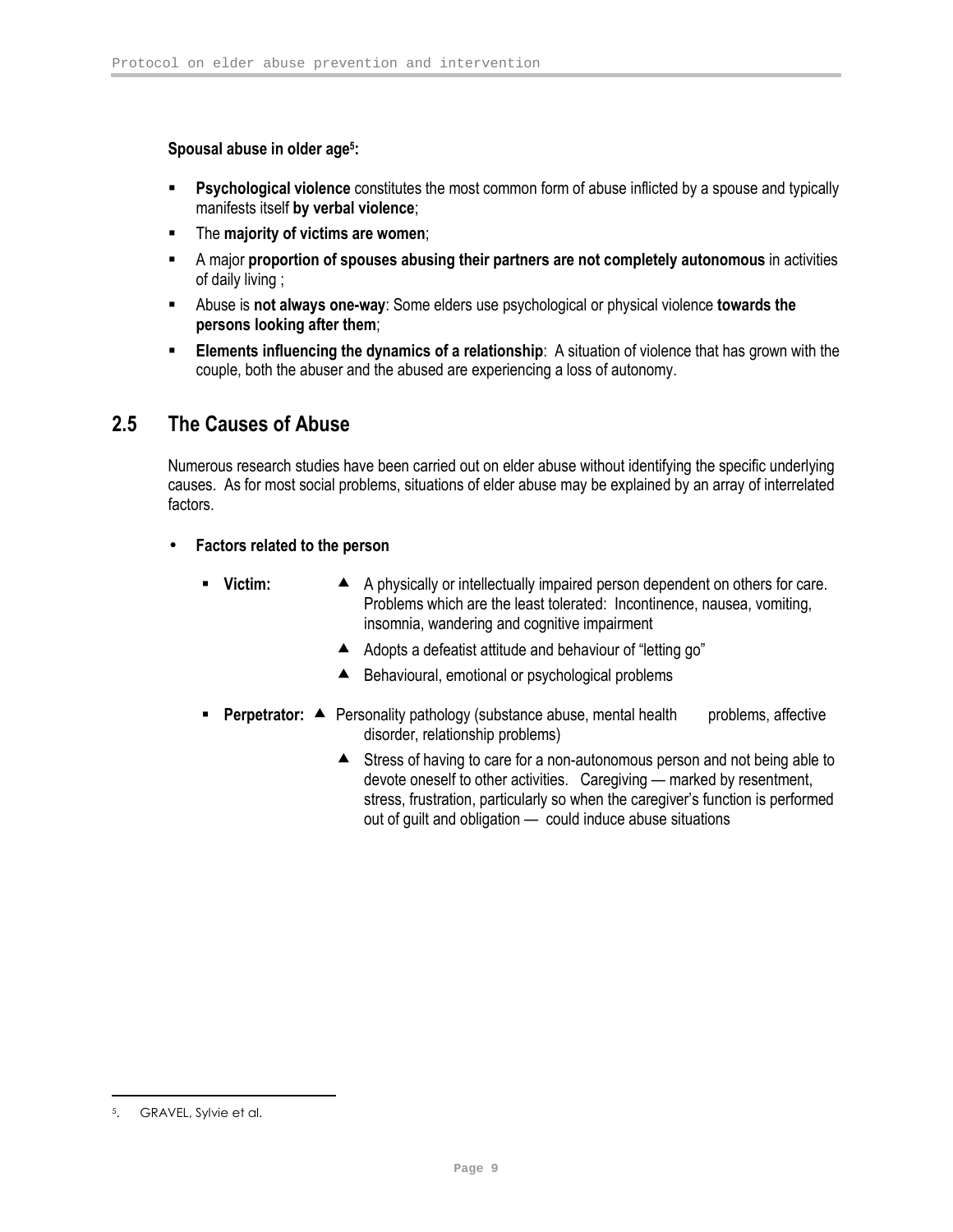#### • Factors related to family dynamics

- **Repeating a pattern of violence from experience**
- **Behavioural model considered normal**
- **Unresolved family conflicts**

#### • Factors related to the environment

- Social vulnerability: death of spouse or friends, the end of a very active period in life and, with it, the disintegration of a social environment, diminishing income, indifference on the part of children
- Socio-economic problems: Bad economic conditions, bad housing
- **EXEC** Lack of support and services for primary caregivers

#### • Factors related to older generation

- Not used to asserting their rights and turning to existing services, feeling too embarrassed and ashamed to complain
- **Religious influences extolling self-sacrifice**
- **Education that has not encouraged self-assertion**
- **EXECT** Low educational level contributing to a reduced ability to access different sources of information about legal rights

#### • Factors related to stereotypes

 Ageism (elders held in disparagement and contempt). Referring to elders in negative terms: "They're sick and frail, they forget, they're disoriented, they're helpless, they're a burden on society" …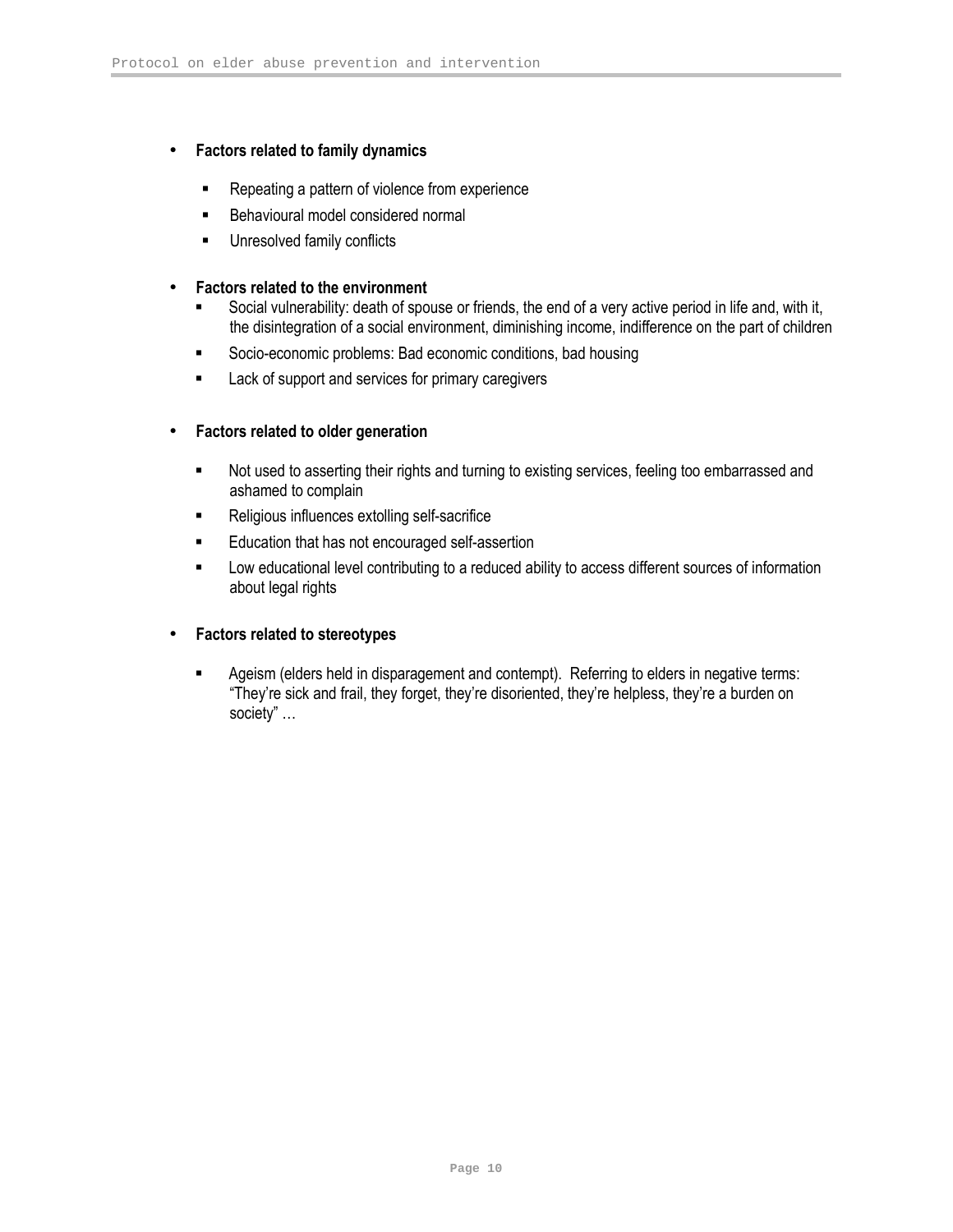Even though one should not consider seniors as a group to be potential victims of abuse, admittedly seniors are prone to similar vulnerabilities:

- 1. Deteriorating state of health with flagging energy when it comes to asserting their rights, because — even though seniors live increasingly longer — their last years are not always spent in good health;
- 2. Physical vulnerability which increases the risk of serious consequences of various types of injuries and leads to becoming dependent on family and friends;
- 3. Psychological vulnerability which is an obstacle to standing up for one's rights and also leads to becoming dependent on family and friends;
- 4. Social vulnerability which is characterized by isolation and ignorance of the various mechanisms that could help the senior.

Note: One needs to remain open-minded about these vulnerabilities. A person without any of these vulnerabilities might still be a victim of abuse.

# 2.6 The Consequences of Criminal Victimization 6

- Physical wounds that heal slowly (e.g. hip fracture from a fall)
- Material losses of considerable importance, given the low income of many seniors
- Material losses with an incalculable sentimental value (e.g. theft of a ring given by a loved one who passed away 50 years before, antiques …)
- Psychological trauma (e.g. isolation, loss of self-esteem, insomnia, difficulty to trust again, to feel secure …)

<u>.</u>

<sup>6</sup>. BEAULIEU, Marie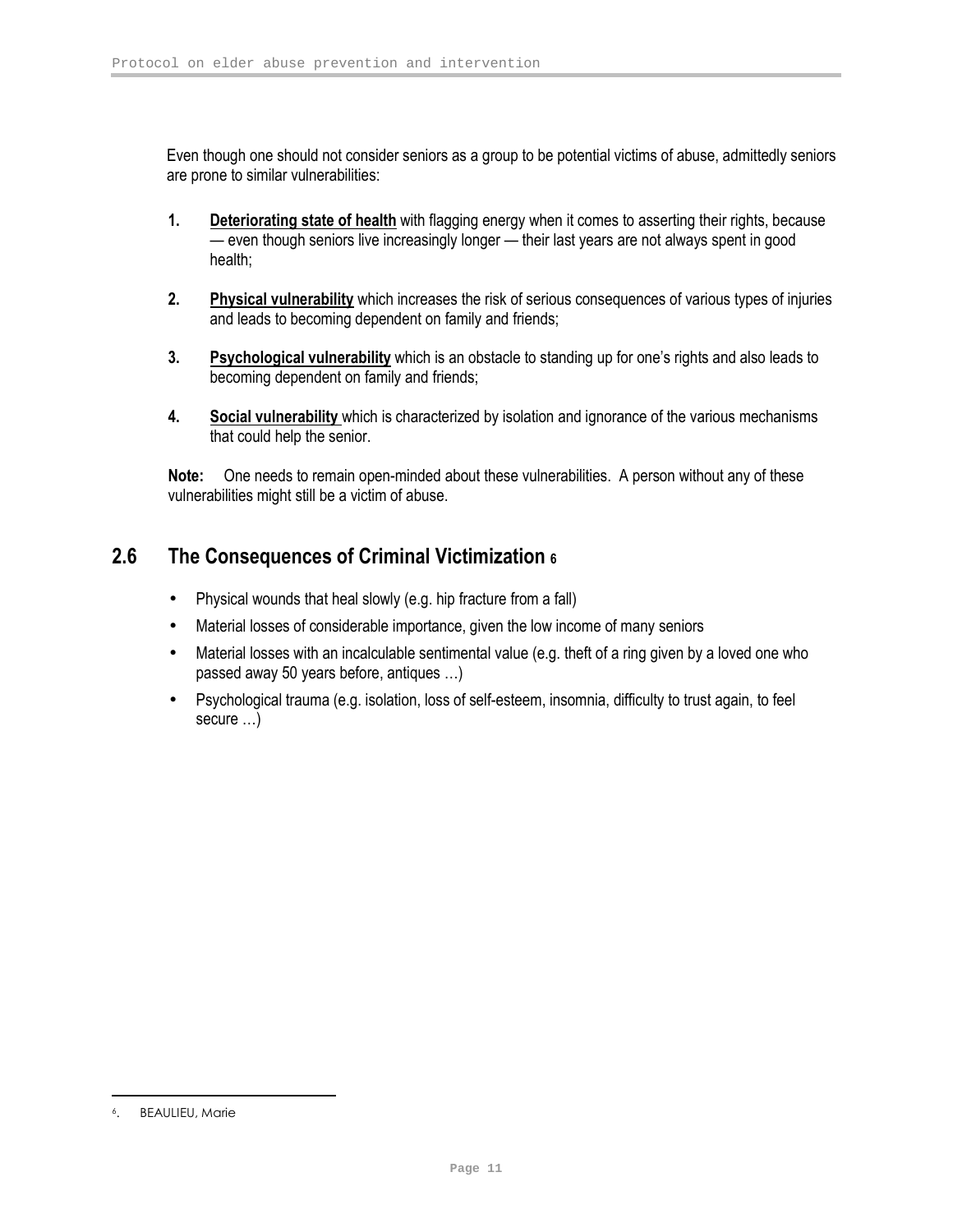# 3.0 THE INTERVENTION

# 3.1 General principles guiding intervention

# Principles guiding intervention for able persons

- The elder person has the right to decide about the degree of intervention and, especially, about the agenda, i.e. how, when and at what pace the problem of violence is to be treated. Without that person's explicit consent the intervention cannot be implemented. Let us remember not be too quick about attempting to resolve the problem as it is often a matter of long-term dynamics, and it is not because the problem is identified, that it must be corrected the same day.
- The elder person is to be in charge of his/her intervention plan. That person has to have received all the information necessary to make a free and informed choice without being pressured in any way.
- The issue of abuse is a multifaceted one with many complex situations that concern various organizations and sometimes call for numerous interventions, which is why a **concerted, coordinated** and community-based approach is justified.
- Every person is entitled to an intervention in the least restrictive and least invasive way possible, in accordance with his/her rights to non-disclosure of confidential information and to respect for his/her private life. It is very important to carefully evaluate the implications of interventions.
- When a caseworker is **unable to meet with the victim in person** because of the victim's or a third person's refusal to do so, or when the victim is against the intervention, the caseworker should, in any such situation, attempt to enlist the help of one or several significant persons around the victim (relatives, friends, neighbours) to arrange a meeting with the victim and to encourage the victim to accept services.
- Every person has the right to live as he/she chooses, provided these choices do not adversely affect the rights of others and do not threaten his/her security or the security of others.
- Breaking through isolation and providing support often helps to reduce the frequency of violent behaviour.
- The caseworker must ensure that the victim is protected at all times and that the intervention does not create an additional risk to the victim.
- It may be necessary to involve a second caseworker to provide the counselling and the intervention needed by the person inflicting the abuse and to find out the reasons behind the abuser's actions as well as to check if he/she is in need of help.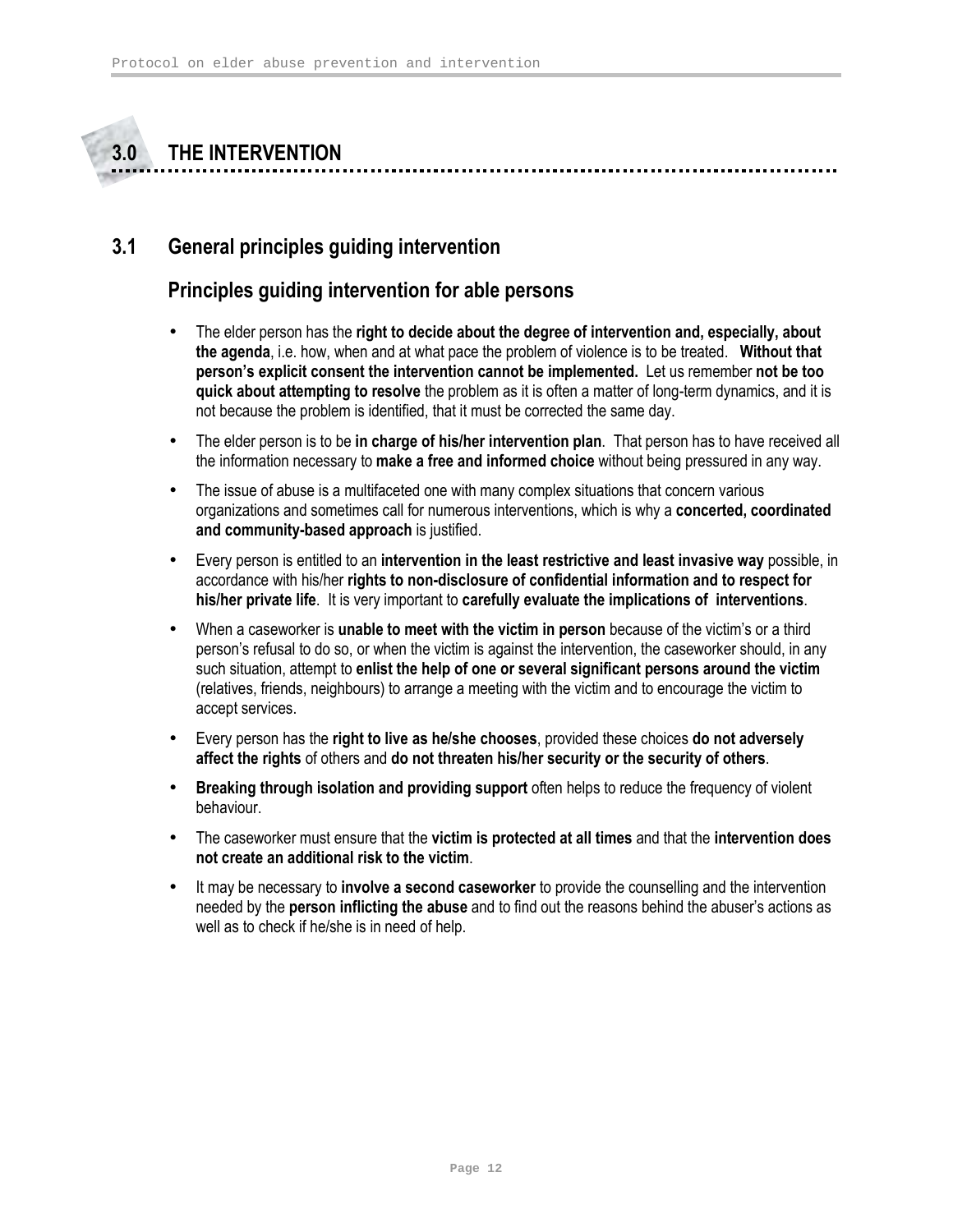# Principles guiding an intervention when inability is suspected

(Kinnon, adapted from Personnes âgées victims d'abus et negligence – protocole et guide d'intervention, CLSC René Cassin)

- Make sure the older adult is safe throughout the helping process;
- Have the elder person formally assessed for mental competence by a
- qualified professional;
- Look at his/her legal options;
- Explore other options if taking care of the person at home is too demanding;
- Determine who can help from within the elder person's support network;
- Discuss intervention options with the family;
- Consult with specialists in the field.

Deciding to assess an elder person's competency is usually based on the need to determine if the individual is capable of making decisions concerning his/her care or personal affairs, or whether a substitute decision maker is needed. In situations of abuse, the substitute decision maker must not be the abuser.

- Assumptions about an elder person's ability (competence/incompetence) should not be based solely on a first encounter, as the person may appear disoriented when disclosing the abuse.<sup>7</sup>
- Attempt to enlist the help of one or more significant persons around the victim (relatives, friends, neighbours).

# The general principle guiding an intervention

• This protocol is meant to be a comprehensive tool to be used with flexibility and adapted according to expertise.

# 3.2 Early recognition

All the partners sitting on the Seniors Council agree they should be alert and look out for indications likely to be of help in the early recognition of abuse situations.

The abuse inflicted on seniors is often subtle and difficult to detect, especially as both victims and perpetrators of abuse tend to deny the facts. Also, caution is advised as some signs may be attributable to aging, the person's health problems or to a brief lack of patience on the part of the natural caregiver.

One must consider the whole context and follow one's professional judgment. An openness to respect other ways of valuing, believing and practicing, which may all differ from ours, is also required. As often happens, the wishes of elder persons may go against what one thinks is in their best interest.

<sup>&</sup>lt;u>.</u> 7 KINNON, Diane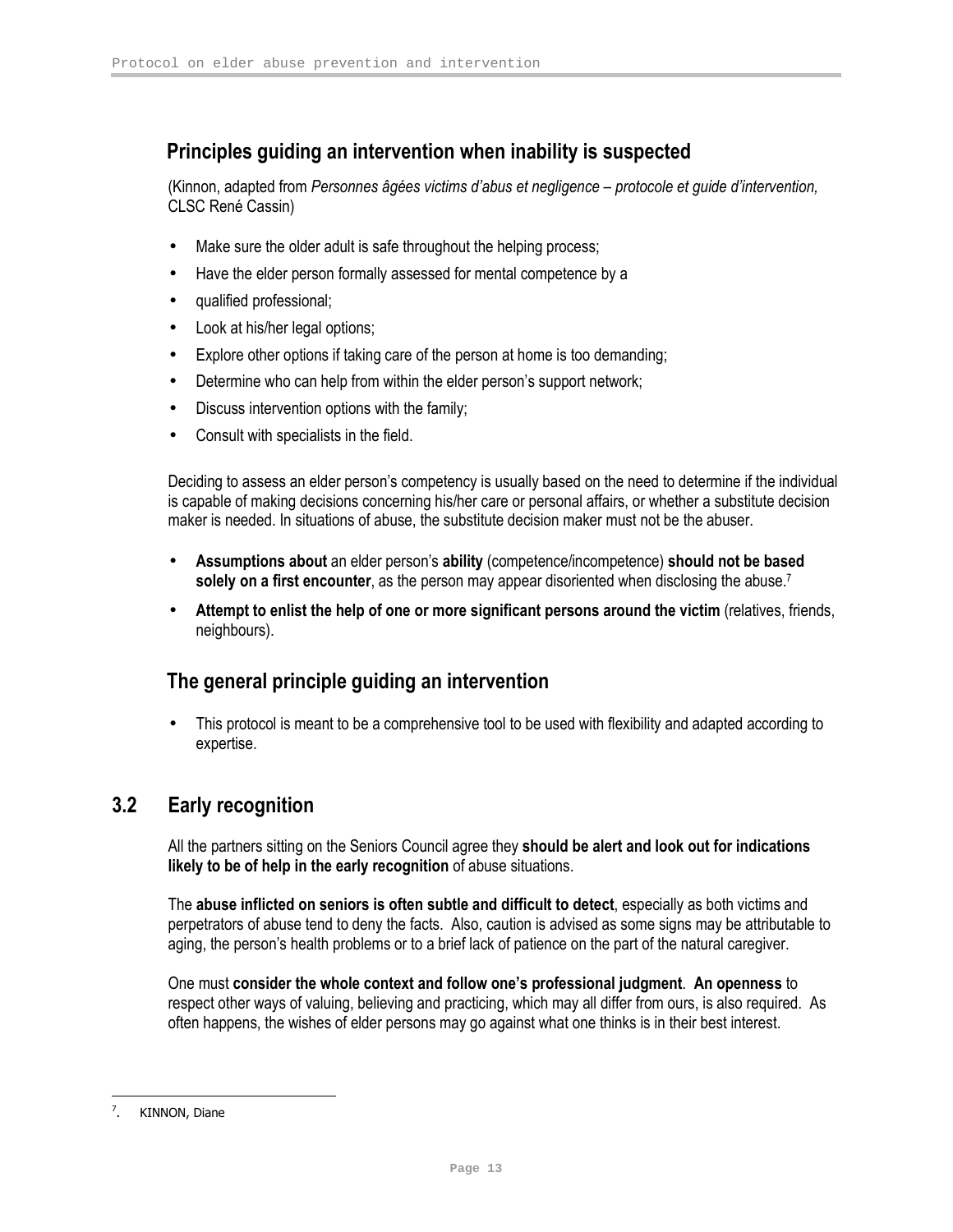### 3.2.1 Indicators of neglect

- lacks clothes, clothing inappropriate for the season, dirty, shabby-looking;
- is in a dangerous environment (cluttered premises, unsafe stairs, lack of heating, fire hazards, bad upkeep);
- lacks the necessities for daily living;
- is in unsanitary living conditions;
- shows malnutrition, dehydration, weight loss;
- lacks personal hygiene;
- lacks appropriate medical and/or dental care;
- lacks dentures, hearing aids, glasses (if needed);
- does not receive his/her medication, or medication is incorrectly administered;
- lacks adequate supervision;
- is left helpless and without friends;
- lacks means of transportation;
- has reduced physical/mental activity;
- …

#### 3.2.2 Indicators of financial or material abuse (exploitation)

- large sums of money suddenly removed from the senior's bank account;
- suspicious signatures on cheques or other documents;
- older person is asked to sign legal documents without understanding the significance;
- older person, for reasons unknown, appears unable to pay his/her bills, or buy food or personal care items;
- economic hardship even though older person has sufficient means (has no television, wears old clothes);
- older person feels afraid or worried when discussing finances;
- friend or relative takes a growing interest in older person's possessions or visits only when pension cheques arrive;
- older person does not know his/her financial situation well or does not know it at all;
- older person suddenly makes a new will or decides to sell property;
- older person complains about missing personal items, clothes, jewellery and/or works of art;
- older person is not paid enough for certain items sold;
- older person is forced to do babysitting or housework;
- rent is excessive:
- $\mathbf{r}$

In some instances, these factors are not really indications of abuse and further investigation is required to determine if financial abuse is occurring. Financial abuse rarely manifests itself in a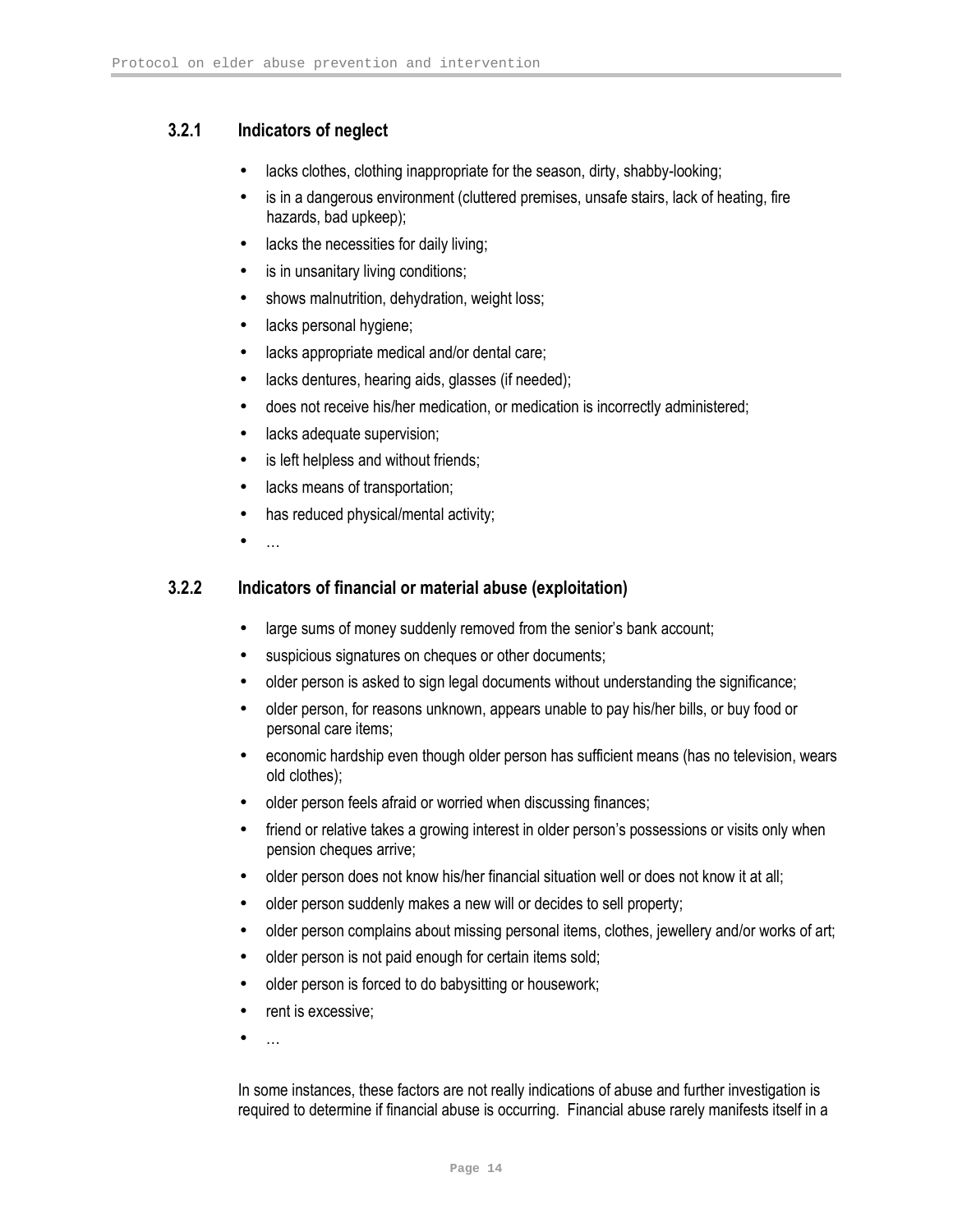single occurrence. Frequently, it occurs over a long period of time, and the victim of financial abuse can be subject to psychological abuse as well.

#### 3.2.3 Indicators of psychosocial abuse

Clues which allow us to identify psychosocial abuse can be observed in the behaviour of the older person and those around him/her, as well as in the interaction between them.

- fear, withdrawal (the elder seems nervous when the abuser is around, allows the abuser to answer in his/her stead, is afraid to face an intervention, jumps at the slightest sound, has a worried look, avoids eye contact, responds timidly, is in a hurry to leave, has limited availability);
- state of uncertainty, helplessness and confusion, or a submissive attitude (a possible clue that the person no longer has the chance to take his/her own decisions);
- has trouble sleeping;
- infantilizing language or demeaning activity;
- verbal abuse, swearing, scolding;
- excluded from family meetings, not allowed to go out, to see friends, or have activities, denied access to grandchildren;
- withdrawn, apathetic, depressed (a possible clue that he/she has been subject to verbal abuse, insults, intimidation or humiliation), tendency to play down the violence;
- not allowed to keep personal effects;
- potential or suspected abuser takes over speaking for the elder, does not let him/her consult a social worker, doctor, etc. or see them alone;
- $\ddotsc$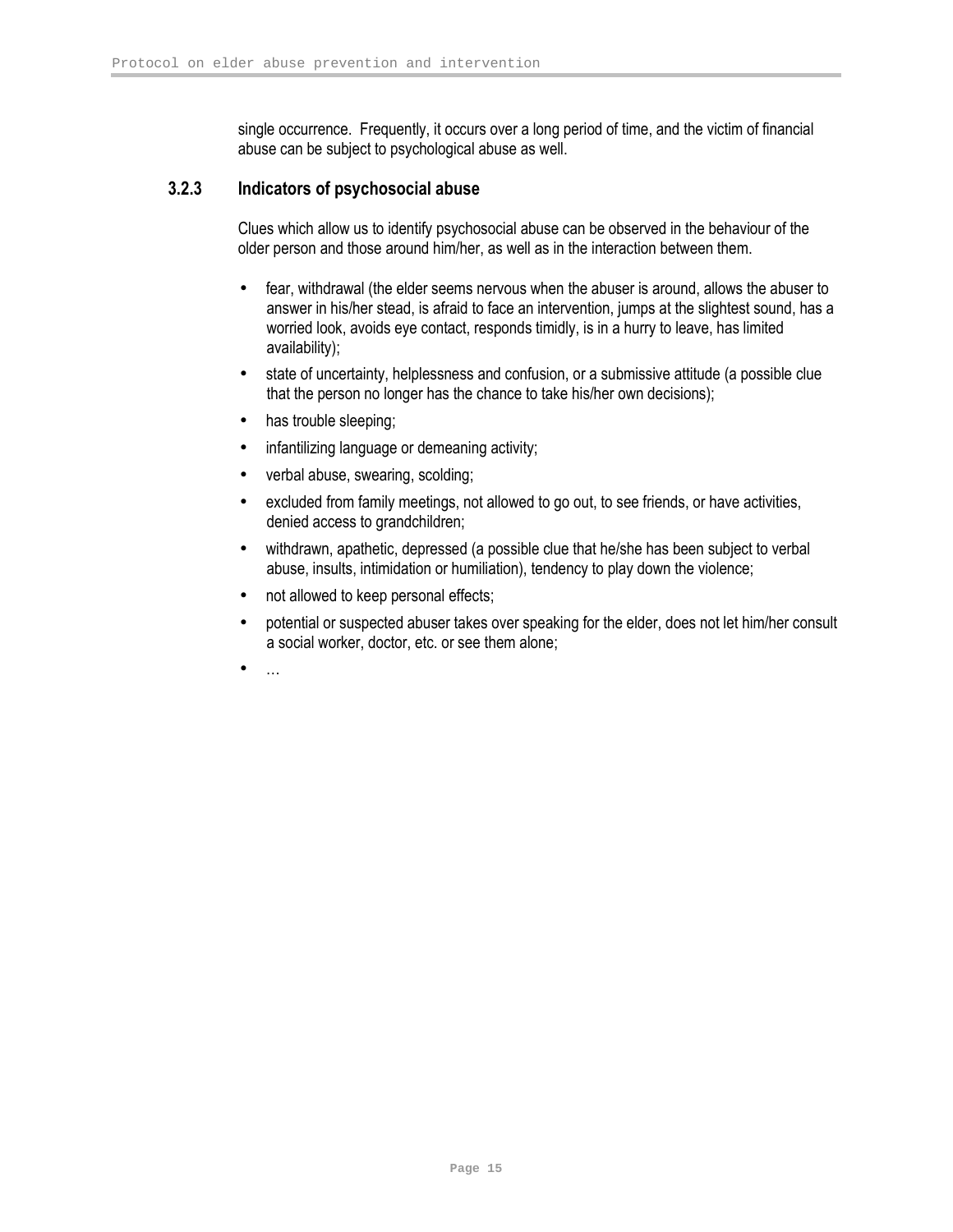### The elder is being denied :

- the right to privacy, to have his/her own life;
- the right to vote;
- the right to lodge a complaint or ask for compensation;
- the right to practice his/her religion;
- the right to express his/her opinions and beliefs;
- the right to receive visitors;
- the use of his/her driver's licence, without justification
- …

### 3.2.4 Indicators of physical abuse

- unusual bruise marks;
- burns;
- unexplained cuts or scratches;
- wounds to the head;
- weight loss;
- facts as related and the actual wounds do not jive;
- limping, grip marks, swelling and loss of mobility together with weakness possible indications of the use of restraints;
- confusion and drowsiness caused by an overdose of medicines given to make the older person more docile;
- treatable medical problem not improving, accompanied by constant pain, possible indication of older person not receiving the medication required by his/her condition;
- pain, bruising and bleeding in the genital area possibly signalling the occurrence of sexual abuse
- …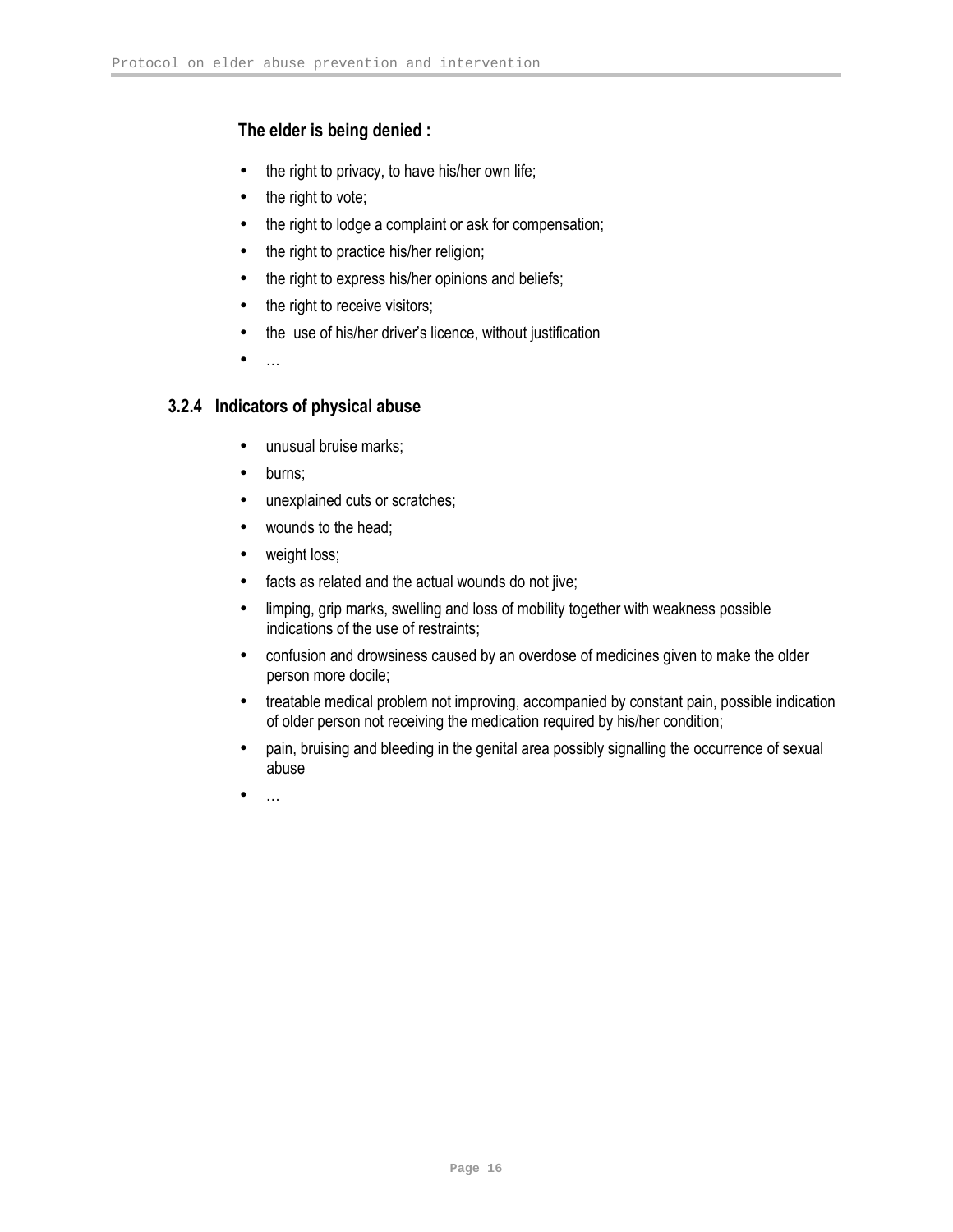# 3.3 Basic intervention procedure

This basic intervention model can be used by all service providers and volunteers working with elders. An older person may confide in you. It may also be that you suspect abuse and would like to approach the subject with the person. Here are some guidelines and discussion points which may help you give support to the person by strengthening his/her capability to act. (This procedure is based on the method in place for the seniors' information line at the René-Cassin CLSC).

### 3.3.1 Intervention objectives

- to lend an ear to the person in order to sum up his/her situation of abuse
- to help formulate the solutions contemplated by the person
- to give information on available resources
- to help define the steps the person is ready to undertake
- to refer the person to the various resources as required

### 3.3.2 Points to be discussed

- description of the situation of abuse
- steps taken by the person so far to put a stop to the abuse
- solutions anticipated by the person
- steps the person is ready to take
- referral and follow-up

In annex A there is a table which you can use if need be, which recaps the intervention objectives and the points to be discussed.

### 3.3.3 Procedure for ensuring confidentiality and the authenticity of a partner's identity

When we are called and asked for information about a person and we are not sure about the caller's identity, it is a good idea to take note of the caller's name and telephone number and then to call him/her back.

This procedure should also be followed if we are the ones requesting information from others.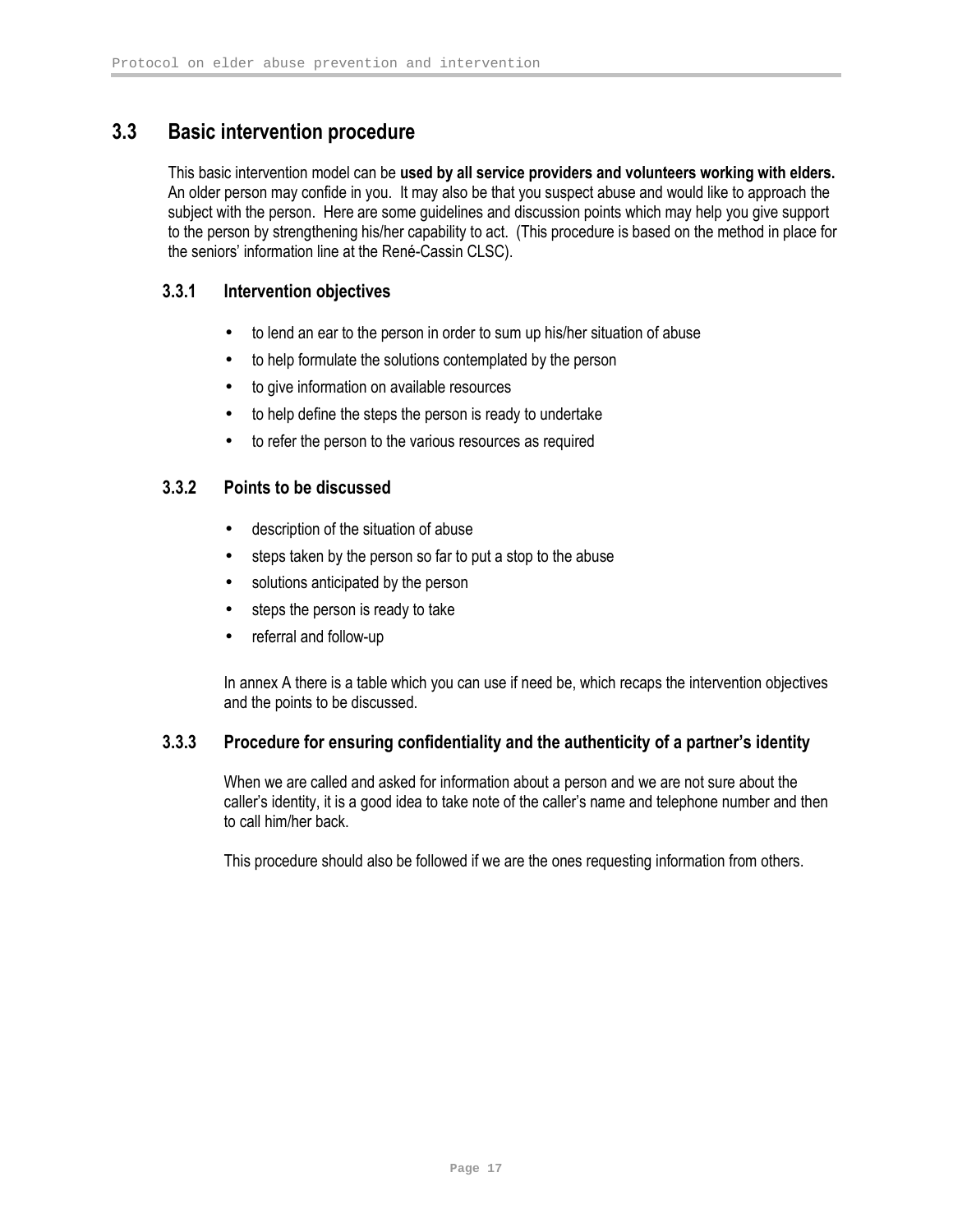# 4.0 FINANCIAL ABUSE

#### "With age our worth increases; so do our assets…"

Most of the abuse reported by victims is financial or material. There are several types of financial abuse: Misappropriation of funds or of any other type of property, fraud (telephone canvassing, door-to-door sales, telemarketing scams), misuse of the elder's possessions and money, acting without proper power of attorney, misuse of power of attorney, especially when it is general, such misuse is more difficult when it is specific.

Here is some general as well as specific advice for seniors to prevent these different types of abuse.

### 4.1 General Advice:

- Stay informed about your finances;
- Make and take your own decisions, and if you are unsure, take the time to consult a competent person you trust;
- Be well organized. Keep track of your personal possessions. Let those around you know that you are keeping an eye on your things;
- Avoid isolating yourself and stay in touch with your family and friends;
- Ask that your income be deposited directly into your bank account;
- Only keep a minimum amount of money at home;
- Be discreet about your projects, your possessions, your valuables;
- Before signing any document, read it carefully and make sure you understand it well;
- Write postdated cheques or arrange for preauthorized payments;
- If you can help it, do not lend money to family or friends, because you might have trouble getting your money back. If you do so, put the repayment terms in writing (interest rate and repayment schedule);
- Make an annual budget. Organizations such as 'Solution Budget Plus' (819-563-0355) and 'ACEF Estrie' (819-563-8144) can help you with this.
- Draw up a 'Mandate in case of incapacity'. You can get a free 'Mandate in case of incapacity' form at the Legal Aid Bureau.
- Do not accept personal care in exchange for signing over your possessions or your holdings;
- Never sign a blank cheque;
- If you do give out a sum of money, do so by cheque and not in cash, as there will be a paper trail that way.

#### Prevention is the best way to protect yourself against financial abuse, so to avoid trouble…

- Learn to recognize the signs of fraud;
- Know what to expect and how to avoid traps;
- Do not fall for extravagant promises which are "too good to be true": Do not let your emotions dictate how to handle your savings.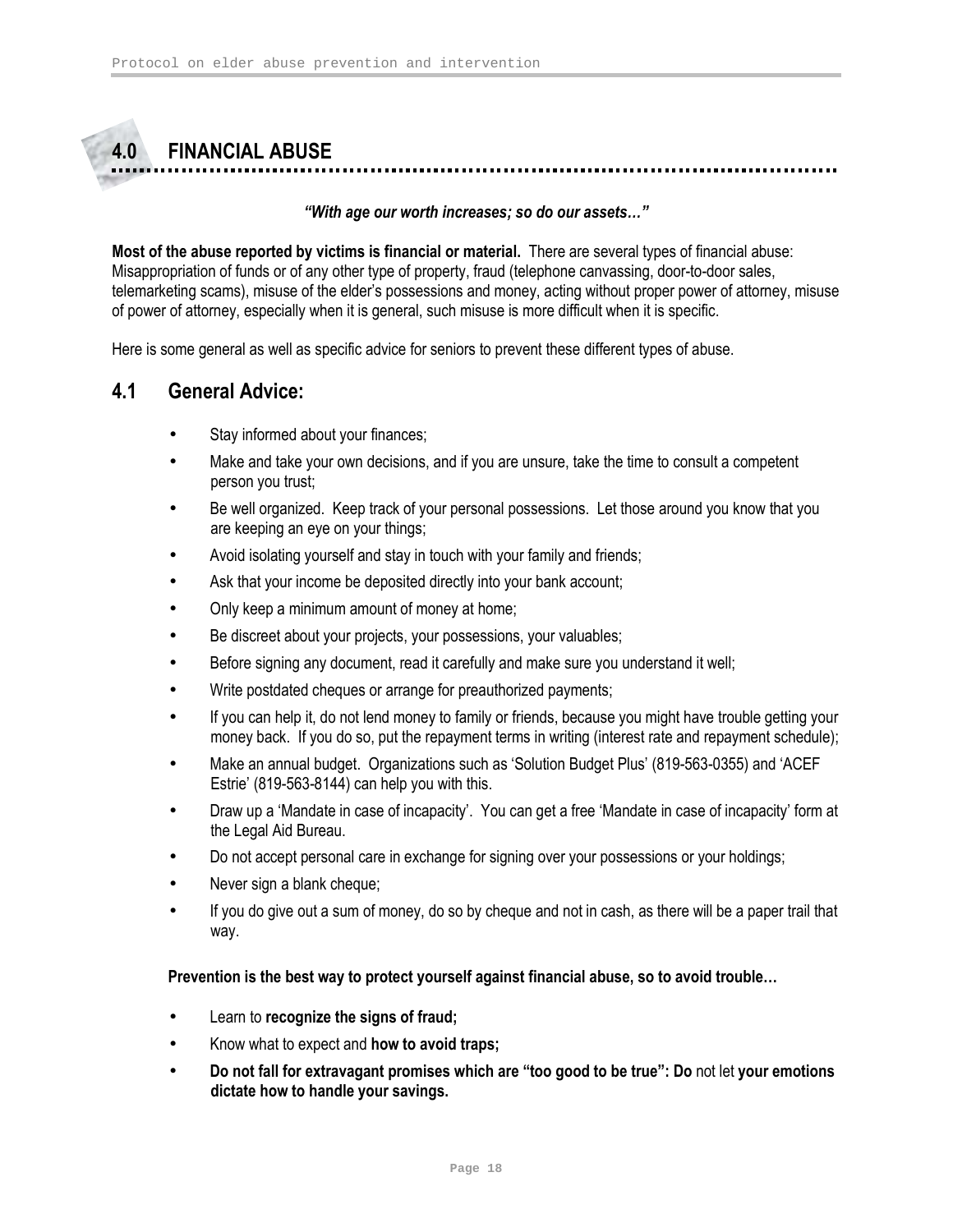# 4.2 Specific Advice:

#### 4.2.1 Avoiding abuse from door-to-door sales people:

You are quietly sitting at home when the doorbell rings. A well dressed and very polite sales person has come to offer you the "bargain of the century", a miracle cure, calling you by your first name and asking you details about your personal life… The sales person talks about a neighbour who has bought the product…

If at all possible avoid doing business with door-to-door sales people. Frequently, the price of the goods or services offered is inflated and, moreover, the sales people often come from outside the area.

- **EXECOOK who is at the door before opening;**
- Do not get into a conversation with a sales person if you do not feel up to it or if you just do not need anything;
- Ask to see the permit issued by the Consumer Protection Bureau of the sales person at your door and remember that this is not a guarantee of quality, but just proof that the door-to-door sales person has deposited a certain amount as a guarantee;
- Never sign anything as a result of pressure from a sales person. Take a few days to read the fine print, to shop around and to think it over;
- **If you become a victim, do not hesitate to report the abuse to the Consumer Protection** Bureau. In the case of door-to-door sales, you can also change your mind within 10 days of signing a contract as long as it was not your initiative to purchase the goods or services.

### 4.2.2 Preventing telephone scams

You are told on the phone that you have won a contest which you never entered, and you have to buy a product in order to get your prize…

If at all possible, never buy goods or services by telephone. These products are often of inferior quality and overpriced. Furthermore, never hand over money for goods before receiving them.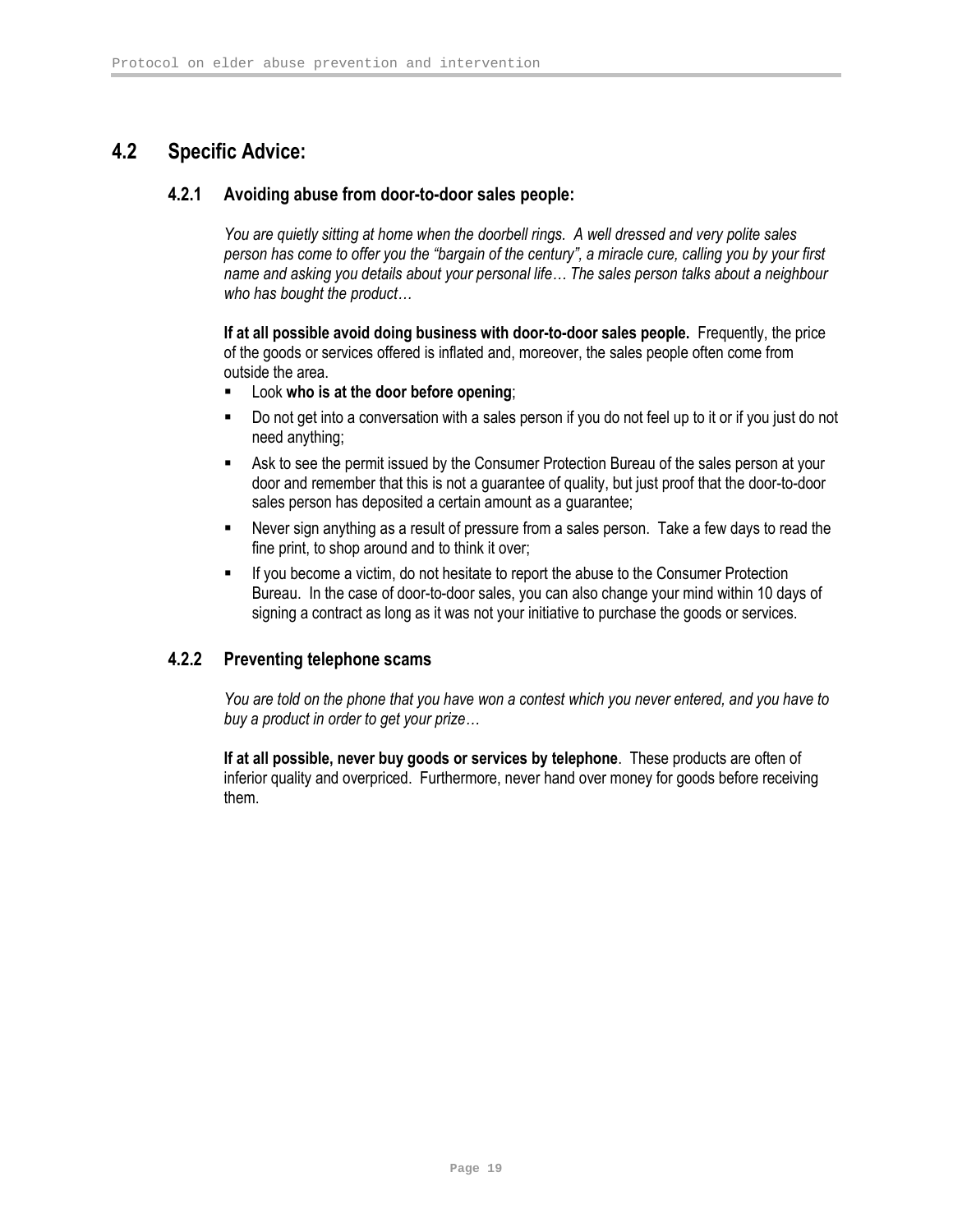If you are approached…

- Have Call Display on your telephone, if possible;
- Say that you want to think it over before making a decision;
- If you are not interested, do not hesitate to hang up.
- Do not give out personal financial information or your credit card number on the telephone unless it is a well-known business which you yourself have contacted;
- If abuse is occurring, contact the Consumer Protection Bureau. You can also contact free of charge PhoneBusters, a nationwide call centre to stop fraud at 1-888-495-8501.

### 4.2.3 Preventing Home Renovation Fraud:

Someone rings your doorbell and tells you that your roof needs to be redone or you need new windows… They get a large sum out of you for renovations that are shoddy, unfinished or unneeded…

If you can help it, do not do business with a home renovator who comes to your door. These renovators often come from outside the area. If you give the job to somebody you do not know, you run the risk that the job may never get finished or that the money you paid in advance is gone for good. It is better to deal with local renovators known for their good work.

- Check with the Régie du bâtiment if the person is really in good standing;
- Refuse to pay 'under the table', that is without a bill or taxes;
- Do not make hurried decisions under pressure from an overly insistent person;
- Whatever you decide, do not pay any deposits before checking all necessary details;
- Never pay the full amount in advance. Make a deposit and reserve payment until after the contract is satisfactorily completed;
- If abuse is occurring, do not hesitate to lodge a complaint with the police in your municipality or at the Sûreté du Québec (provincial police) or the Régie du logement (rental board) or the Consumer Protection Bureau.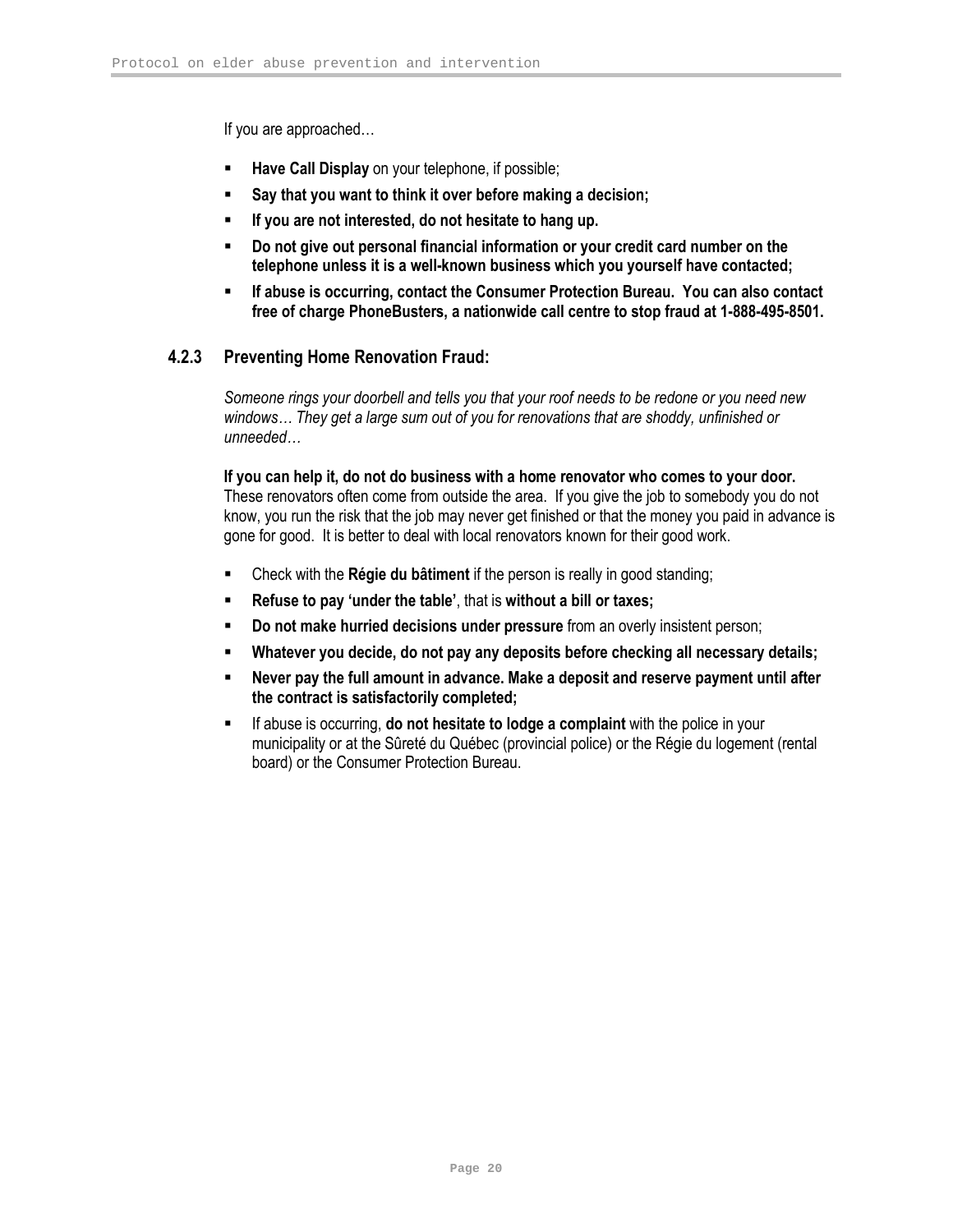### 4.2.4 Preventing Power of Attorney Misuse/Abuse:

You have been forced to sign a power of attorney… Someone misuses the power of attorney you have given him/her by unusual withdrawals, restricting access to the bank- book or the statement of transactions…

- Contact the manager of your financial institution who will be able to suggest ways to protect your assets;
- Give a specific **power of attorney** rather than a general one, so that the authority that you give an individual is limited and easily definable. A power of attorney must contain the following: date the document was written, name of the person or the persons giving power of attorney (principal), name or names of the mandatory (person acting as your proxy), description of the task entrusted to the mandatory, time frame, signature of the principal.
- Ideally, you should name two people of trust (two co-signers);
- Ask for an annual financial report;
- Do not sign any document unless a person you trust has reviewed it;
- Pay by pre-authorized payments whenever possible to avoid handling cash and to save you problems if you are hospitalized or convalescent;
- **Make the monthly budget to be managed by the proxy and transfer only this amount** from your bank account into another bank account to be used exclusively for the purposes of the power of attorney;
- If you notice any abuse, do not hesitate to find another person and remember that a power of attorney can be cancelled at any time by advising your financial institution in writing.

### 4.2.5 Preventing Credit Card Fraud:

Your ATM card is used excessively… You notice unusual deductions in your account…

Warning: Be careful, because there are various sophisticated technologies used by defrauders that increase the risk of falling victim to a debit card fraud. To reduce the risk, never lose sight of your card during a transaction and be discreet: hide the keyboard with your body or your hand while you are punching in your PIN, especially when you are at a place other than your financial institution.<sup>8</sup>

- Periodically verify your statements and balances to be sure that all the transactions were properly documented;
- If you lose your card, have it stolen, or held by an automated teller, immediately notify the help centre of your financial institution;
- Never reveal your personal identification number (PIN) to anyone under any pretext. If necessary, give the exact amount to the person who does your errands;
- Never lend your card to anyone;
- Memorize your PIN and do not write it down anywhere;

<u>.</u>

Caisse populaire Desjardins leaflet, StopPINg card fraud before it starts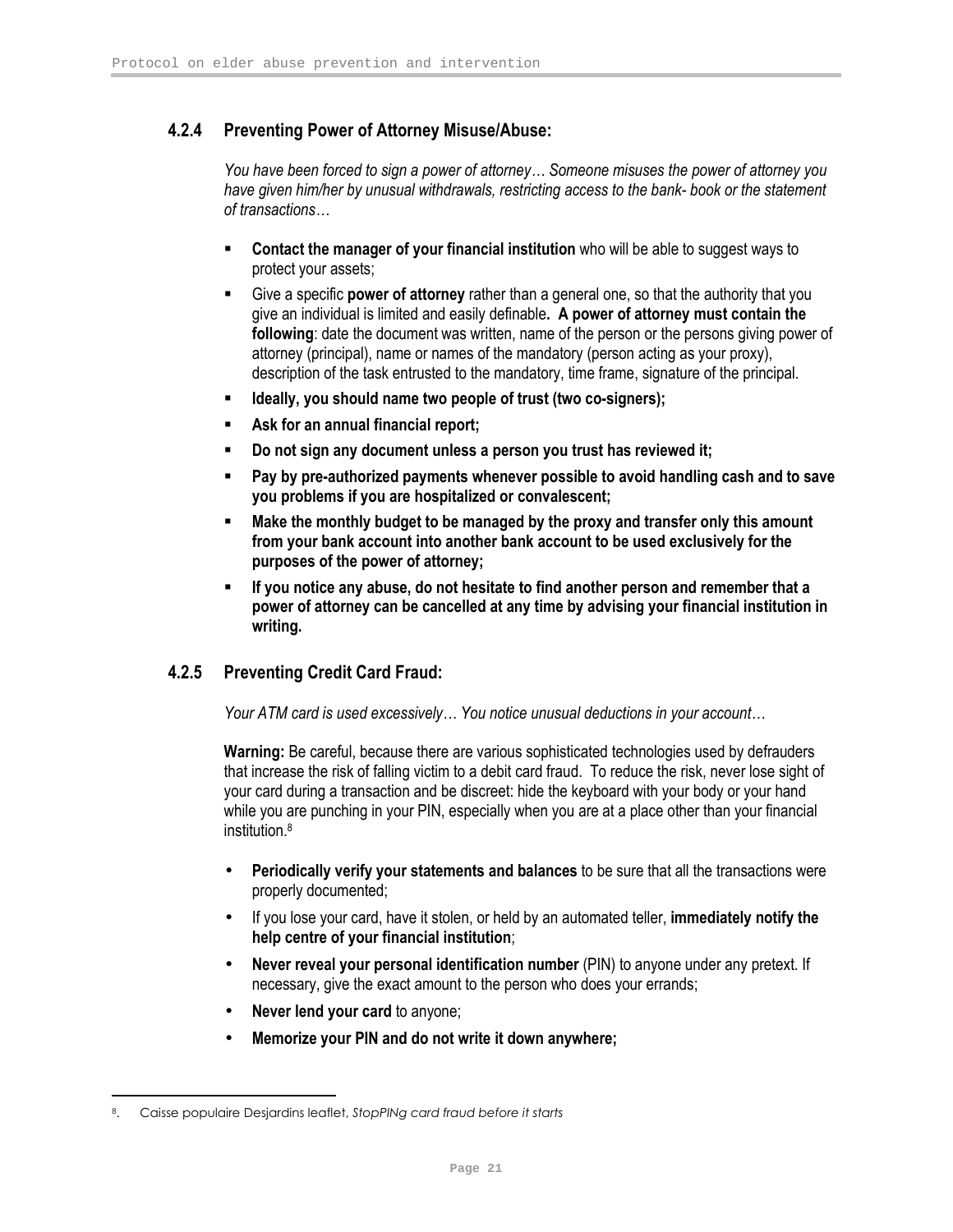- Never compose your PIN a second time without first verifying that the previous transaction has been voided;
- If you notice any abuse, contact your financial institution right away;
- If you have lost your debit card and someone calls you to ask for your PIN in order to reactivate your card, you should know that this is a fraud.

#### 4.2.6 Advisory: Reverse Mortgages – Think twice before using this kind of financing!

There is a lot of advertising with the slogan, "Reverse mortgages reduce taxes and conserve seniors' assets" with the Canadian Home Income Plan. This advertising pushes reversed mortgages as a means of getting cash while remaining homeowners.

- With reversed mortgages, homeowners aged 62 and over can get between 10% and 40% of the value of their house and can do so without giving up their property.
- This type of mortgage involves numerous costs such as set-up fees which can vary from \$1500 to \$2000, notary fees, appraisal fees for the house and fees for the certificate of localization. In addition, interest rates are higher than for a conventional mortgage, as a 1% to 1.5% surcharge applies.
- Considering all the fees that come with it, a reverse mortgage should only be used as a last resort once all other possible avenues to obtain income or a loan have been exhausted.

#### 4.2.7 Preventing Investment Fraud 9:

Confidential investments, high returns, once in a lifetime deals, tax-sheltered or risk-free investments, local newspaper ads advising how to get your money tax-free, pyramid schemes, promises of a stock going public. All these phrases should get you thinking and raise your suspicions!

<u>.</u>

<sup>9</sup>. Commission des valeurs mobilières du Québec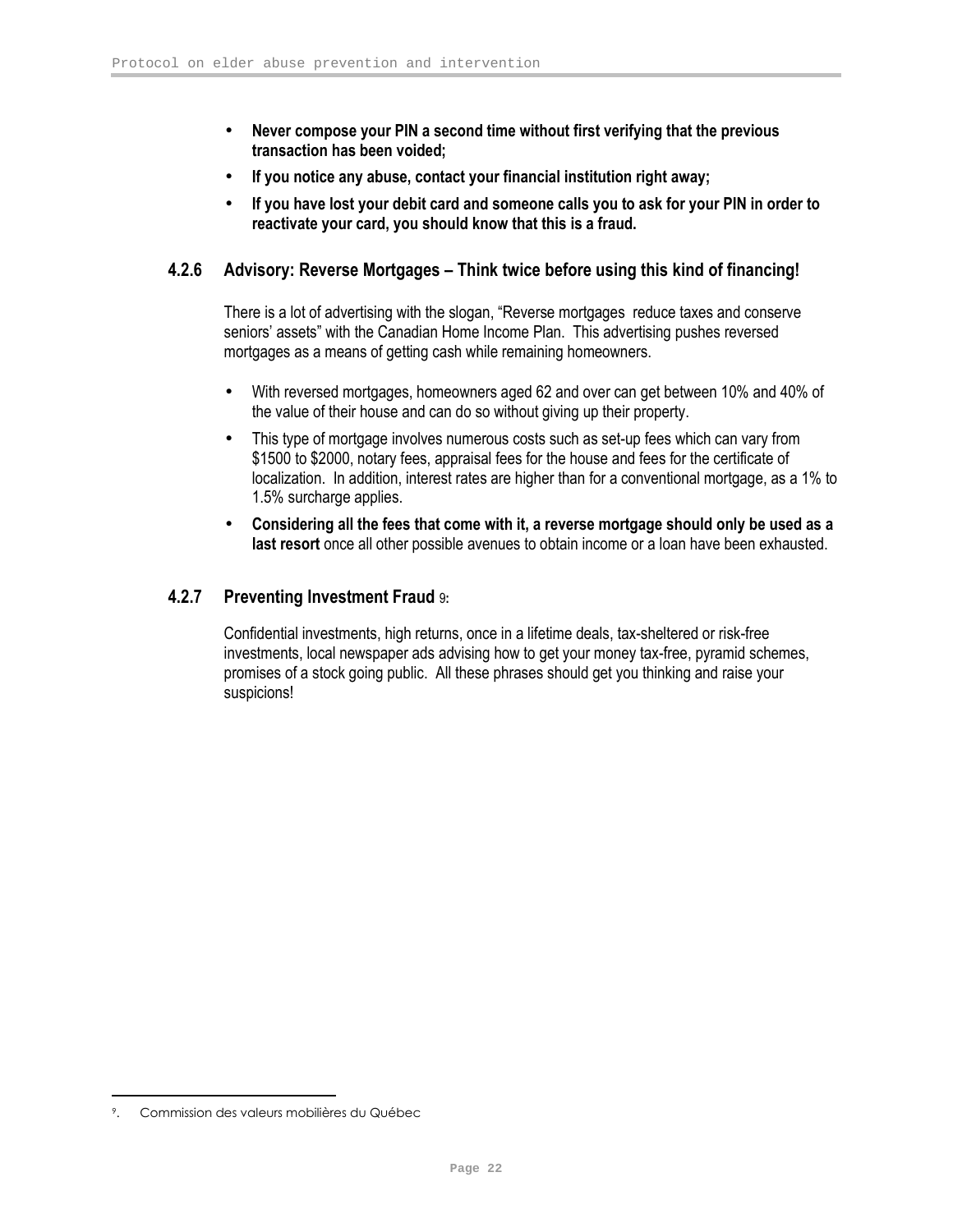#### When it is too good to be true, one has to be careful! Do not fall for extravagant promises!

If you want to protect your money…

- Never invest over the telephone, especially if you are not the one who called;
- Before doing business with a brokerage firm or a securities dealer, check to see if they are registered with the regulating authority, the Commissions des valeurs mobilières du Québec;
- Take notes each time you speak with someone (name, date, time);
- If you are intimidated by a representative, look for one with whom you are more at ease;
- Do not assume the person you are dealing with is an "expert";
- Always ask for a second independent opinion;
- Always insist that they give you the documents, never make verbal contracts;
- Do not be impressed by well dressed and self-assured representatives or dealers: con men know that they have to make a good first impression.

If the abuse is occurring, you can try to talk it over with the individual in question. If that is not satisfactory, you can complain to the firm, and if you cannot reach an understanding, you can lodge a complaint with the Commission des valeurs mobilières du Québec (1-800-361-5072).

## 4.3 Summary

If you are a victim of financial exploitation :

- Talk over your problem with someone you trust;
- Ask for help from your CLSC, a lawyer or a notary;
- Use available legal recourses (Commission des droits de la personne et des droits de la jeunesse Québec's human rights and youth rights commission, Québec Consumer Protection Act, Act respecting prearranged funeral services and sepultures, the Rental board act, the Criminal Code).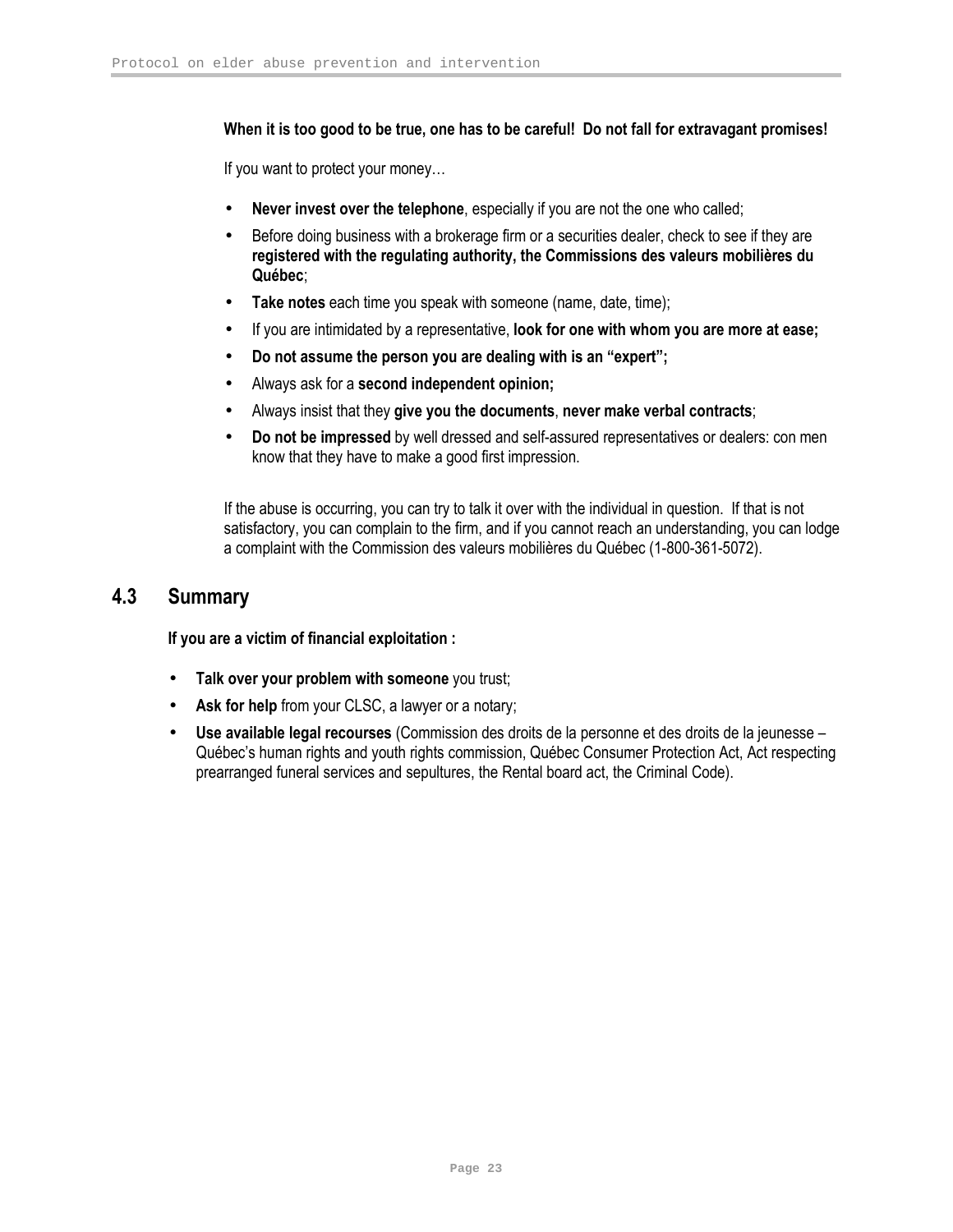#### Here are some ways of helping an older person who is a victim of financial abuse<sup>10</sup> :

- Give him/her information on financial abuse;
- Give him/her information on support services;
- Advocate for the older person;
- Encourage the older person to make new friends or participate in community activities;
- Let the abuser know where he or she can get help;
- Moreover, it is essential to respect the older person's wishes, to be sensitive to his/her needs, to offer realistic choices, to get his/her consent before acting, as well as to respect his/her confidentiality.

<u>.</u>

<sup>10</sup>. National Clearinghouse on Family Violence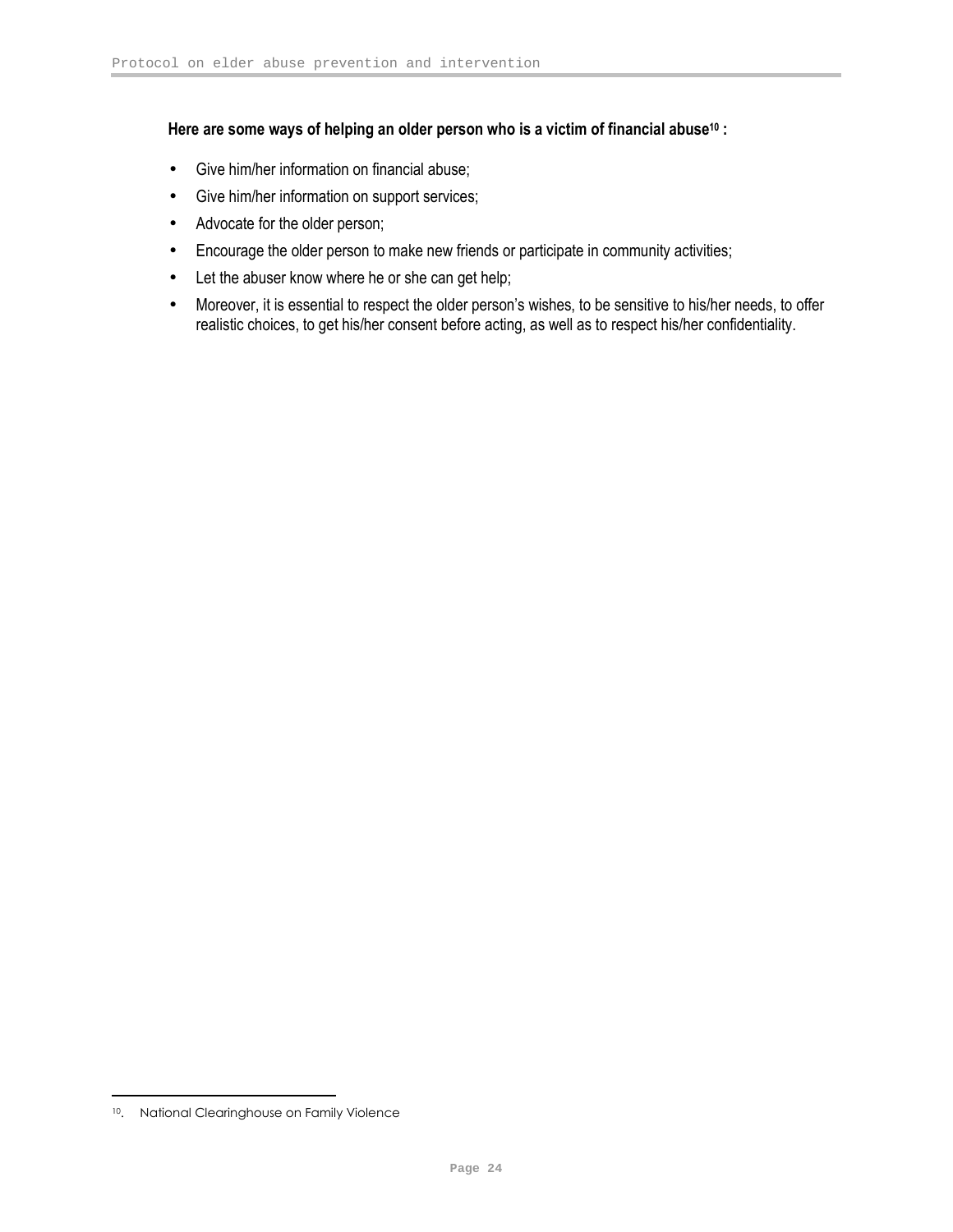# 5.0 ANNUAL REVIEW OF INTERVENTIONS

With the aim of following up on the interventions made by various partners, the Abuse Prevention Committee makes an annual review of interventions.

The purpose of this annual review is:

- compiling the interventions done by the different partners
- identifying the successes and problems of intervention
- steering the Prevention Committee's actions in prevention and intervention

The review is to be made annually during April and May.

Each partner completes the table for the annual review of interventions. (See annex E).

The confidentiality of the information can be maintained with this table while ensuring that the same person is not counted more than once, and the table also shows if a person has received help from more than one partner.

The completed table will be sent to the community organization service of the program 'Personnes en perte d'autonomie du Centre de Santé Memphrémagog' which will compile all the information to be presented to the Abuse Prevention Committee.

The Abuse Prevention Committee will hold a press conference to release the results of the annual review to ensure visibility is given to what is being done in terms of joint efforts within the Memphrémagog MRC to fight against elder abuse.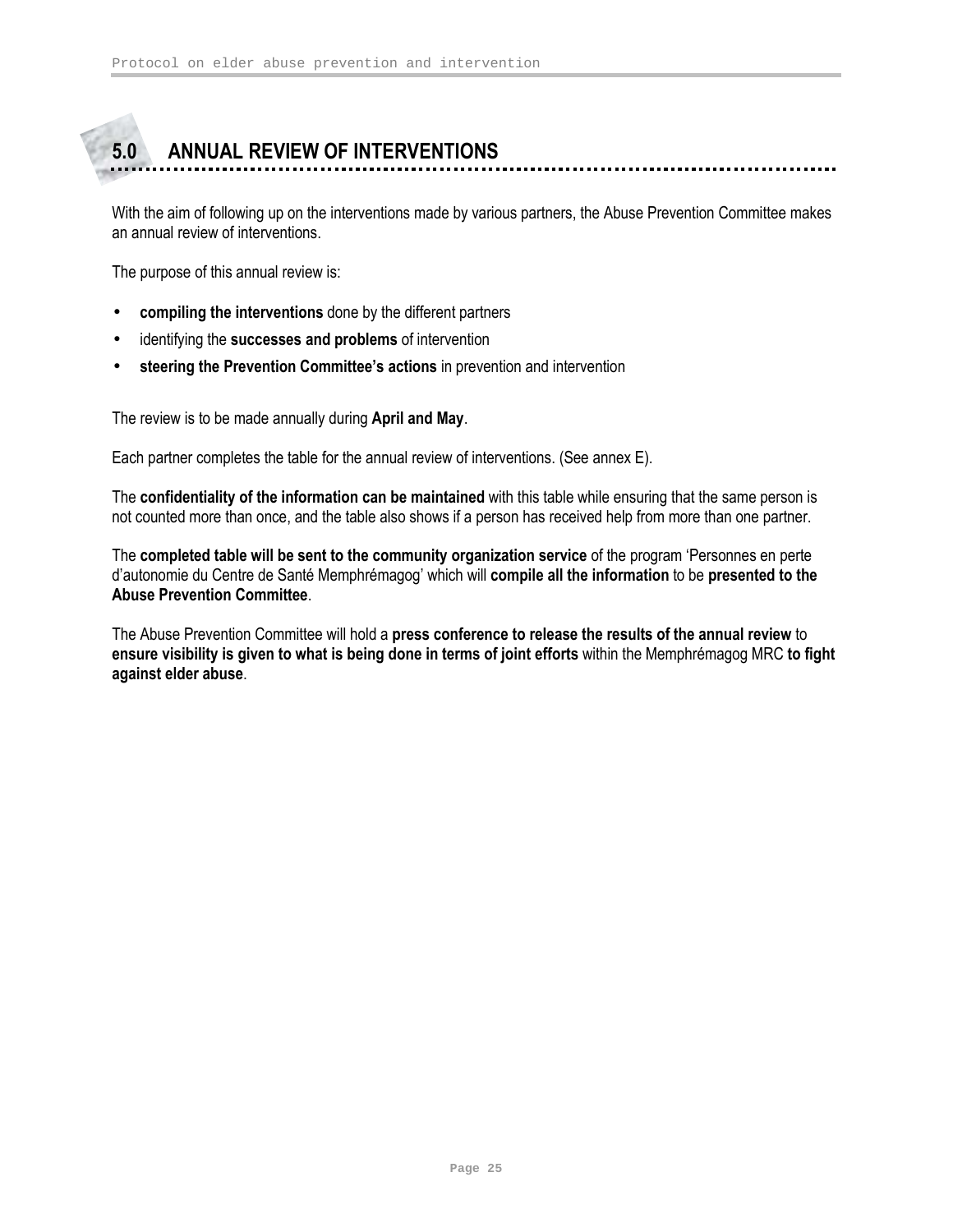# 6.0 LEGAL OPTIONS

Since at the present time there is no specific legislation dealing with the protection of seniors in Québec, it is important to know the existing legal options when an intervention plan is being set up.

It should be mentioned that service providers are under no obligation to resort to these legal options. Using them is often a last resort.

Here is a **brief look at the main statutory regulations** that may be used to back up interventions aimed at stopping situations of elder abuse.

## 6.1 The Québec Charter of Human Rights and Freedoms

The Charter provides for measures aimed at protecting aged persons who may be in a state of dependency and vulnerability and in need of special protection against exploitation:

"Every aged person and every handicapped person has a right to protection against any form of exploitation." [Article 48]

It is the mission of the 'Commission des droits de la personne et des droits de la jeunesse' (Québec's human rights and rights of youth commission) to see that situations jeopardizing human rights and freedoms are corrected.

### 6.2 The Criminal Code

The many forms of mistreatment constitute indictable offences under several sections of the Criminal Code as for situations of physical abuse, psychosocial abuse, sexual abuse, financial or material exploitation and neglect.

Except for situations of family violence, the older persons themselves must report to the police that they are victims of mistreatments. Otherwise, the police will not take any legal action against the abuser.

Anybody can report a crime that belongs to the category of family violence to the police. This is defined as being the use of threats, physical or psychological violence (assault and intimidation) committed by one family member against another. Spouses, ex-spouses and children can be victims as well as aggressors.

Any situation of family violence can be reported to the police by anybody having knowledge of the situation. It is not, therefore, compulsory for the complaint to be made by the victim in person. If, after an investigation the complaint turns out to be well-founded, the police will start legal proceedings as required. The police will encourage the victim, as well as the aggressor, to sign an authorization form for their referral to a social service agency, along with the transmission of all pertinent information.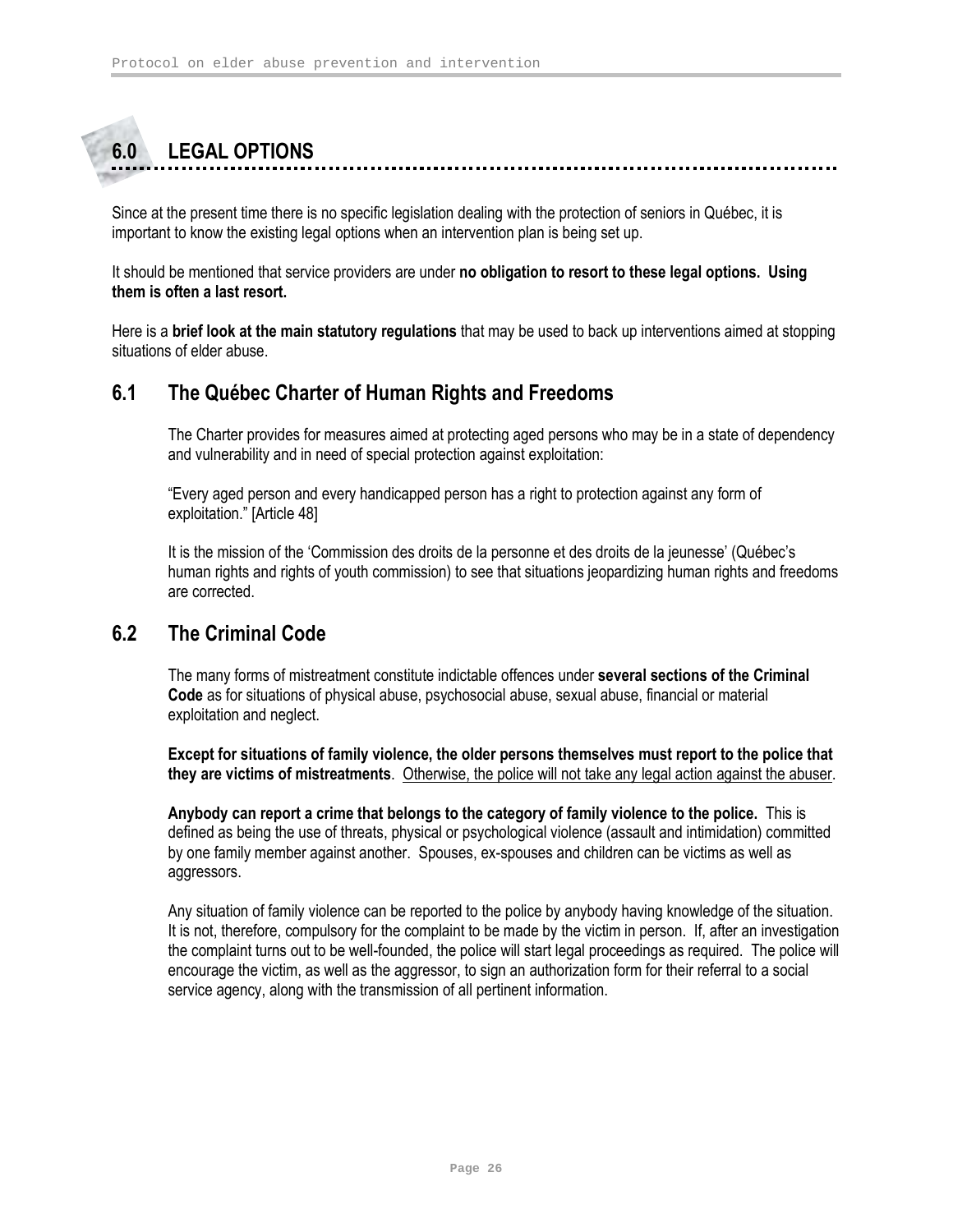# 6.3 Public Curator Act

If, after assessment, a person is judged to be unable to care for himself/herself and/or to administer his/her property, a petition can be filed for one of the following three forms of protective supervision to be set up:

- an advisor to assist a person who is generally autonomous, but temporarily in need of help or assistance when performing certain acts
- a tutor for the person whose inability is partial or temporary
- a curator for the person whose inability is judged to be total or permanent

| Level of inability <sup>11</sup> | Form of<br>super-<br>vision | <b>Position assumed</b><br>by               | In respect of                | Task                                                                                                                                                                                                                                                                    |
|----------------------------------|-----------------------------|---------------------------------------------|------------------------------|-------------------------------------------------------------------------------------------------------------------------------------------------------------------------------------------------------------------------------------------------------------------------|
| Generally capable                | Advisor                     | Counsellor                                  | Property                     | Giving advice or assistance<br>No quardianship<br>$\bullet$                                                                                                                                                                                                             |
| <b>Partial or temporary</b>      | Tutorship                   | Private or public tutor                     | Person<br>and/or<br>Property | In charge of looking after and caring for the person<br>Ensuring the person's moral and material well being<br>Legally representing the person in the exercise of<br>his/her civil rights<br>Simple quardianship<br>$\bullet$                                           |
| <b>Total and permanent</b>       | Curator-<br>ship            | Private curator or<br><b>Public Curator</b> | Person<br>and<br>Property    | In charge of looking after and caring for the person<br>Ensuring the person's moral and material well being<br>Legally representing the person in the exercice of<br>his/her civil rights<br>Full guardianship except where curatorship is assumed<br>by Public Curator |

The type of protection required is determined by the person's level of inability. Psychosocial, as well as a medical evaluation reports, have to be completed. This procedure ensures the beneficiary will be correctly evaluated and will receive the appropriate form of protective supervision as provided by law.

<u>.</u>

<sup>11</sup>. Guide de participation de Droits et recours en santé mentale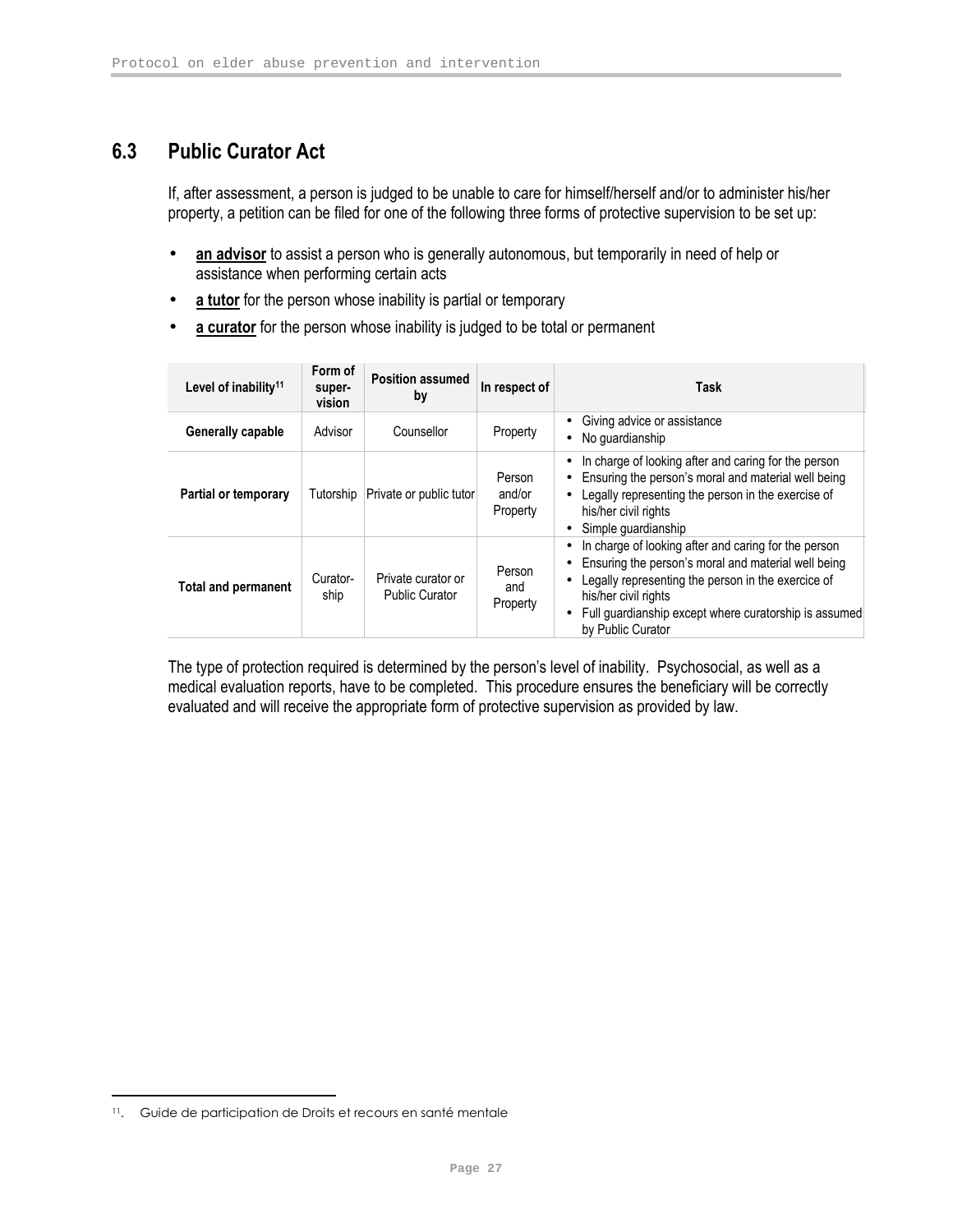# 6.4 The court-ordered psychiatric evaluation: Act respecting the protection of persons who present a danger to themselves or to others, and Civil Code

• It could become necessary to petition for a clinical psychiatric examination when...

The family, someone close or a professional has serious grounds to believe that the mental state of a person presents a danger to himself/herself or to others;

#### AND

That person does not accept the intervention measures necessary for the protection of his own health and/or his security, or if that person refuses to voluntarily submit to a psychiatric evaluation.

- Three courses of action are possible:
	- 1. Secure the person's cooperation and consent to take him/her to a place where he/she can be evaluated;
	- 2. Submit a request to the Court of Québec for an order of temporary confinement to have that person submit to the evaluation. A copy of the motion must be served to the individual concerned who is refusing to be evaluated, as well as to a sensible person who has shown a particular interest for the individual in question.
	- 3. In exceptional cases, the urgency of the situation may be such that there is no time to file for temporary confinement. According to section 8 of the act, a peace officer may, without the authorization of the court, take a person against his/her will to an institution at the request of a member of a crisis intervention unit or, in the absence of such a service, at the request of a relative or person showing a particular interest. If the mental state of the individual concerned presents a serious and immediate danger, the law permits to derogate from the requirement of having the person's consent and the court's authorization and to take the person against his wish to an institution.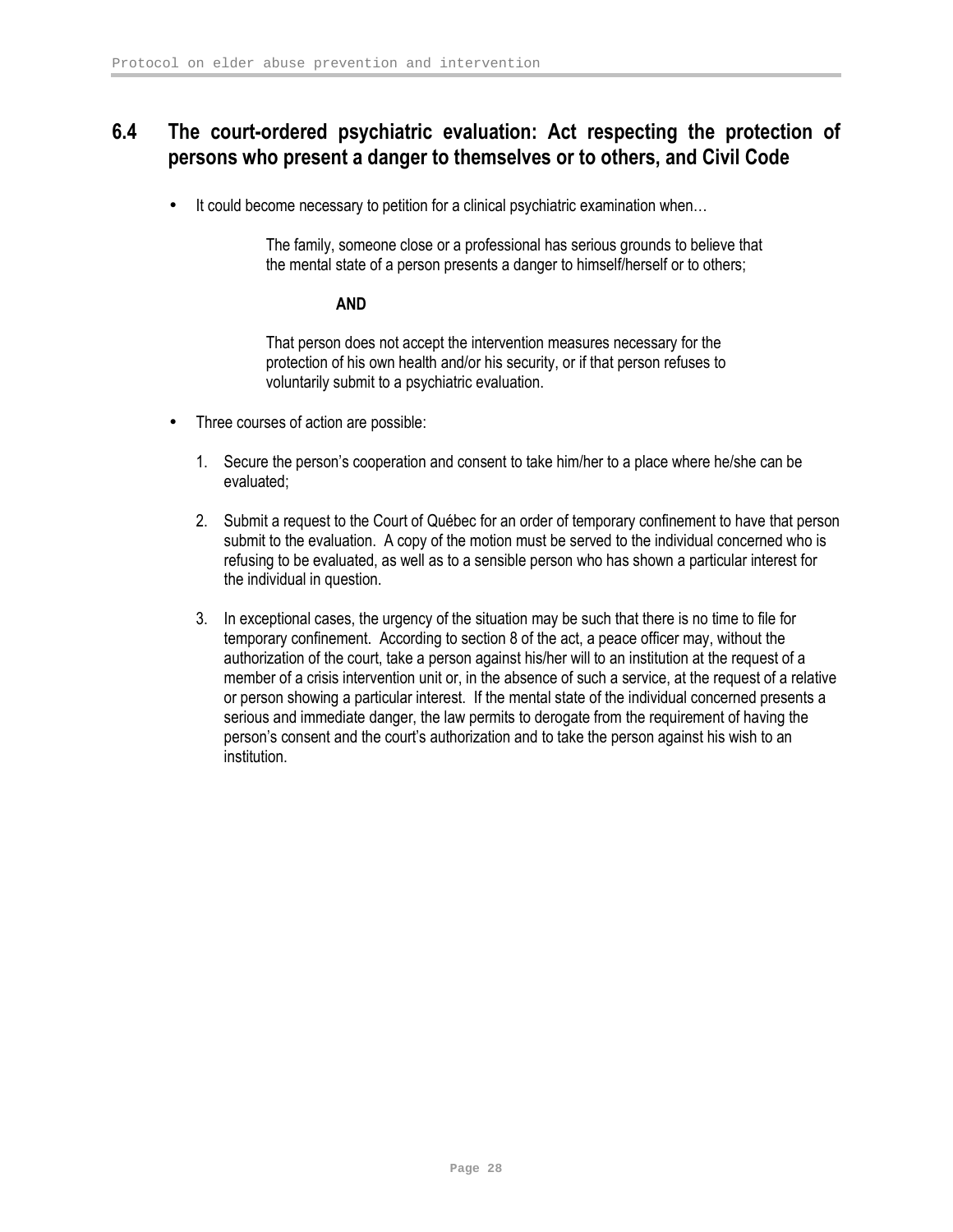# 6.5 Québec Consumer Protection Act / Act respecting prearranged funeral services and sepultures

Seniors may be victims of numerous fraudulent business practices: deceptive advertising, warranties, doorto-door sales, prearranged funeral services, contracts, repairs or renovation…

Reading through the following pamphlets will give you a good idea of the provisions of the Consumer Protection Law.

- "La publicité: faut en prendre et en laisser" (≈ Advertising: take it with a grain of salt)
- "Les commerçants itinerants: de la visite inattendue" (≈ Door-to-door sales people: Visitors you didn't expect)
- "Les pratiques de commerce Gare aux apparences" (Business practices Beware, things aren't always what they seem)

To defend your rights, the Consumer Protection Bureau has published a book with 150 sample letters applicable to a wide array of consumer related situations.

#### About prearranged funeral services

By law, only holders of a funeral director's permit (issued by the Ministère de la Sante et des Services sociaux — Québec health and social services department) are allowed to negotiate or make a contract for prearranged funeral services.

So as to enable consumers to check and compare prices of different suppliers, funeral service operators are required by law to have a detailed and up to date list of the goods and services offered by them at the disposal of customers.

There must be two distinct contracts containing certain obligatory clauses required by law, in particular with regard to the terms and conditions of payment, the terms and conditions of administration and use of the "funds held in trust" by the seller and the conditions pertaining to cancellations:

- The Funeral Services Contract
- The Sepulture Contract

There are a number of protective measures against high sales pressure tactics.

The pamphlet "Les prearrangements funéraires – Vos droits et vos recours" (≈ Prearranged funerals – Your rights and recourses) gives a general idea of the rules and regulations.

The Consumer Protection Bureau was set up to administer these regulations.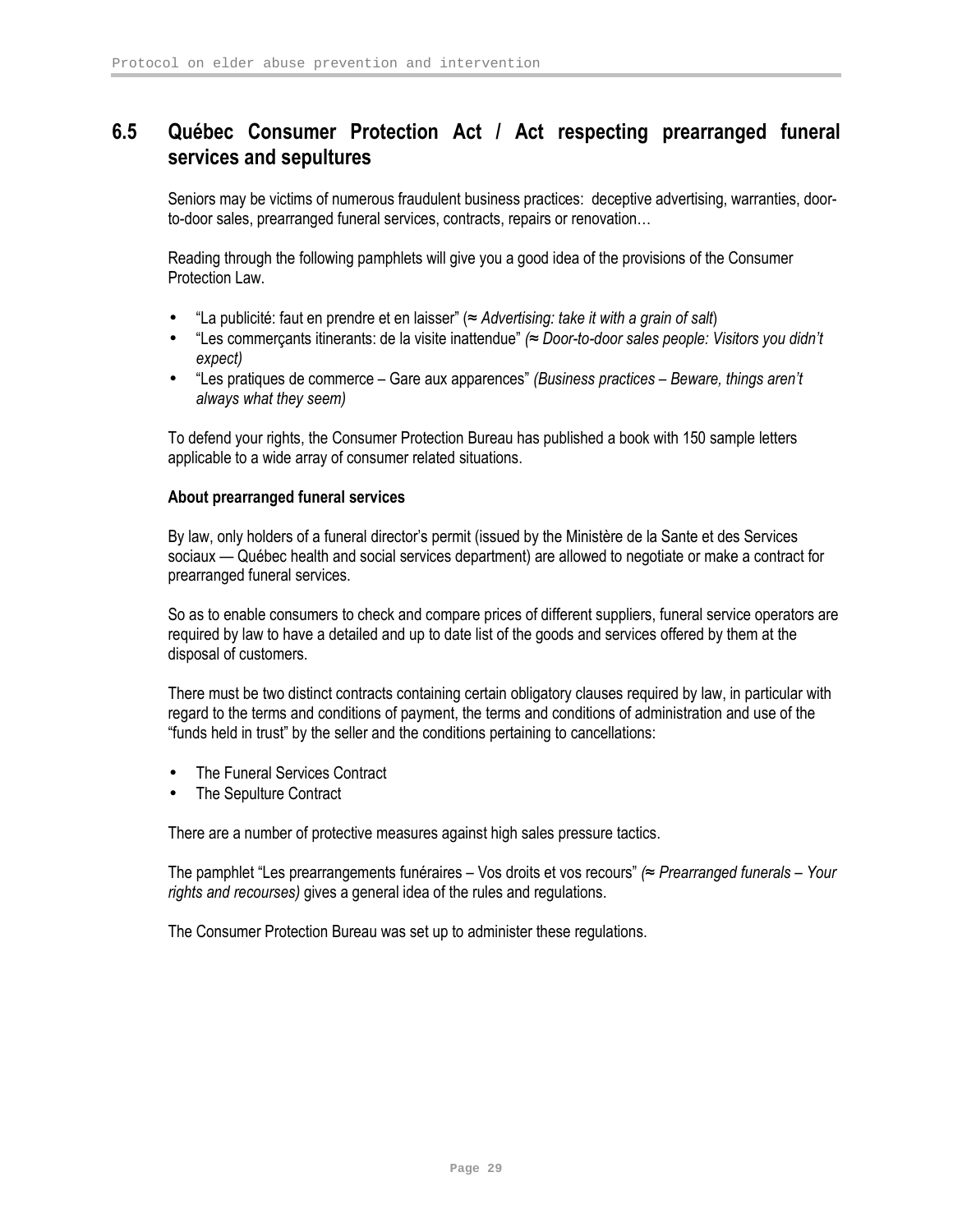# 6.6 Rental Board Act

Whether it is renting an apartment, a room or a private home, the older person has rights as a tenant. Seniors who are renting can sometimes run into landlords who cause them a lot of trouble (insufficient upkeep, large rental increases…) or neighbours (noise…).

Certain sections of the Québec Civil Code back up the rental board's work: Sections 1851 to 1891 contain general provisions concerning residential lease matters, whereas sections 1892 to 2000 contain special provisions.

# 6.7 Bill 180, an Act to amend various legislative provisions as regards the disclosure of confidential information to protect individuals

This bill, adopted in December 2001, has modified nine laws, among which are: The Professional Code, The Act respecting Access to Documents Held by Public Bodies and the Protection of Personal Information, as well as the Act respecting health services and social services.

The Law allows confidential information to be transmitted without the consent of the concerned individual in situations where there are reasonable grounds to believe there is imminent danger of death or serious bodily injury (physical or psychological) to a person or a group of persons.

The transmission of information must remain limited to such information as is required for the purposes intended by the transmission and is only allowed to be given to the person or persons likely to provide help.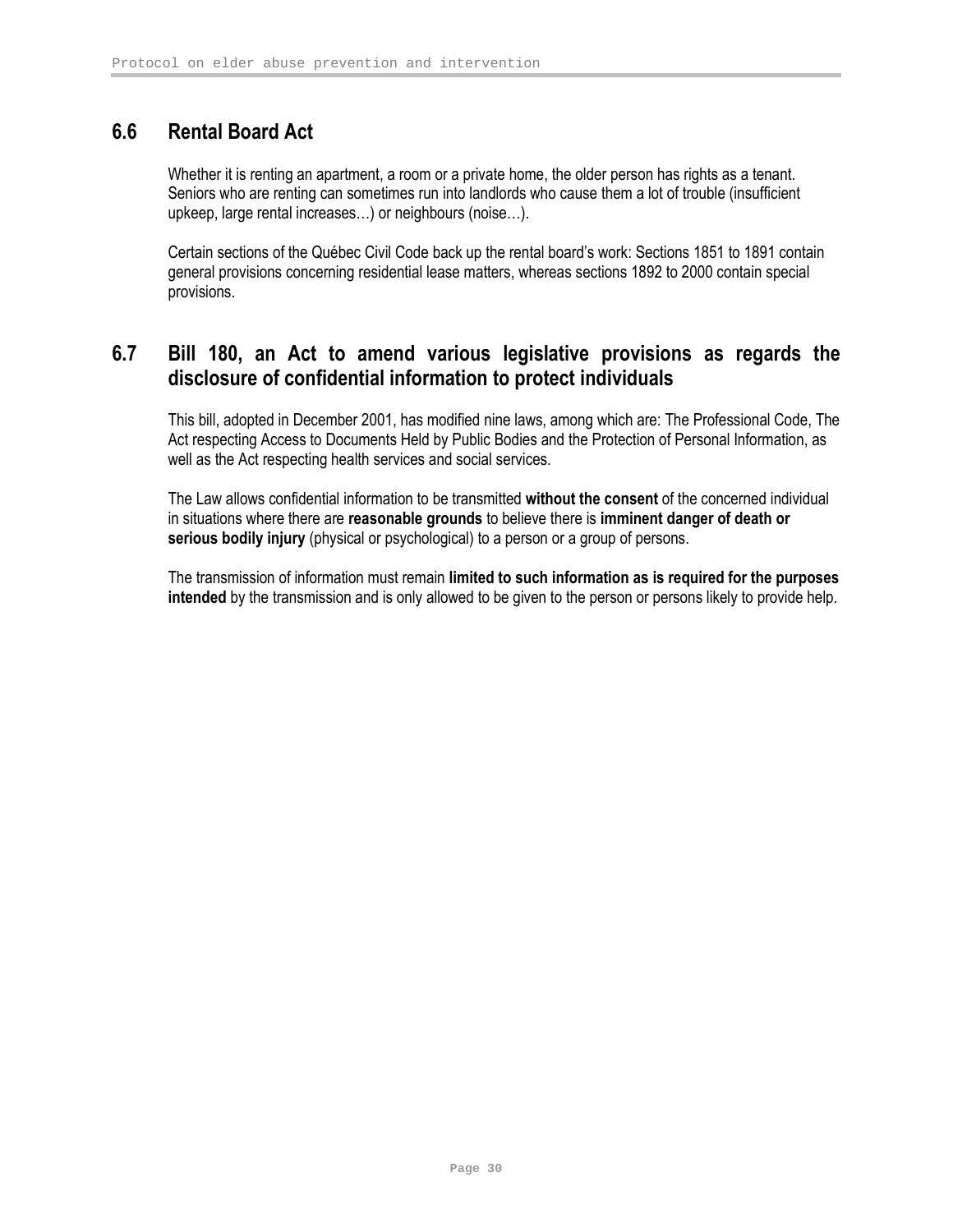# 7.0 DESCRIPTION OF AVAILABLE RESOURCES

# 7.1 Resources of the Memphrémagog MRC:

# CENTRE DE SANTÉ MEMPHRÉMAGOG (MEMPHRÉMAGOG HEALTH CARE CENTRE

| <b>CENTRAL PROVIDER OF CARE SERVICES</b>                                   |                                                 |                                        |  |  |
|----------------------------------------------------------------------------|-------------------------------------------------|----------------------------------------|--|--|
| <b>Head hoffice</b>                                                        |                                                 |                                        |  |  |
| 50, East, St-Patrice Street<br>Magog Québec                                | <b>Stanstead</b>                                | <b>Mansonville</b>                     |  |  |
| <b>J1X 3X3</b>                                                             | 435, Dufferin Street<br><b>Stanstead Québec</b> | 314, Main Street<br>Mansonville Québec |  |  |
| For the cliente<br>(819) 843-AINÉ (2463)                                   | <b>JOB 3E2</b>                                  | <b>JOE 1X0</b>                         |  |  |
|                                                                            | (819) 876-7521                                  | (450) 292-3376                         |  |  |
| For the partners<br>(819) 843-2572 (extension 2186)<br>Fax: (819) 868-3240 | Fax: (819) 876-7215                             | Fax: (450) 292-4404                    |  |  |

The Centre de Santé Memphrémagog (Memphrémagog health care centre) assumes the role of central provider of care services for the application of the present protocol as outlined on page 4. Here are, once more, the main tasks:

- To welcome, inform, evaluate, refer, develop and follow-up on intervention plans for elderly abuse victims
- To offer advice and support to other partners in the MRC who may be involved in cases of abuse.
- To ensure a **follow-up of referrals** made by other partners
- To agree on who is to be in charge of coordinating the services when there are more than two caregivers and, ideally, on a service plan once a file has been opened.
- To collect information about the cases of abuse being dealt with at the Centre de santé Memphrémagog

The reception for psychosocial services of the Centre de Santé Memphrémagog at its main location in Magog is open Monday to Friday from 8:30 am to 8:30 pm. Outside these hours, emergency/crisis services can be accessed by calling Centre de Santé Memphrémagog at (819)843-2572. Please take note that all of the personnel in the program "Personnes en perte d'autonomie" (persons losing their independence) are involved in ensuring the best possible intervention in elder abuse situations.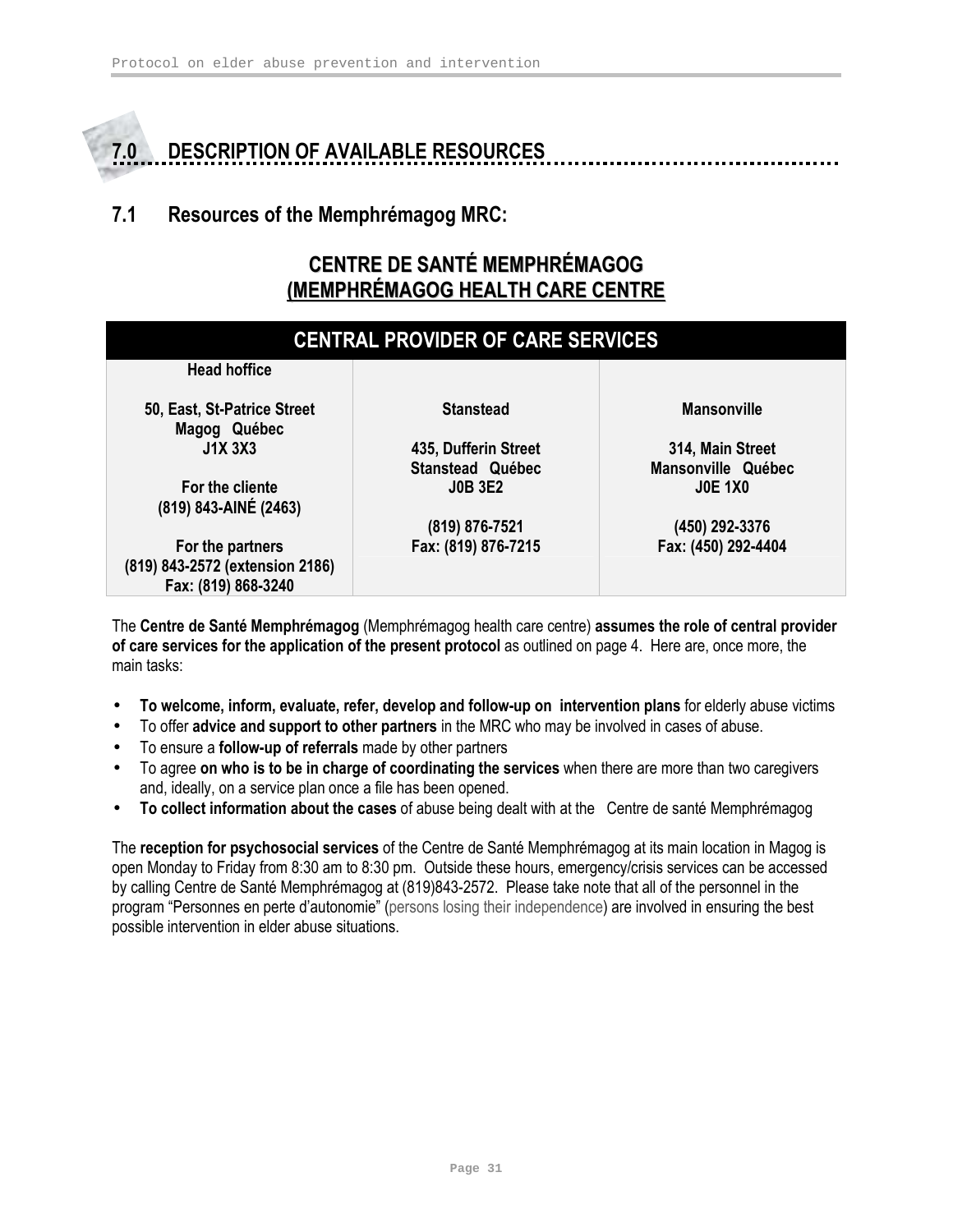# CAISSES POPULAIRES AND FINANCIAL INSTITUTIONS

#### INTERVENTION

In order for the Caisse Populaire to intervene, the elder who has been "financially" abused has to come in and meet with Caisse personnel to inform them of the situation.

With the elder's consent, the Caisse can cancel the power of attorney for the person's accounts so that the elder may again have control over his finances. Take note, the Caisse never accepts modifying the access to an account or to a safety deposit box… without the consent of the account holder. In case of the account holder's inability, a court order appointing a private or public curator is required to look after the financial affairs of the unable person

#### **PREVENTION**

When coming to the Caisse Populaire to sign a power of attorney for his/her accounts, the elder will receive full information about the implications of giving power of attorney to the person designated by him/her.

| Caisse populaire Desjardins Du Lac Memphrémagog                                                                       |                                                                                                                                                                          |                                                                                                                   |  |
|-----------------------------------------------------------------------------------------------------------------------|--------------------------------------------------------------------------------------------------------------------------------------------------------------------------|-------------------------------------------------------------------------------------------------------------------|--|
| <b>St-Patrice</b><br>230, West, Main Street<br>Magog Québec<br>J1X 2A5<br>(819) 843.3328<br>FAax: (819) 843.2892      | Magog-Est<br>75, St-David Street<br>Caisse populaire Desjardins of<br>Magog Québec<br>J1X 2Z4<br>(819) 843-6591<br>Ste-Catherine de Hatley Québec<br>Fax: (819) 843-7335 |                                                                                                                   |  |
| Eastman<br>12, Lapointe Street, C.P. 240<br>Eastman Québec<br><b>JOE 1PO</b><br>(450) 297.2194<br>Fax: (450) 297.2452 | <b>Mansonville</b><br>342, Main Street<br>Mansonville Québec<br><b>JOE 1X0</b><br>(450) 292.3337<br>Fax: (450) 292.3630                                                  | (819) 843.5993<br>Fax: (819) 843.1110                                                                             |  |
|                                                                                                                       | <b>Caisse populaire Desjardins of Stanstead</b>                                                                                                                          |                                                                                                                   |  |
| <b>Stanstead</b><br>484, Dufferin Street<br>Stanstead Québec<br>J0B 3E0<br>(819) 876.7551<br>Fax: (819) 876.5663      | <b>Beebe</b><br>74, Main Street<br>Stanstead Québec<br>J0B 3E5<br>(819) 876.7551<br>Fax: (819) 876.7031                                                                  | <b>Rock Island</b><br>10, Railroad Street<br>Stanstead Québec<br>J0B 3E2<br>(819) 876.7551<br>Fax: (819) 876.7935 |  |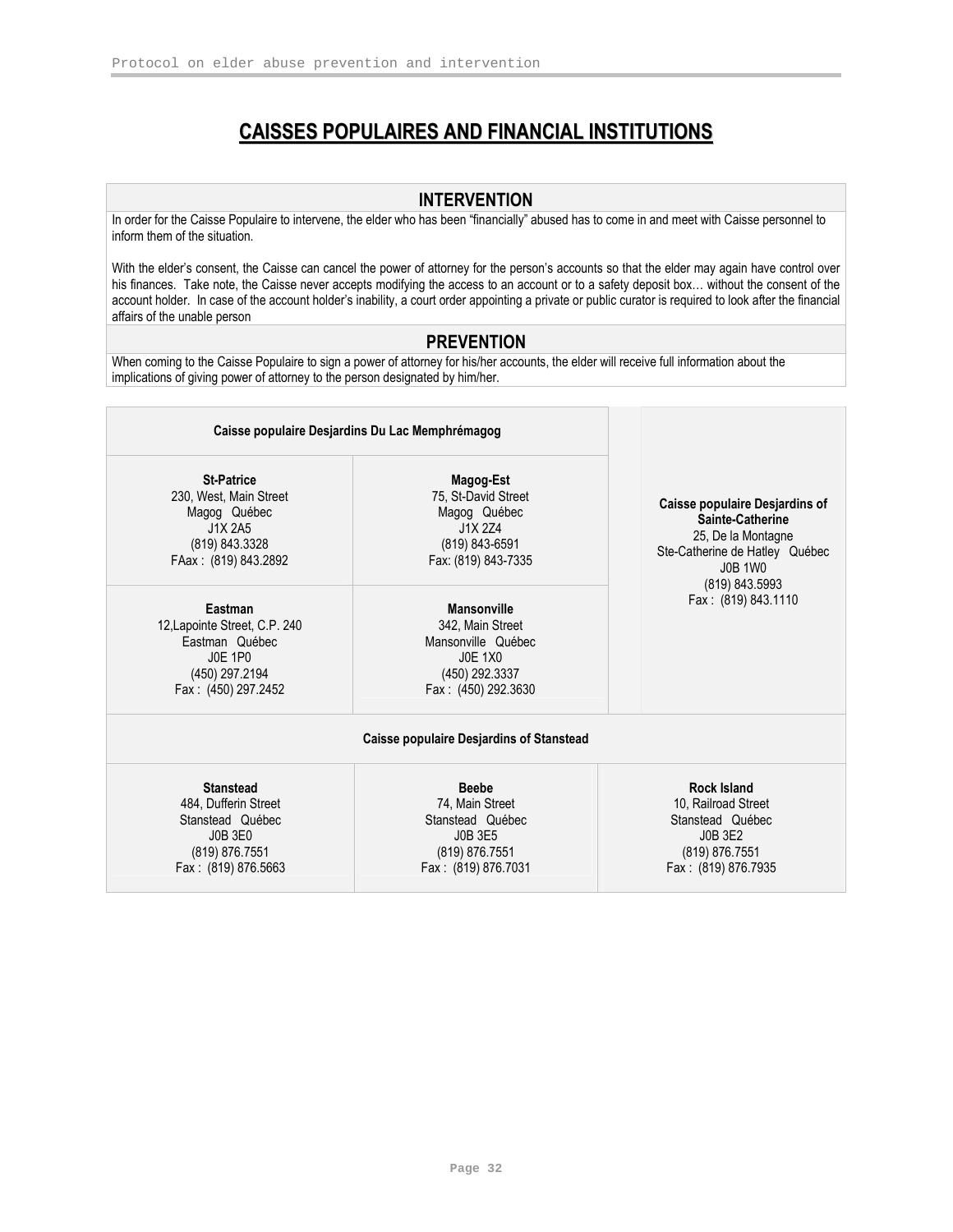# MEMPHREMAGOG MRC LIST OF BANKS

| <b>BANK OF MONTRÉAL</b>        | 498, West Main Street<br>Magog Québec<br><b>J1X 2A9</b><br>(819) 843.3317<br>Fax: (819) 843.0470              |
|--------------------------------|---------------------------------------------------------------------------------------------------------------|
| <b>NATIONAL BANK OF CANADA</b> | 165, West Main Street<br>Magog Québec<br><b>J1X 2A7</b><br>(819) 843.6524<br>Fax: (819) 843.4255              |
|                                | 1110, Main Street, C.P. 156<br>Ayer's Cliff Québec<br><b>J0B 1C0</b><br>(819) 838.4227<br>Fax: (819) 838.5351 |
| <b>CANADIAN IMPÉRIAL BANK</b>  | 431, West Main Street<br>Magog Québec<br><b>J1X 2B2</b><br>(819) 843.6531<br>Fax: (819) 843.9285              |
| OF COMMERCE (CIBC)             | 34, Main Street<br>Stanstead Québec<br><b>J0B 3E5</b><br>(819) 876.2441<br>Fax: (819) 876.5686                |
|                                | 291, West Main, C.P. 60<br>Mansonville Québec<br><b>J0E 1X0</b><br>(450) 292-3316<br>Fax: (450) 292-4284      |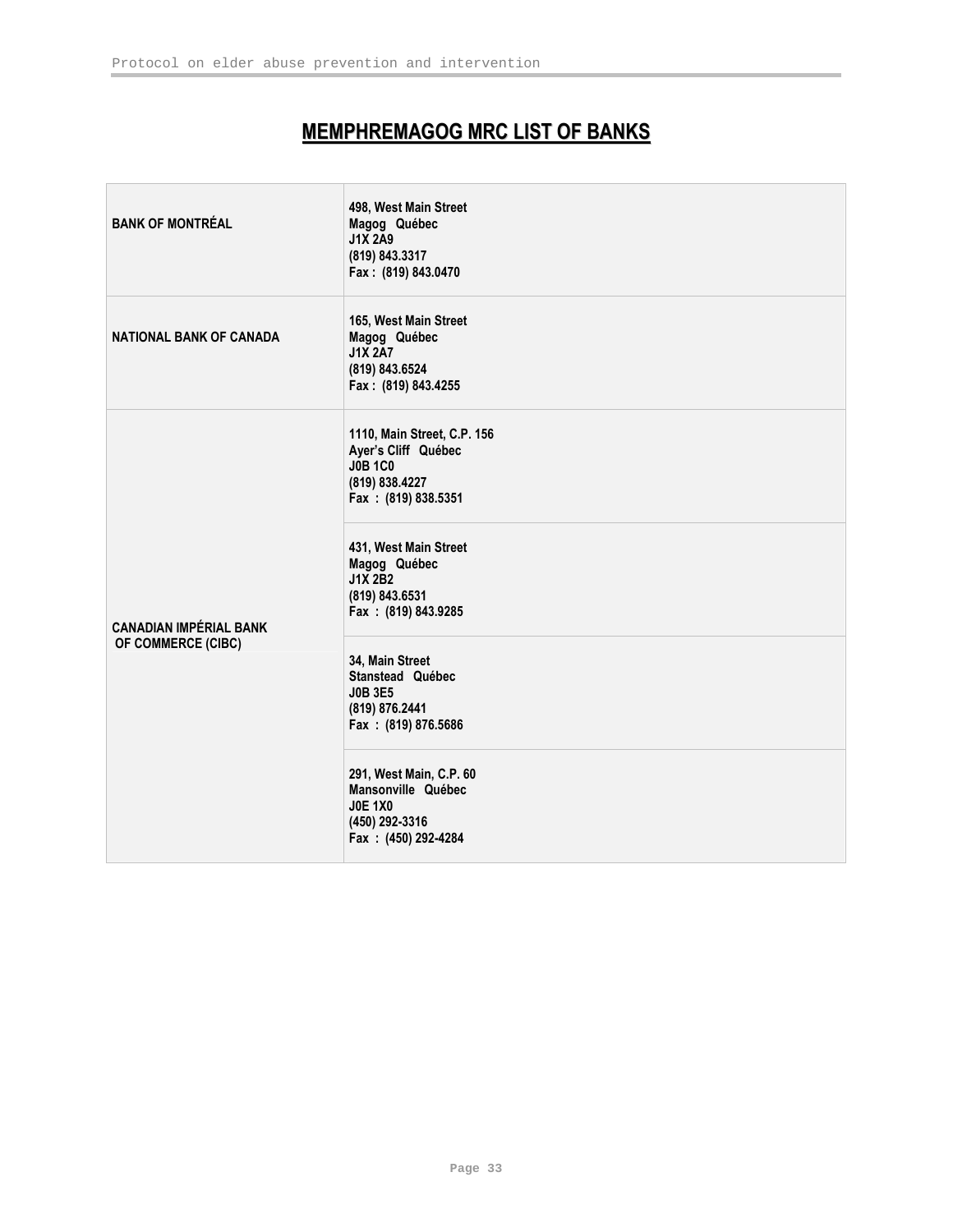# **POLICE**

| <b>RECEPTION - Information</b>                                                                                                                                                 |                                                                                                                                                                                        |                                                                                                           |  |  |
|--------------------------------------------------------------------------------------------------------------------------------------------------------------------------------|----------------------------------------------------------------------------------------------------------------------------------------------------------------------------------------|-----------------------------------------------------------------------------------------------------------|--|--|
| If the person lodges a complaint                                                                                                                                               | If the person does not lodge a complaint                                                                                                                                               |                                                                                                           |  |  |
| Conduct an investigation in cases of violence, fraud or any other<br>indictable offence.<br>Within 48 hours, transmit by fax or mail/courrier, a copy of the duly              | Inform and refer.                                                                                                                                                                      |                                                                                                           |  |  |
| signed consent form to the social workers concerned, avoiding any<br>delay harmful to the victims.                                                                             |                                                                                                                                                                                        |                                                                                                           |  |  |
| Within the same period, contact the other service partners to explain<br>the situation in order to give the necessary help and support (once the<br>victim has given consent). |                                                                                                                                                                                        |                                                                                                           |  |  |
| If needed, offer protection and transport to the victim.                                                                                                                       |                                                                                                                                                                                        |                                                                                                           |  |  |
| Do follow up on the different judicial proceedings                                                                                                                             |                                                                                                                                                                                        |                                                                                                           |  |  |
| <b>RÉGIE DE POLICE MEMPHRÉMAGOG</b><br><b>44, SHERBROOKE STREET</b><br>MAGOG QUÉBEC<br><b>J1X 2R4</b><br>(819) 843.3334<br>FAX: (819) 843.1550                                 | SÛRETÉ DU QUÉBEC - UNITÉ DES RELATIONS<br><b>COMMUNAUTAIRES</b><br>40, RUE DON BOSCO<br>SHERBROOKE QUÉBEC<br><b>J1L 1W4</b><br>(819) 564.1212 OU (800) 461.2131<br>FAX: (819) 572.6067 |                                                                                                           |  |  |
| MUNICIPALITIES SERVED BY THE RÉGIE DE POLICE<br><b>MEMPHRÉMAGOG</b>                                                                                                            | MUNICIPALITIES SERVED BY THE SÛRETÉ DU QUÉBEC                                                                                                                                          |                                                                                                           |  |  |
| Magog<br>(Canton de Magog)<br>(Omerville)<br>Ste-Catherine de Hatley<br>Canton d'Orford<br>Austin                                                                              | Aver's Cliff<br>Bolton-Est<br>Canton d'Ogden<br>Canton de Stanstead<br>Fastman<br>Canton de Hatley<br>Hatley                                                                           | North Hatley<br>Potton<br>Stanstead<br>St-Étienne de Bolton<br>Stukely<br>Stukely-Sud<br>St-Benoît-du-Lac |  |  |

### Volunteer Screening Program:

Those in charge of community organisations can contact the police force in their area to have access to the volunteer screening program.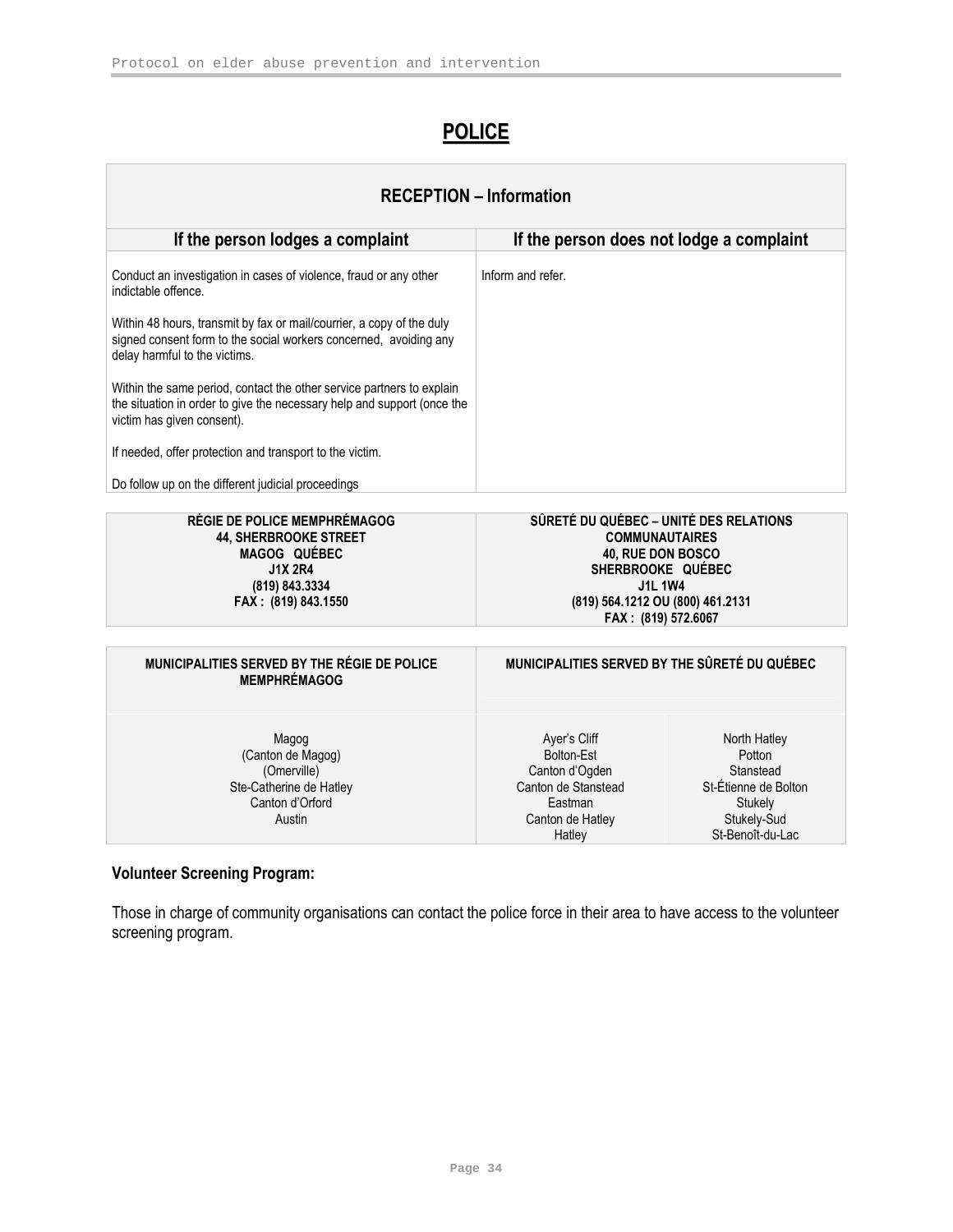# CENTRES D'ACTION BÉNÉVOLE (CAB) - VOLUNTEER CENTRE -

### WELCOME

#### LISTENING – SCREENING

### **REFERRALS**

CAB R.H. Rediker (if the person is not keen on being referred and coming here, CAB offers weekly home visits for a maximum of six months)

### CAN BE INVOLVED AS A PARTNER IN AN INTERVENTION PLAN

CITIZEN ADVOCACY 314, MAIN STREET MANSONVILLE QUÉBEC J0E 1X0 (450) 292.3114 FAX : (450) 292.3373

R.H. REDIKER 112, MAIN STREET STANSTEAD QUÉBEC J0B 3E5 (819) 876.7748 / 5611 FAX : (819) 876.2347

CARREFOUR DU PARTAGE DE MAGOG 60, EAST ST-PATRICE STREET MAGOG QUÉBEC J1X 1T4 (819) 843.8138 FAX : (819) 843.8216

# A.Q.D.R. MEMPHRÉMAGOG

# QUEBEC ASSOCIATION FOR THE DEFENSE –OF THE RIGHTS OF THE RETIRED AND PRE-RETIRED

### WELCOME

### LISTENING - SCREENING

### **REFERRALS**

### ACCOMPANIMENT IN DEALINGS WITH PUBLIC AND PRIVATE ORGANIZATIONS

AQDR MEMPHRÉMAGOG 50, St-Jean-Bosco Street C.P. 293 Magog Québec  $J1X$  2Z3 (819) 868.2342 Fax : (819) 868.2999 www.aqdr.qc.ca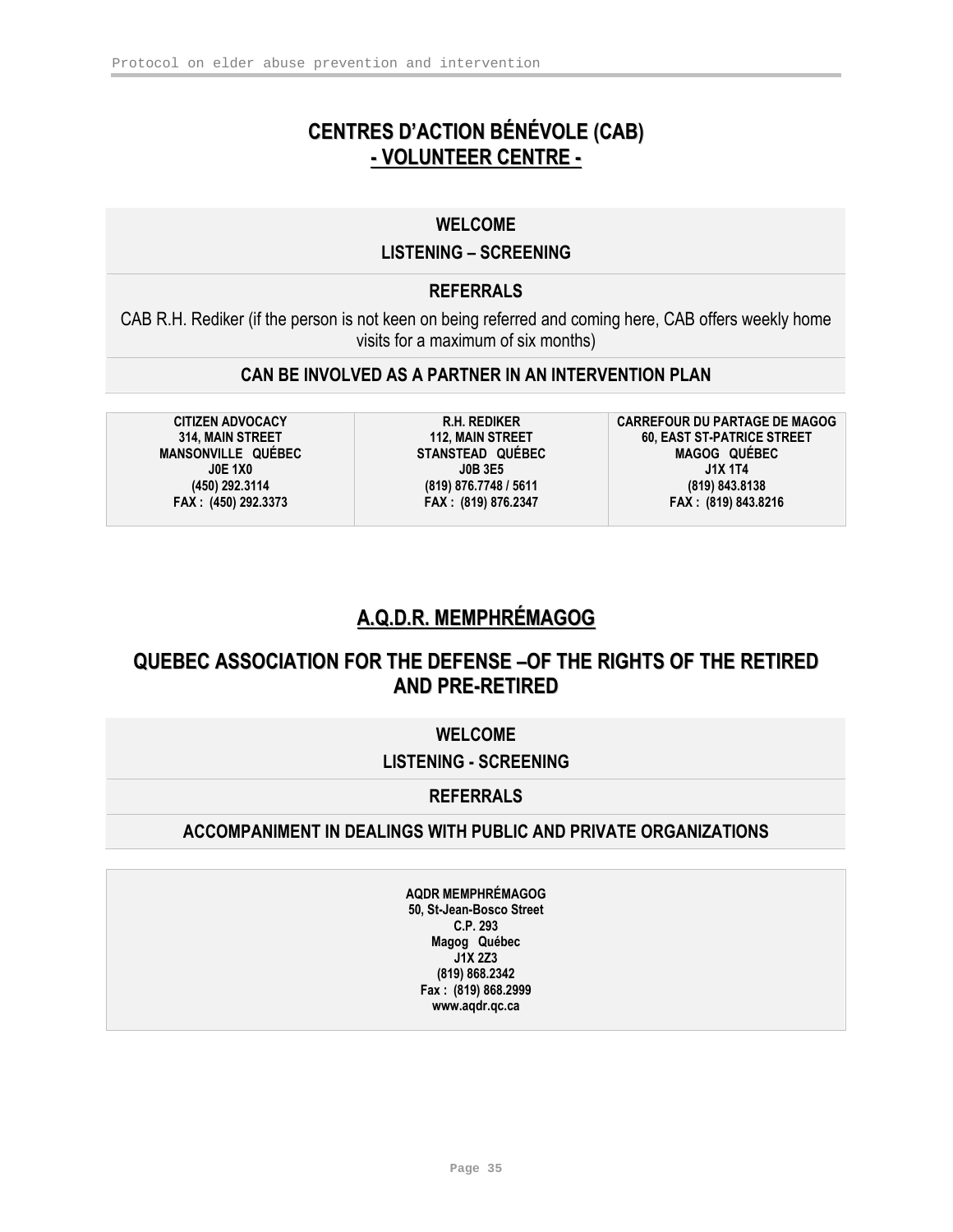# BUREAU D'AIDE JURIDIQUE - LEGAL AID BUREAU -

### WELCOME

(Information by telephone or by appointment at the office)

# PROBLEM ASSESSMENT

(Information and advice on legal rights and procedures)

### **REFERRALS**

(Referral to specialized bodies/organizations)

If needed:

# CASE MANAGEMENT INITIATION OF JUDICIAL PROCEEDINGS ACCOMPANIMENT TO COURT

MAGOG LEGAL AID BUREAU 42, West Main Street Magog Québec J1X 2A5 (819) 843.4555 Fax : (819) 843.0602

STANSTEAD LEGAL AID BUREAU 521, Dufferin Street Stanstead Québec J0B 3E0 (800) 967.5717 Fax : (819) 849-3061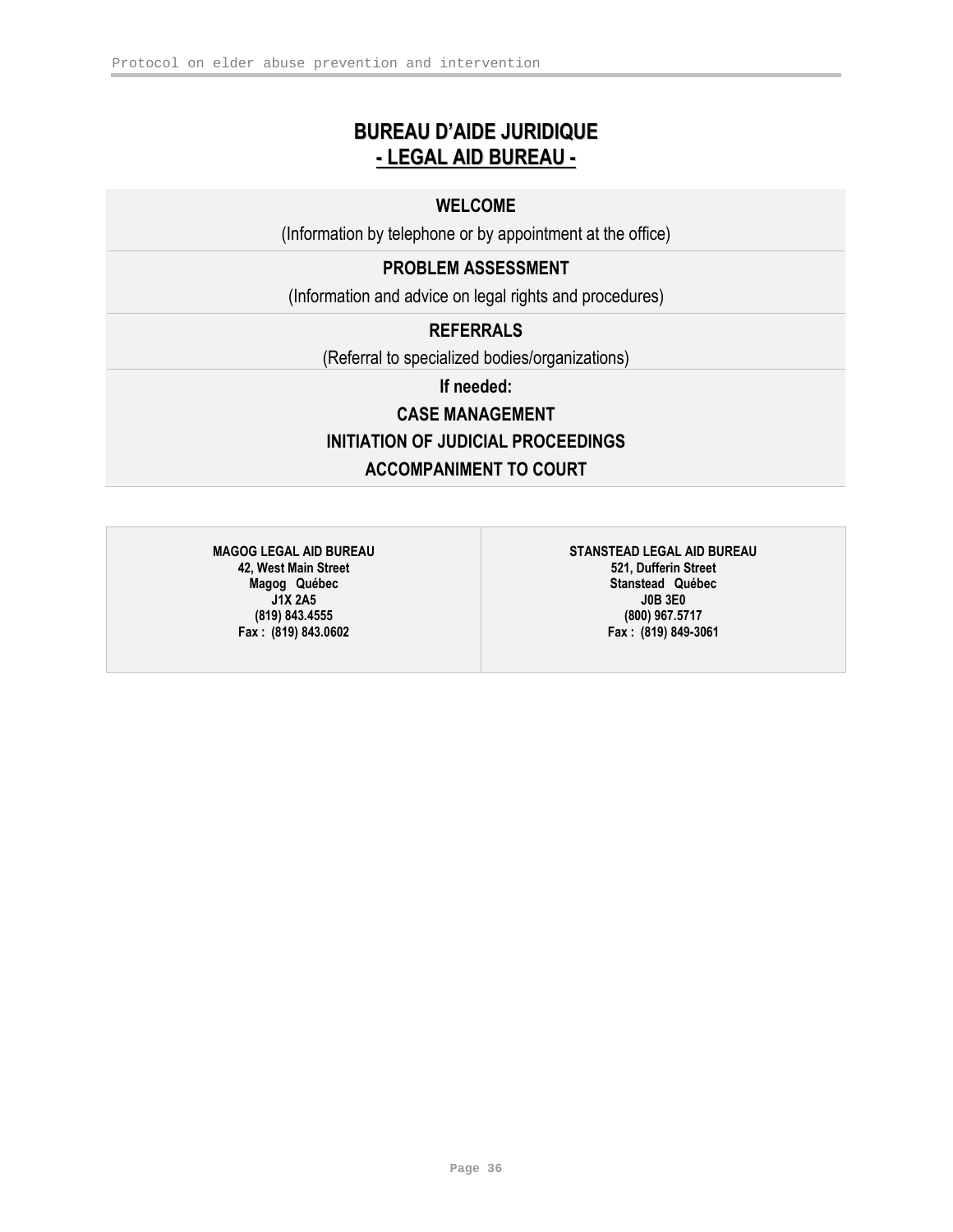# 7.2 Resources available at the regional and provincial levels:

# CAVAC DE L'ESTRIE CENTRE D'AIDE AUX VICTIMES D'ACTES CRIMINELS - CRIME VICTIMS ASSISTANCE CENTRE -

Free and confidential services are offered to all persons who are victims of criminal acts and to their loved ones, whether the crimes are against persons or property.

#### CAVAC's intervention philosophy:

CAVAC offers a short-term service based on the realization that most victims go through a post-event crisis which is temporary and circumstance-related and that with professional help they will eventually get their life back. If longterm help is needed, CAVAC refers these people to agencies in the private or public sector. The intervention personnel subscribe to values that are based on respecting the needs of others. There are three major needs: To be informed, to be comforted, and to find justice.

#### WELCOME AND PROFESSIONAL SUPPORT

Listening, comforting, support and accompaniment offered to victims and their loved ones

### INFORMATION ET REFERAL

Information on their rights, recourses, the judicial system, the consequences of post-traumatic stress, commitments taken on by the accused (CAVAC INFO) Referrals to legal, medical, social and community

### ACCOMPANIMENT

Throughout the judicial process, as well as support and accompaniment in dealings with organizations such as IVAC, SAAQ, the insurers, and with the victim declaration…

> CAVAC de l'Estrie 230, rue West King Street, Office 204 SHERBROOKE, Québec, J1H 1P9 (819) 820-2822 1-877-822-2822 (Collect call accepted) Fax: (819) 820-8469 Email : cavac@netrevolution.com Monday to Friday from 8:30 am to 4:30 pm without interruption. A telephone answering service records messages after office hours and on holidays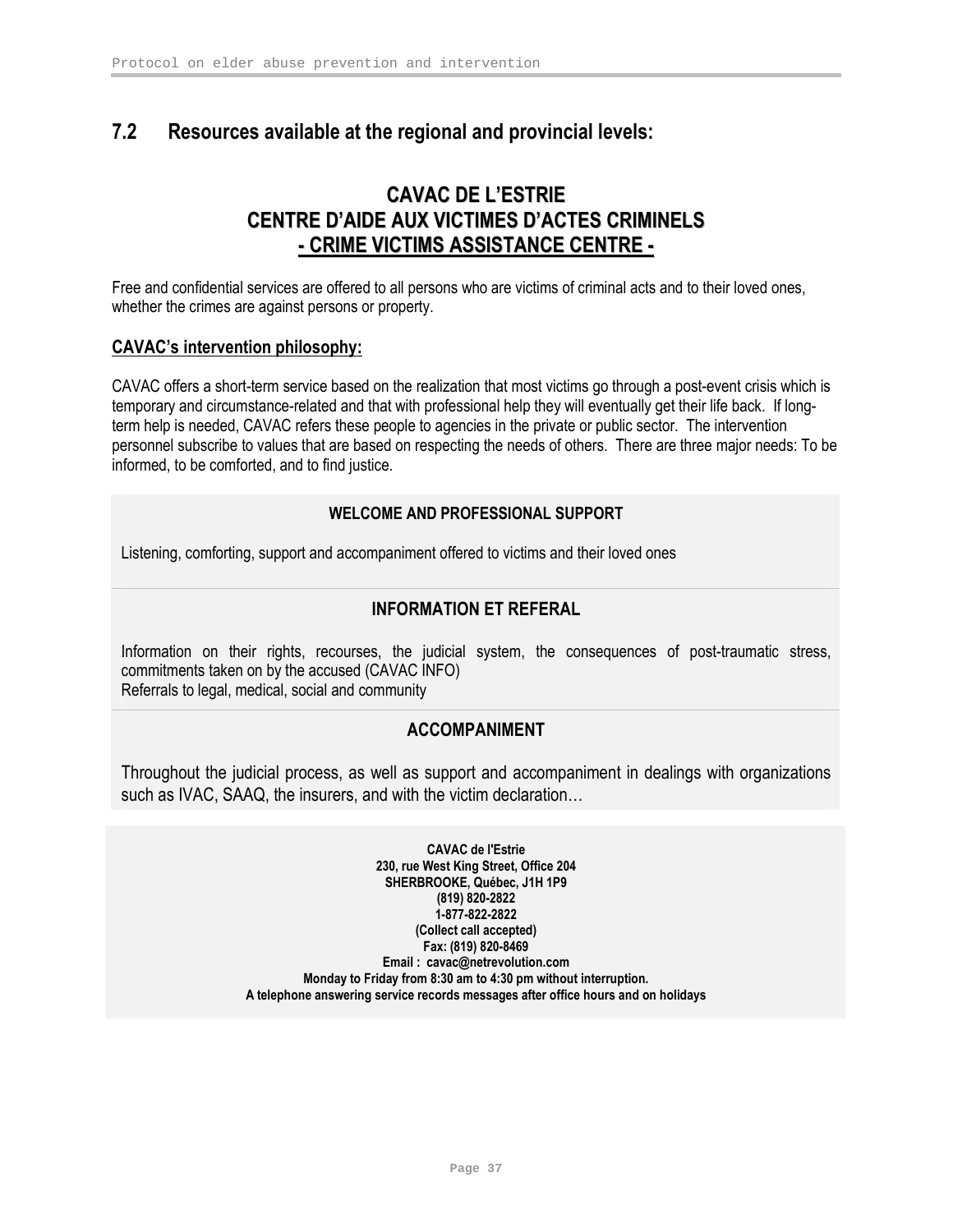# IVAC

# INDEMNISATION DES VICTIMES D'ACTES CRIMINELS COMPENSATION FOR VICTIMS OF CRIMINAL ACTS

Victims of criminal acts may be entitled to compensation whether or not the perpetrator has been arrested, prosecuted, criminally convicted and regardless of whether the victims have laid charges or not.

Compensation requests in accordance with the 'Loi sur l'indemnisation des victimes d'actes criminels' (Crime Victims Compensation Act).

The application of this law is administered by the 'Commission de la santé et de sécurité du travail' (CSST), Québec's commission for occupational health and safety, or to be more precise, the 'Direction de l'indemnisation des victimes d'actes criminels', (crime victims compensation bureau, commonly called IVAC).

Establish proof of post-traumatic stress.

An elder person who is a victim of a crime against the person and who has suffered bodily injuries (physical or psychological wounds) may be entitled to benefits according to the law on IVAC. This law does not apply to cases of crime against property (e.g. break and enter, theft without violence, vandalism, hit and run accident).

Depending on the circumstances, the victim could be compensated for :

- permanent impairment;
- costs related to physical rehabilitation (medical and hospital care, medication, physiotherapy…);
- costs related to social readaptation (psychotherapy, personal help…)

Claims for compensation must be made with IVAC within a year of the date on which the injury or death occurred, by submitting the duly completed form requesting compensation, obtainable from regional CSST offices by calling 1- 800-561-4822 or at the CAVAC de l'Estrie.

> QUEBEC'S COMMISSION FOR OCCUPATIONAL HEALTH AND SAFETY COMPENSATION FOR VICTIMS OF CRIMINAL ACTSC.P. 6056, SUCCURSALE CENTRE-VILLE MONTRÉAL, QUÉBEC H3C 4E1 (800) 561-4822 FAX: (514) 906-3029 WWW.IVAC.QC.CA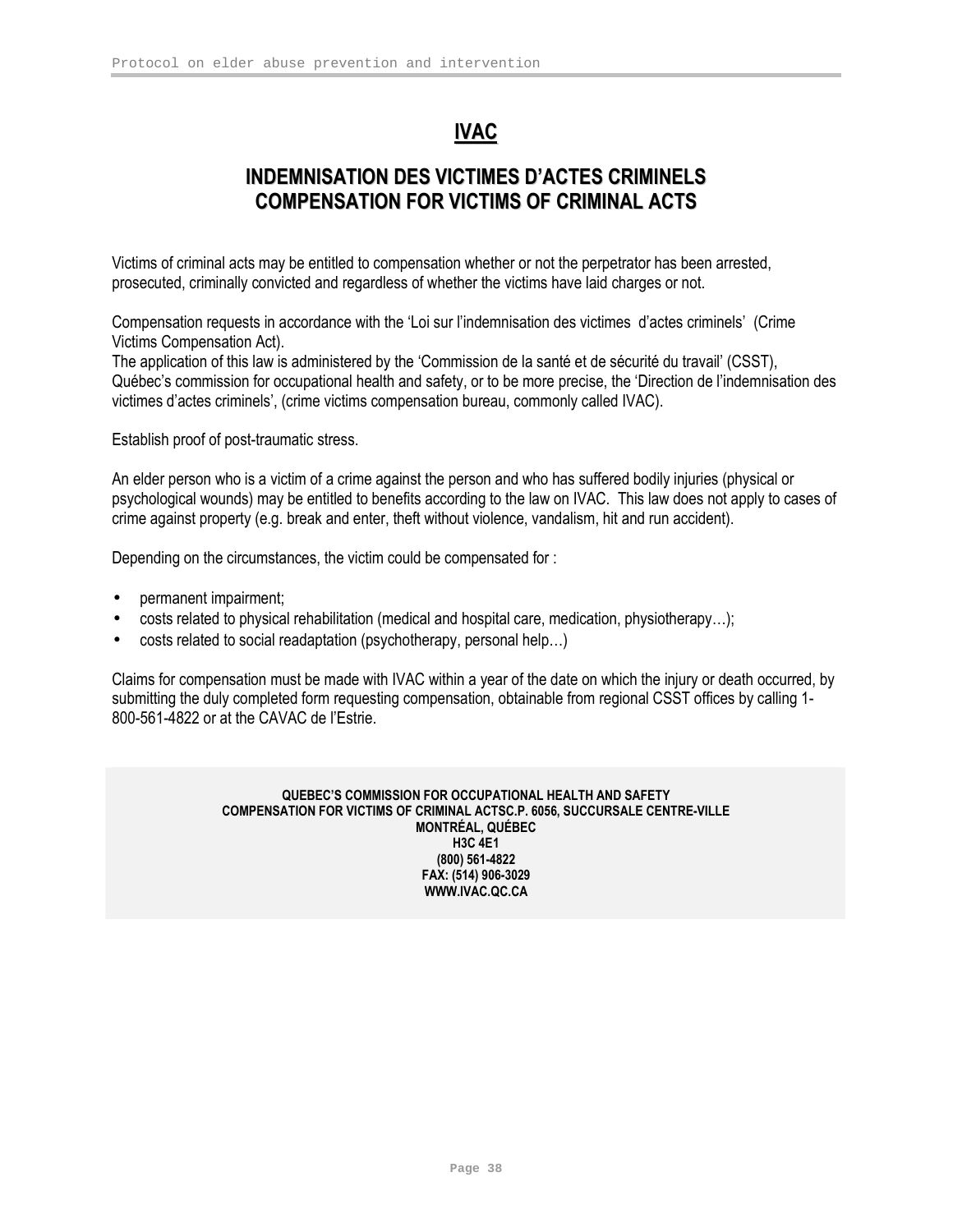# ATTORNEY GENERAL'S PROSECUTOR

The duty of the Attorney General's Prosecutor is to represent the Attorney General in applying the Criminal Code and related provisions, including laws of the Province.

### WELCOME - REFERRAL – INFORMATION

## Welcome procedure

| THE ABUSER IS INCARCERATED                                                                                                                                                                                                                                                             | THE ABUSER IS NOT UNDER ARREST                                                                                                                                                                                                                                                              | THE VICTIM TAKES ACTION DIRECTLY                                                                                                                                                                                                                                                                                                                                        |
|----------------------------------------------------------------------------------------------------------------------------------------------------------------------------------------------------------------------------------------------------------------------------------------|---------------------------------------------------------------------------------------------------------------------------------------------------------------------------------------------------------------------------------------------------------------------------------------------|-------------------------------------------------------------------------------------------------------------------------------------------------------------------------------------------------------------------------------------------------------------------------------------------------------------------------------------------------------------------------|
| Investigating police officer presents a<br>request to institute proceedings and an<br>investigation report.<br>- An exhaustive examination of the case is<br>undertaken.<br>The victim is given explanations as to the<br>purpose of his/her participating in the<br>judicial process. | An investigation report is presented.<br>٠<br>The Attorney General's Prosecutor<br>$\overline{\phantom{0}}$<br>has to decide, if necessary, whether to<br>request an arrest warrant (in<br>accordance with the provisions of the<br>Criminal Code) and to inform the<br>victim accordingly. | To get a peace bond issued (under<br>$\overline{\phantom{a}}$<br>section 810 of the Criminal Code).<br>Referral to and information on relevant<br>Ĭ.<br>legal services and available<br>psychosocial services.<br>If the person has been a victim of a<br>$\overline{\phantom{m}}$<br>criminal offence; referral to the police<br>for an investigation to be conducted. |

| ATTORNEY GENERAL'S PROSECUTOR OFFICE |  |
|--------------------------------------|--|
| 375, West King Street, Ofice 1.16    |  |
| Sherbrooke Québec                    |  |
| J1H 6B9                              |  |
| (819) 822.6920                       |  |
| Fax: (819) 820.3972                  |  |
|                                      |  |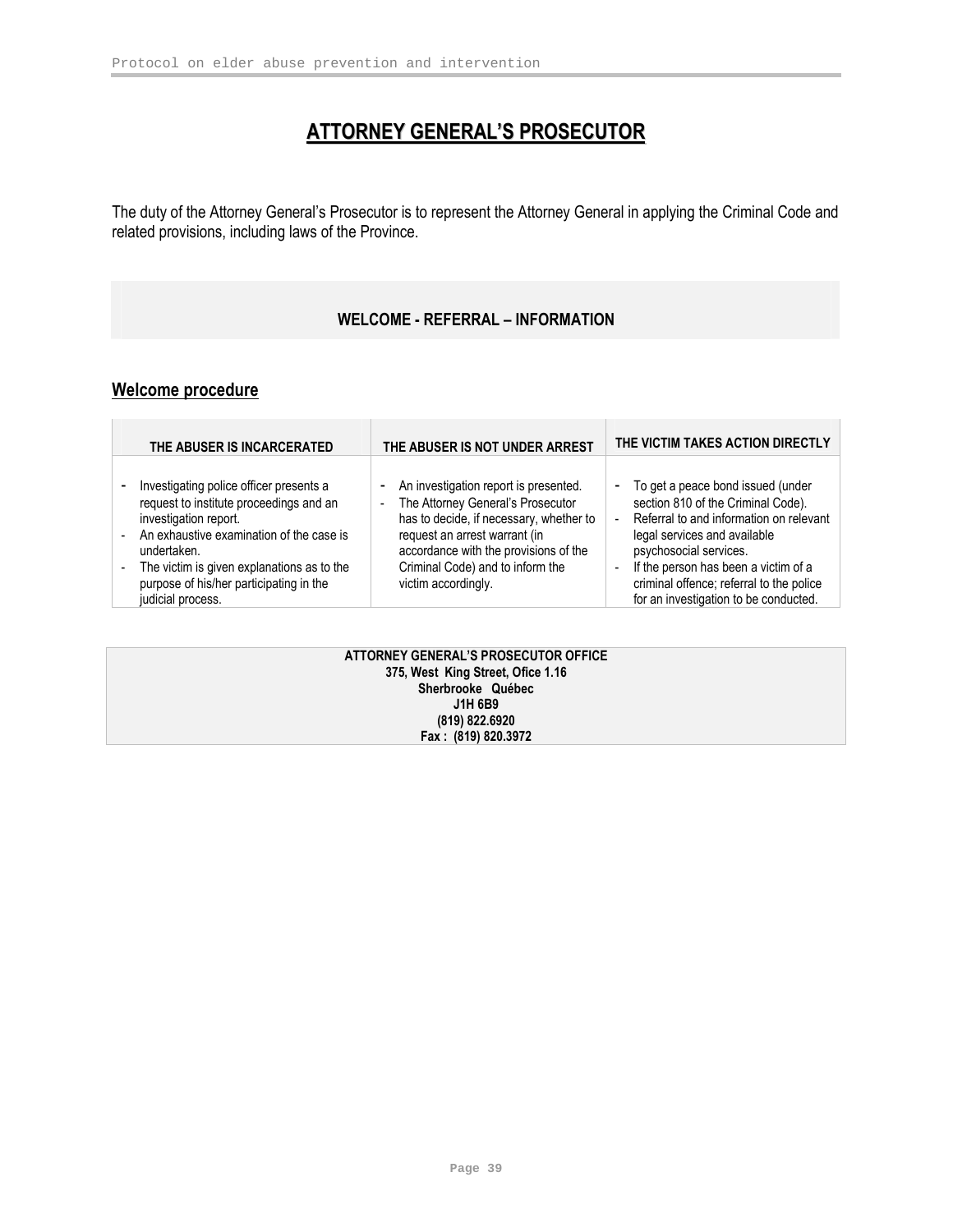# COMMISSION DES DROITS DE LA PERSONNE ET DES DROITS DE LA JEUNESSE

### (QUÉBEC'S HUMAN RIGHTS AND YOUTH RIGHTS COMMISSION)

- A complaint may be lodged by a person or a group of people
- An advocacy group devoted to defending rights and freedoms or promoting the Welfare of a group of people, can lodge a complaint with the Commission with or without the injured party's consent.

#### HOW TO LODGE A COMPLAINT WITH QUÉBEC'S HUMAN RIGHTS COMMISSION

By telephone, by letter or in person

- $\checkmark$  The following must be included:
	- $\triangleright$  The date of the occurrence;
	- Names, addresses, telephone numbers of the person, business or organization concerned, as well as witnesses, if any;
	- ▶ Facts, actions, words or pieces of evidence giving grounds to believe that there is an exploitive situation
- $\checkmark$  If necessary, a member of the Commission can help clarify the situation to determine if the complaint is admissible.

#### WHAT CAN THE COMMISSION DO ?

- The Commission will look for evidence and if reasonable to do so, will suggest a solution by negotiation or arbitration.
- $\checkmark$  If reaching a solution is impossible or arbitration is refused, the Commission can propose measures to correct the situation which has led to the complaint.
- Should these measures not be implemented within a given time, the Commission can refer the matter to a court, in particular the Tribunal des droits de la personne (Québec's human rights tribunal) to obtain any appropriate measure against the person at fault, or to request any corrective measure deemed appropriate by the victim.

#### PROTECTION AGAINST RETALIATION

If as a victim, plaintiff, witness or other, you are subjected to threats, the Commission can refer the matter to a court, so that steps can be taken against the person at fault.

#### QUEBEC'S HUMAN RIGHTS AND YOUTH RIIGHTS COMMISSION 375, West King Street Sherbrooke Québec J1H 6B9 (819) 820.3855 (888) 386.6711

Fax : (819) 820.3860 www.cdpdj.qc.ca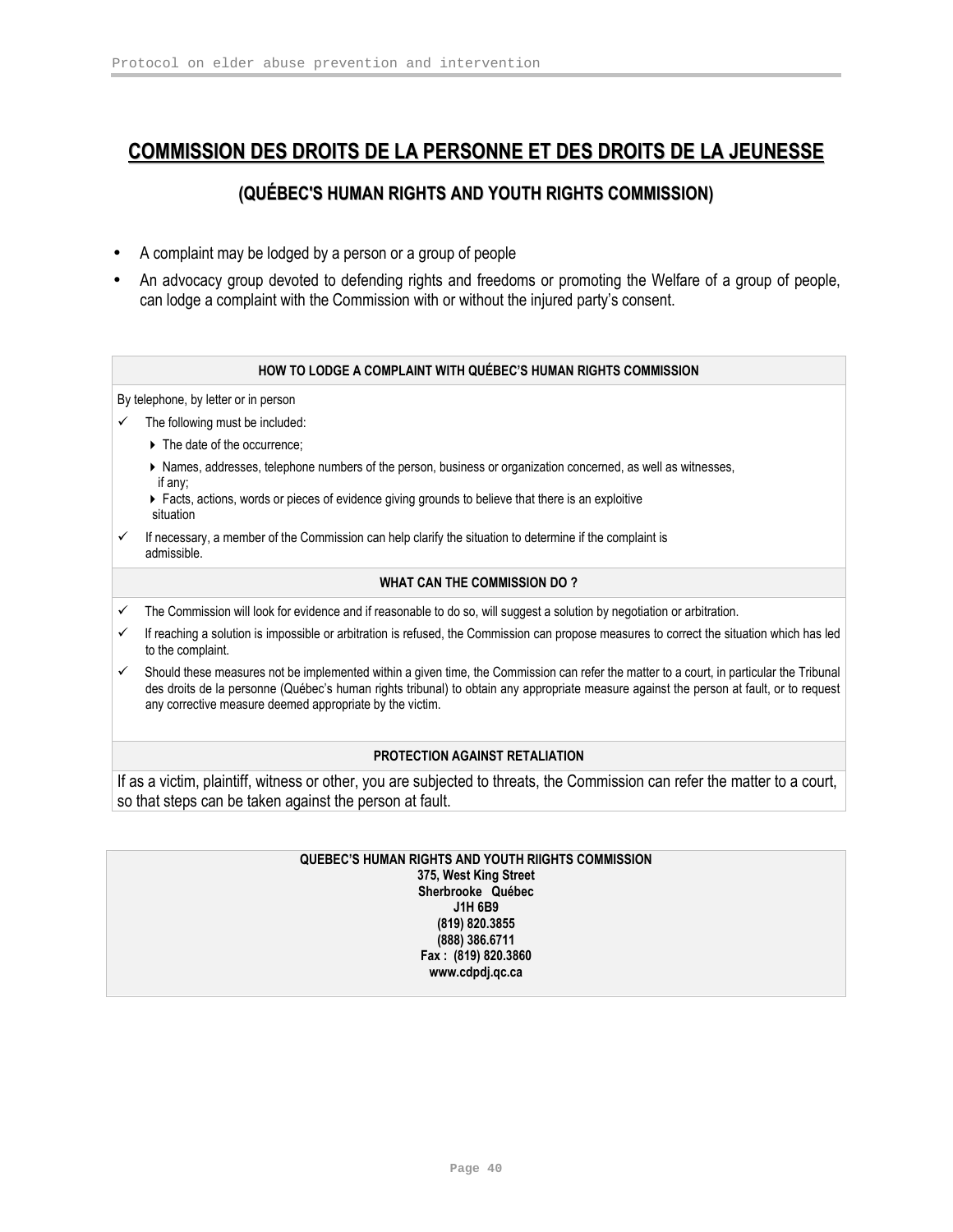# THE PUBLIC CURATOR

| <b>PRIVATE TUTORSHIP OR CURATORSHIP</b> | <b>PUBLIC TUTORSHIP OR CURATORSHIP</b>                                                                                                                                                                                                                                                |
|-----------------------------------------|---------------------------------------------------------------------------------------------------------------------------------------------------------------------------------------------------------------------------------------------------------------------------------------|
| of protective supervision               | When there is a family member or a friend who demonstrates an When no family member or friend demonstrates an interest or when<br>interest for the person and is capable of assuming the responsibilities they are unable to assume the responsibilities of protective<br>supervision |

#### The REQUEST FOR THE INSTITUTION OF PROTECTIVE SUPERVISION can be made by:

- A lawyer or a notary hired directly by a family member or a friend of the person of legal age, for the purpose of requesting the institution of protective supervision.
- The Office of the Public Curator of Québec in charge of requesting the institution of protective supervision for public tutorship and curatorship, as well as for private tutorship and curatorship when no family member or friend wants or is able to hire a lawyer or a notary.

#### THE PROCEDURE TO BE FOLLOWED

Forms prescribed by and available at the Office of the Public Curator of Québec must be completed when the institution of protective supervision is being requested.

> PUBLIC CURATOR 200, North Belvedere Street, R.C. 03 Sherbrooke Québec J1H 4A9 (819) 820.3339 (877) 663.8174 Fax : (819) 820.3781 www.curateur.gouv.qc.ca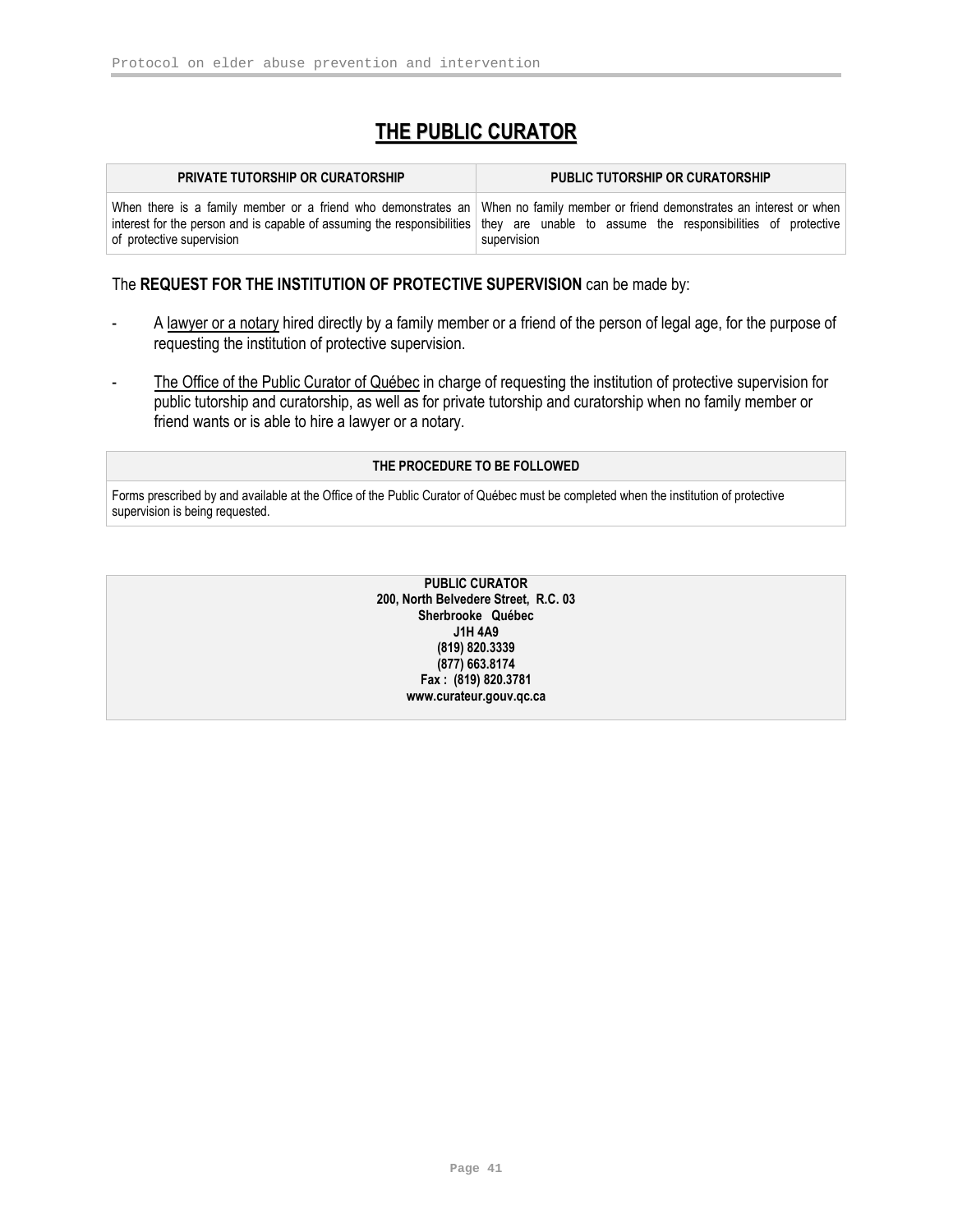# CONSUMER PROTECTION BUREAU

#### THE PROCEDURE FOR LODGING A COMPLAINT

The Bureau sends a form for a complaint, if the latter is within its jurisdiction and well-founded.

The consumer fills out the form and sends:

 $\checkmark$ one copy to the merchant

 $\checkmark$ one copy to the Bureau along with all pertinent original documents

The consumer describes the problem and the way he/she wishes it to be solved.

A file is routinely opened and the Bureau follow-ups on the case concerning the merchant and explains possible stages ahead to solve the problem.

If the problem is not solved, the Bureau may decide to hold mediation with the merchant, to try one last time to solve the conflict without involving the courts.

If the case cannot be resolved by mediation, the Bureau advises the consumer on how to assert his/her rights in court. The consumer must then take the next steps himself/herself.

#### CONSUMER PROTECTION BUREAU 200, North Belvedere Street, Office 3.02 Sherbrooke Québec J1H 4A9 1.888.672.2556 Fax : (819) 820.3650 www.opc.gouv.qc.ca

# RÉGIE DU LOGEMENT (RENTAL BOARD)

#### PROCEDURE TO LODGE A COMPLAINT

Give the landlord written notice by registered mail or in person against receipt, specifying the problem and the anticipated solution.

If this attempt has not provided the anticipated results, you may exercice a recourse at the Régie du logement.

There are fees to file an application at the Régie du logement. For more information on these fees, contact the Régie. There are no fees for welfare recipients if they are the petitioners.

A hearing before the commissioner is scheduled. Both parties will be sent a written notice indicating the date, time, and place of the hearing. Both parties must be present with their witnesses. The commissioner takes the decision. An information leaflet titled "Comment se préparer à une audience ?" (How do you prepare for a hearing?) is available free of charge at the Régie.

> RENTAL BOARD 740, West Galt Street 1er floor office 105 Sherbrooke Québec J1H 1Z3 1.800.683.2245 Fax : (819) 820.3274 www.rdl.gouv.qc.ca

# TELEPHONE HELP LINES

#### DIRECT LINE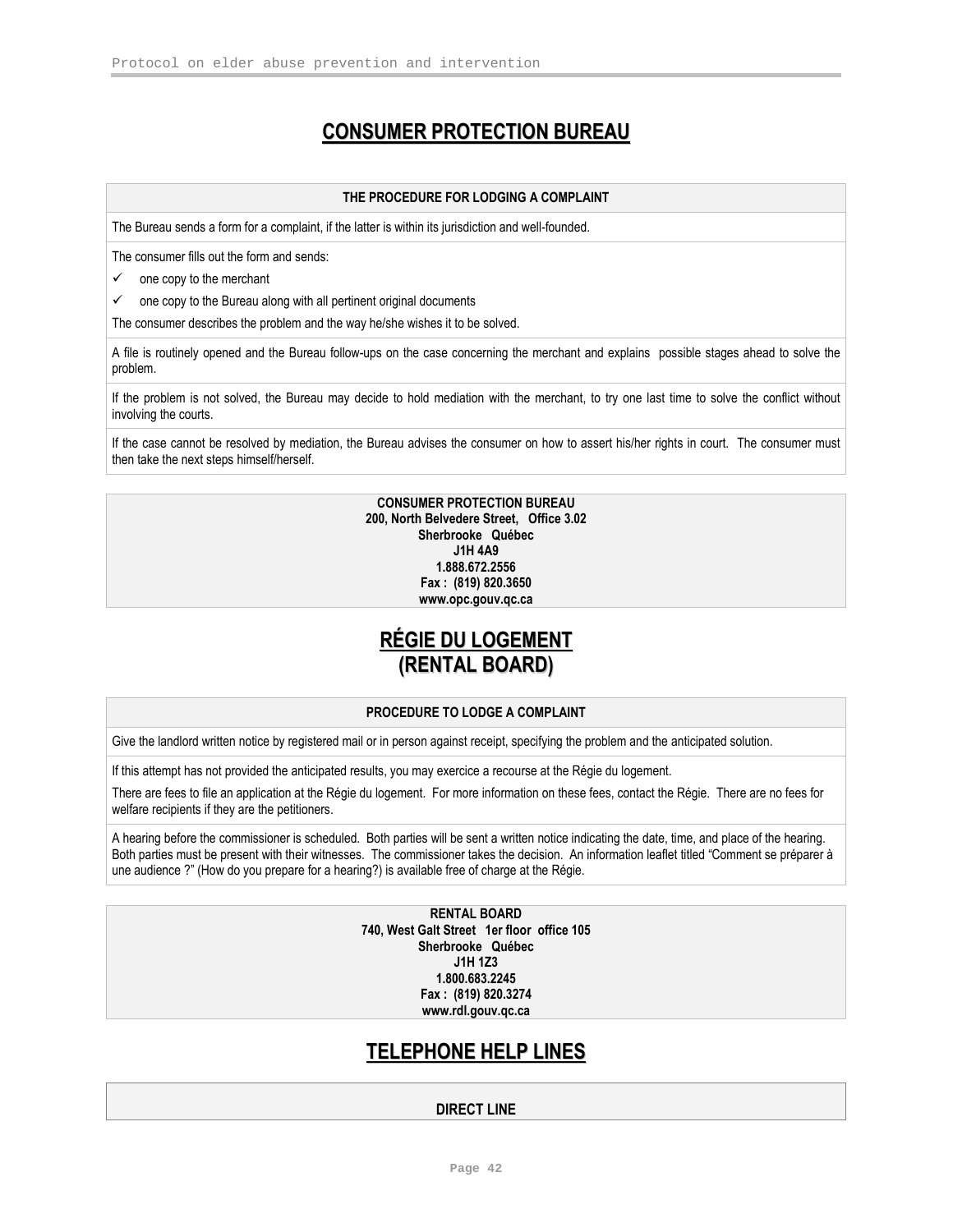#### SERVICES SOCIAUX AUX AINÉS DU CENTRE DE SANTÉ MEMPHRÉMAGOG (SOCIAL SERVICES FOR SENIORS AT THE MEMPHRÉMAGOG HEALTH CENTRE) Magog

(819) 843-AÎNÉ (2463)

- ♦ Welcome, information and referrals
- ♦ Confidential service Monday to Friday 8 :30 am to 4 :30 pm.

#### QUEBEC'S CONSULTATION CENTRE ON ELDER ABUSE CLSC RENÉ-CASSIN/INSTITUTE OF SOCIAL GERONTOLOGY OF QUEBEC 5800, BOUL. CAVENDISH, OFFICE 500 MONTRÉAL QUÉBEC H4W 2T5

#### ELDER ABUSE– INFO LINE FOR SENIORS (514) 489.ABUS (2287) 1.888.489.ABUS (2287)

- ♦ A service providing listening, support and information aimed at breaking the wall of silence which surrounds elder abuse (during office opening hours)
- ♦ Qualified volunteers are available to listen

# ELDER ABUSE – CONSULTATION SERVICE FOR THE PROFESSIONNALS

(514) 488.9163, POSTE 333

- ♦ Consultation by telephone from Monday to Friday is offered by practitioners with an expertise in abuse intervention
- ♦ Calls are returned within a maximum of 48 hours (during office hours)

#### S.O.S. SPOUSAL ABUSE (800) 363.9010

- ♦ Telephone helpline for conjugal violence
- Welcome, evaluation and referrals.
- ♦ Emergency hotline 24 hours a day, 7 days a week

# HEALTH INFORMATION LINE

Magog : (819) 843.2572 Stanstead : (819) 876.7521 Mansonville : (450) 292.3376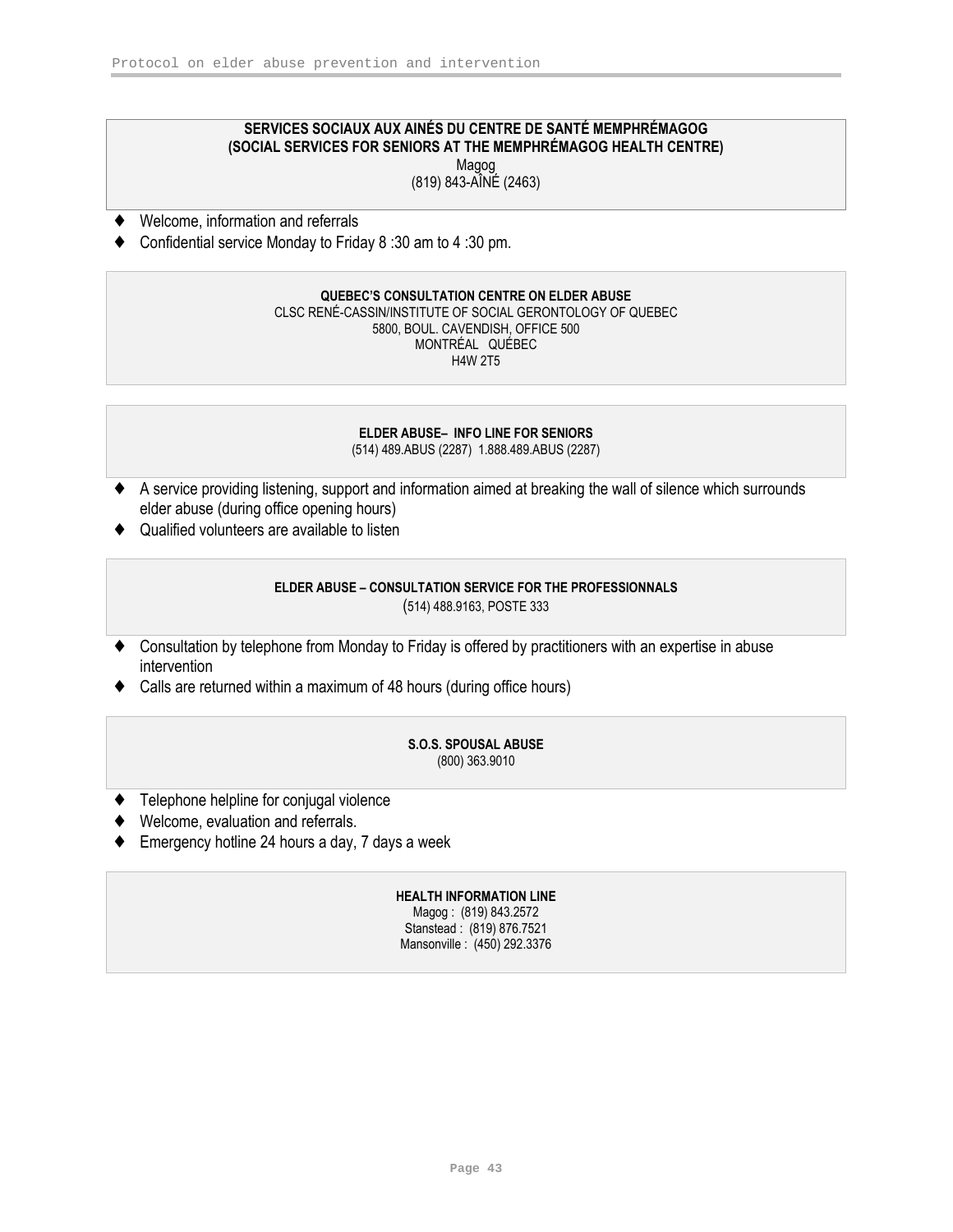# **BIBLIOGRAPHY**

BEAULIEU, Marie. L'intervention auprès des aînés victimisés, Association québécoise Plaidoyer-Victimes inc., 1992. 37 pages.

BOIVIN, Paul. L'abus et la négligence envers les aînés vivant à domicile. CLSC Le Norois, 1990, 20 pages.

CENTRE NATIONAL D'INFORMATION SUR LA VIOLENCE DANS LA FAMILLE. L'exploitation financière des personnes âgées, Santé et Bien-être social Canada, 1993, 8 pages.

CENTRE NATIONAL D'INFORMATION SUR LA VIOLENCE DANS LA FAMILLE. L'exploitation financière des aînés, Santé Canada, 1999, 12 pages.

CENTRE NATIONAL D'INFORMATION SUR LA VIOLENCE DANS LA FAMILLE EN COLLABORATION AVEC L'ASSOCIATION MANITOBAINE DE GÉRONTOLOGIE. Les mauvais traitements et la négligence envers les personnes âgées, Ministère de la Santé nationale et du Bien-être social, 1986, 12 pages.

CLÉMENT, Michèle. Situations à risque de violence pour les personnes âgées - protocole d'évaluation, Université Laval, Centre de recherche sur les services communautaires, 1992, 27 pages.

COLLABORATION. Personnes âgées victimes d'abus et de négligence - protocole et guide d'intervention, CLSC René-Cassin, 1993, 32 pages.

COLLABORATION. Prévention et dépistage contre la violence en centre d'hébergement et de soins de longue durée, Table de concertation régionale (Estrie) contre la violence faite aux personnes âgées, 1996, 27 pages.

COLLABORATION. La violence faite aux personnes âgées - Guide de dépistage et d'intervention à l'usage des intervenants et intervenantes de la région 5, Table de concertation régionale de l'Estrie sur la violence aux personnes âgées.

COLLABORATION. Protocole de collaboration interorganismes concernant l'abus et la négligence à l'égard des personnes âgées résidant sur le territoire du CLSC La Source, CLSC La Source, 1996, 8 pages et annexes.

COLLABORATION. Droits et recours en santé mentale - guide de participation, Ministère de la santé et des services sociaux, 1994, 127 pages.

COLLABORATION. Cadre de référence d'un protocole de traitement des plaintes dans les résidences privées, Régie régionale de la santé et des services sociaux de l'Estrie, 1996, 28 pages.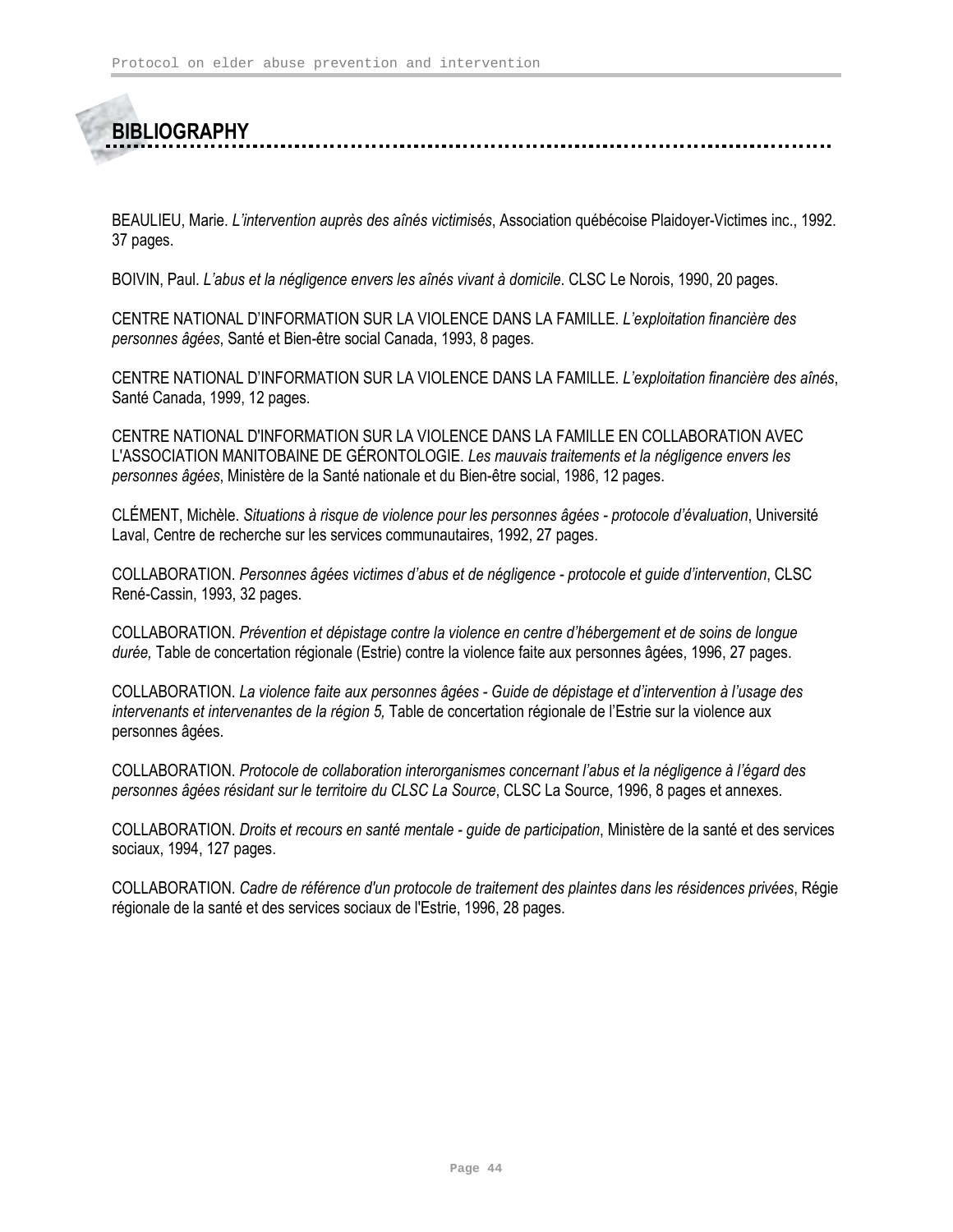COMITÉ PERMANENT DE LA SANTÉ ET DU BIEN-ÊTRE SOCIAL, DES AFFAIRES SOCIALES, DU TROISIÈME ÂGE ET DE LA CONDITION FÉMININE. Rompre le silence sur les mauvais traitements infligés aux canadiens âgés: la responsabilité de tous, Chambre des communes Canada, 1993, 67 pages.

COMITÉ SUR LES ABUS EXERCÉS À L'ENDROIT DES PERSONNES ÂGÉES. Vieillir ... en toute liberté. Ministère de la santé et des services sociaux, 1989. 131 pages.

COMMISSION DES DROITS DE LA PERSONNE ET DES DROITS DE LA JEUNESSE. L'exploitation des personnes âgées : vers un filet de protection resserré, Rapport de consultation et recommandations, Québec, 2001, 194 pages.

COMMISSION DES VALEURS MOBILIÈRES DU QUÉBEC. Ne mordez pas à l'hameçon. Conseils aux aînés pour repérer les fraudeurs, 2002, 15 pages

COMMITTEE ON ABUSE AND NEGLECT OF THE ELDERLY. Elder abuse - It's time we do something about it, London and Middlesex county, Ontario, 1989.

CONSEIL DES AÎNÉS. Avis sur les abus exercés à l'égard des personnes aînées. Gouvernement du Québec, 1995. 63 pages.

CONSEIL DES AÎNÉS. La réalité des aînés Québécois, Gouvernement du Québec, 1997. 107 pages.

COUTURE, Michel. S'en sortir - Guide d'accompagnement, Sûreté du Québec, 25 pages.

ÉQUIPE DE MAINTIEN À DOMICILE. Programme de lutte contre les abus et les mauvais traitements infligés à des personnes âgées à domicile, CLSC Notre-Dame-de-Grâce \ Montréal-ouest, 1991, 40 pages.

ÉQUIPE DE SOUTIEN À DOMICILE. Comment réagir et se mettre à l'abri de l'abri de l'exploitation financière, CLSC – CHSLD de la Pommeraie, 1997, 13 pages.

FULMER, Terry. Elder Abuse and Neglect Assessment, The Hartford Institute for Geriatric Nursing, Division of Nursing, New York University, 2002.

GRAVEL, Sylvie et al. « Quand vieillir ensemble fait mal : les mauvais traitements entre conjoints âgés », Criminologie, XXX, 2, 1997, P. 67 - 85.

GROUPE DE TRAVAIL CANADIEN SUR L'EXAMEN MÉDICAL PÉRIODIQUE. « Prévention secondaire des mauvais traitements infligés aux personnes âgées », Le médecin du Québec, 1996, P. 24-30.

KINNON, Diane. Sensibilisation et réaction de la collectivité : mauvais traitements et négligence à l'égard des personnes âgées, Santé Canada, 2001, 117 pages.

LA VOIX - LE RÉSEAU CANADIEN DES AÎNÉS. Lutter ensemble contre le mauvais traitement des aîné(e)s: Des aîné(e)s prennent la parole, 1994. 54 pages.

LE COMITÉ D'INTERVENTION DU SUD-OUEST DE MONTRÉAL. Protocole d'intervention auprès des personnes âgées victimes de mauvais traitements, 1995, 102 pages.

Loi sur la protection des personnes dont l'état mental présente un danger pour elles-mêmes ou pour autrui, L.R.Q. P  $-38.001.$